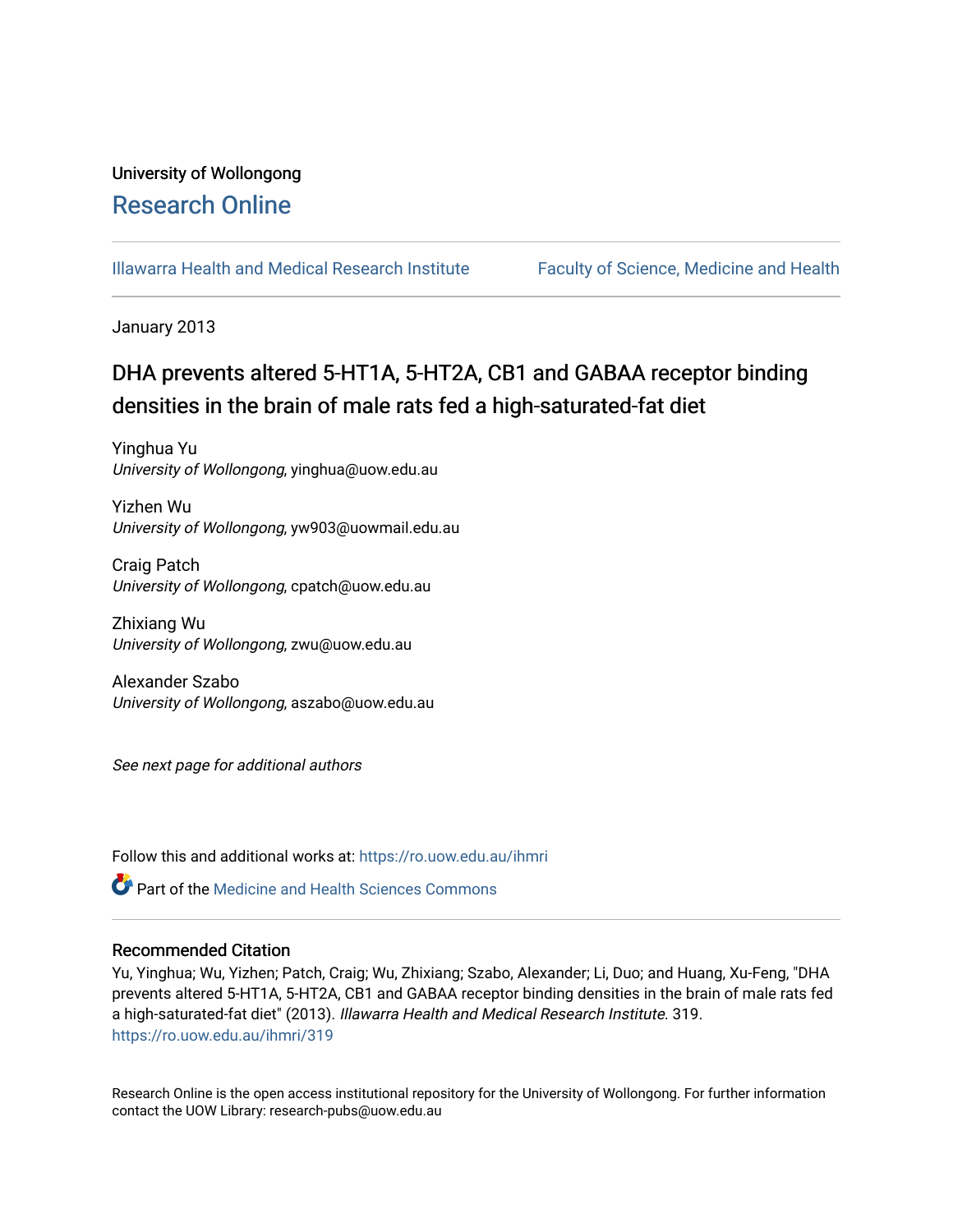## DHA prevents altered 5-HT1A, 5-HT2A, CB1 and GABAA receptor binding densities in the brain of male rats fed a high-saturated-fat diet

## Abstract

Low levels of docosahexaenoic acid (DHA) have been linked to a number of mental illnesses such as memory loss, depression and schizophrenia. While supplementation of DHA is beneficial in improving memory and cognition, the influence of dietary fats on the neurotransmitters and receptors involved in cognitive function is still not known. The aim of this study was to investigate serotonin receptor (5-HT1A and 5-HT<sub>2A</sub>), cannabinoid receptor (CB1) and gamma-aminobutyric acid type A (GABA<sub>A</sub>) receptor binding densities in the brain of male rats fed a high-saturated-fat (HF) diet, as well as the effect of DHA supplementation on HF diet. Alterations of these receptors in the post-mortem rat brain were detected by  $[^3$ H]-WAY-100635, [ $^3$ H]-ketanserin, [ $^3$ H]-CP-55,940 and [ $^3$ H]-muscimol binding autoradiography, respectively. In the hippocampus, the 5-HT<sub>1A</sub>, CB1 and GABA<sub>A</sub> receptor binding densities significantly increased in response to an HF diet, while in the hypothalamus,  $5-HT<sub>1A</sub>$  and CB1 binding densities significantly increased in HF-fed rats. Importantly, DHA supplementation prevented the HF-induced increase of receptors binding density in the hippocampus and hypothalamus. Furthermore, DHA supplementation attenuated 5-HT<sub>2A</sub> receptor binding density in the caudate putamen, anterior cingulate cortex and medial mammillary nucleus, which was also increased in HF group. This study showed that an HF diet increased 5-HT<sub>1A</sub>, 5-HT<sub>2A</sub>, CB1 and GABA<sub>A</sub> receptor binding densities in the brain regions involved in cognitive function and that dietary DHA can attenuate such alterations. These findings provide insight into the mechanism by which DHA supplementation ameliorates reduced cognitive function associated with an HF diet.

## Keywords

fat, saturated, high, fed, rats, male, brain, densities, diet, binding, dha, receptor, gabaa, cb1, ht2a, ht1a, 5, prevents, altered

## **Disciplines**

Medicine and Health Sciences

## Publication Details

Yu, Y., Wu, Y., Patch, C., Wu, Z., Szabo, A., Li, D. & Huang, X. (2013). DHA prevents altered 5-HT1A, 5-HT2A, CB1 and GABAA receptor binding densities in the brain of male rats fed a high-saturated-fat diet. Journal of Nutritional Biochemistry, 24 (7), 1349-1358.

## Authors

Yinghua Yu, Yizhen Wu, Craig Patch, Zhixiang Wu, Alexander Szabo, Duo Li, and Xu-Feng Huang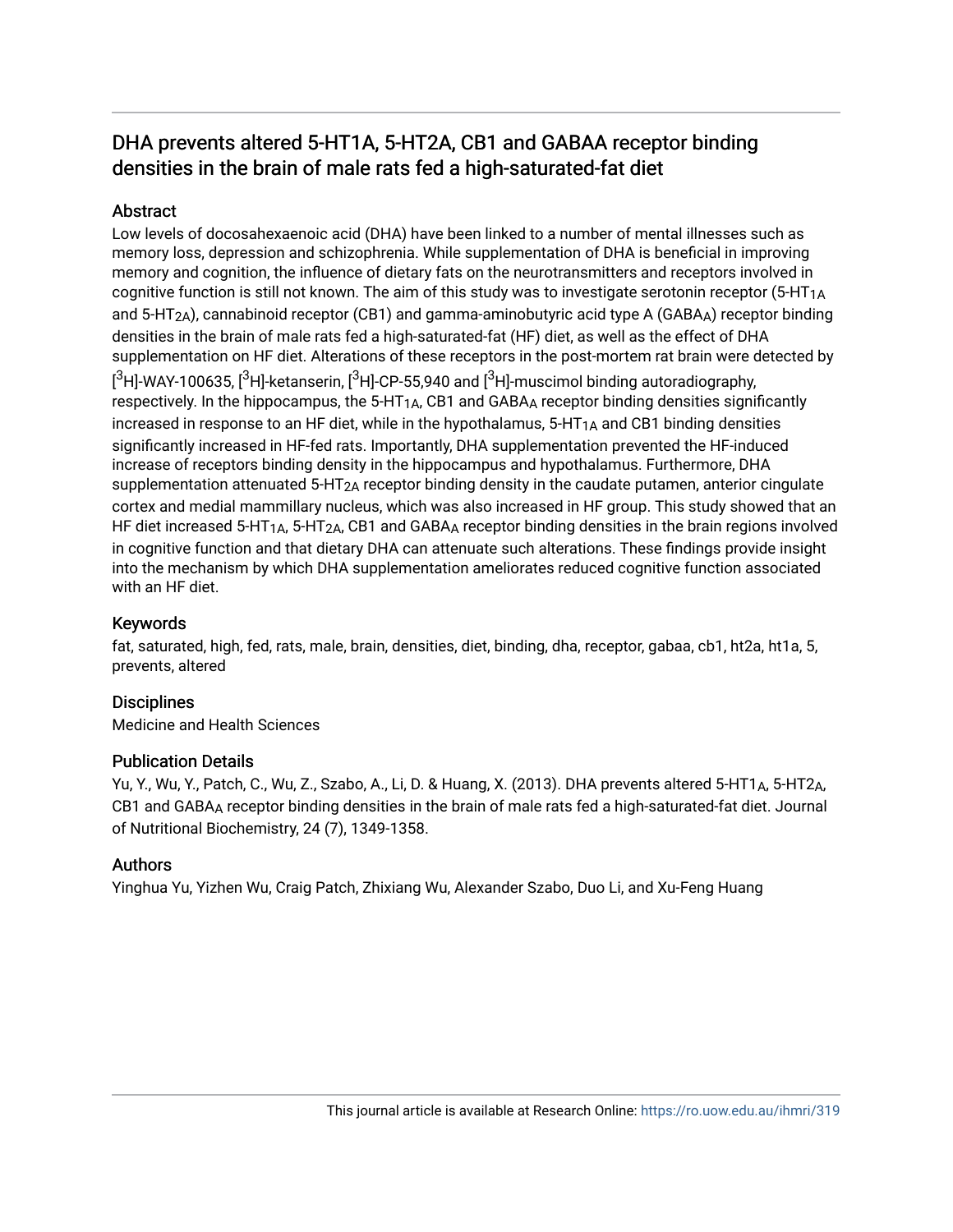## 1 **Title: DHA prevents altered 5-HT1<sub>A</sub>, 5-HT2<sub>A</sub>, CB1 and GABA<sub>A</sub> receptor binding**

#### **densities in the brain of male rats fed a high-saturated fat diet**

```
4 Authors: Yinghua Yu<sup>1,2</sup>, Yizhen Wu<sup>1</sup>, Craig Patch<sup>3</sup>, Zhixiang Wu<sup>1,4</sup>, Alexander Szabo<sup>1,5</sup>, Duo
 5 Li<sup>2</sup>, and Xu-Feng Huang<sup>1</sup>
6
7 Affiliations: 1. Illawarra Health and Medical Research Institute, School of Health Sciences, 
8 University of Wollongong, Wollongong, NSW 2522, Australia 
9 2. Department of Food Science and Nutrition, Zhejiang University, Zhejiang Province, China
10 3. Clover Corporation Limited, Nu-Mega Ingredients Pty Ltd, NSW 2522, Australia;
11 4. Department of Endocrinology and Metabolism, Affiliated Hospital of Liaoning University 
12 of Traditional Chinese Medicine, China
13 5. ANSTO LifeSciences, Australian Nuclear Science and Technology Organisation, Sydney, 
14 NSW 2234, Australia
15
16 *Corresponding author: 
17
18 Professor Xu-Feng Huang, MBBS, PhD
19 School of Health Sciences, 
20 University of Wollongong, Northfields Avenue,
21 NSW 2522, Australia
22
23 Tel.: 61-02-42214300
24 Fax: 61-02-42214096
25 E-mail address: xhuang@uow.edu.au
26
27
28 Abbreviated title: DHA prevents alterations of receptor binding 
29
30
31 Total words: 3,337 Words Table: 4 Figure: 9
32
33
34
```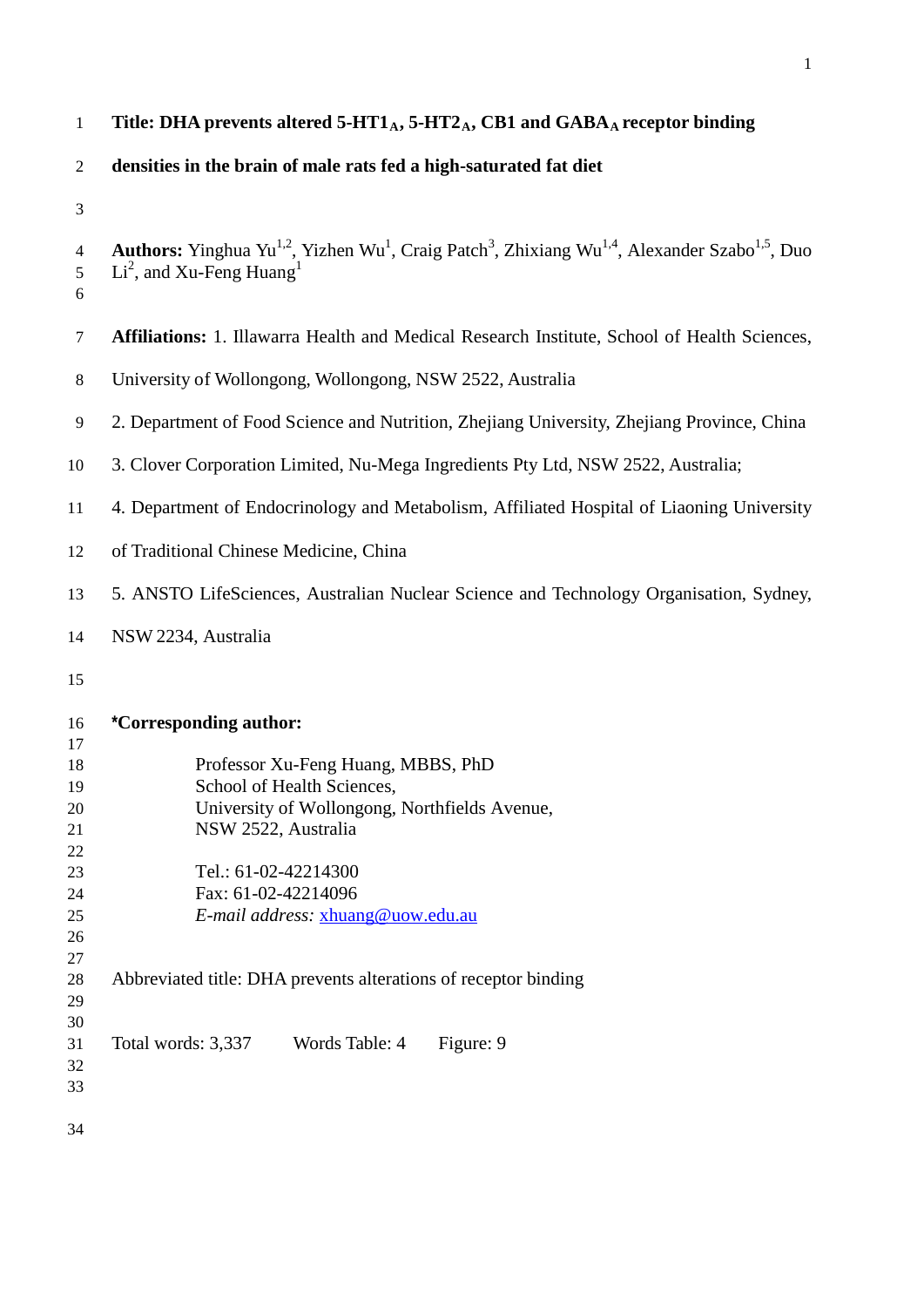Low levels of docosahexaenoic acid (DHA) have been linked to a number of mental illnesses

 such as [memory](http://www.naturalnews.com/memory.html) loss, depression and [schizophrenia.](http://www.naturalnews.com/schizophrenia.html) While supplementation of DHA is beneficial in improving memory and cognition, the influence of dietary fats on the neurotransmitters and receptors involved cognitive function is still not known. The aim of 40 this study was to investigate serotonin receptor  $(5-HT<sub>1A</sub>$  and  $5-HT<sub>2A</sub>)$ , cannabinoid receptor 41 (CB1) and gamma-aminobutyric acid [t](http://www.google.com.au/url?q=http://en.wikipedia.org/wiki/Gamma-Aminobutyric_acid&sa=U&ei=8MaQT_bQJoWuiQe86vWRBA&ved=0CCIQFjAA&sig2=lu7I9lSV1WtzNR0jtE526g&usg=AFQjCNGVhC5xA8T2BxWkYcrFjyTu_G_CWw)ype  $A(GABA_A)$  receptor binding densities in the brain of male rats fed a high-saturated fat (HF) diet, as well as the effect of DHA supplementation 43 on HF diet. Alterations of these receptors in the post-mortem rat brain were detected by  $[^{3}H]$ -44 WAY-100635,  $[^{3}H]$ -Ketanserin,  $[^{3}H]$ -CP-55,940 and  $[^{3}H]$ -Muscimol binding autoradiography, 45 respectively. In the hippocampus, the  $5-HT_{1A}$ , CB1 and  $GABA_A$  receptor binding densities 46 significantly increased in response to a HF fat diet. While in the hypothalamus,  $5-HT<sub>1A</sub>$  and CB1 binding densities significantly increased in HF fed rats. Importantly, DHA supplementation prevented the HF induced increase of receptors binding density in the 49 hippocampus and hypothalamus. Furthermore, DHA supplementation attenuated  $5-HT_{2A}$  receptor binding density in the caudate-putamen, anterior cingulate cortex and medial mammillary nucleus, which was also increased in HF group. This study showed that a high-52 saturated fat diet increased 5-HT<sub>1A</sub>, 5-HT<sub>2A</sub>, CB1 and GABA<sub>A</sub> receptor binding densities in the brain regions involved in cognitive function, and that dietary DHA can attenuate such alterations. These findings provide insight into the mechanism by which DHA supplementation ameliorates reduced cognitive function associated with a high-saturated fat diet.

57 Keywords: DHA, high-saturated fat, serotonin receptor, CB1 receptor, GABAA receptor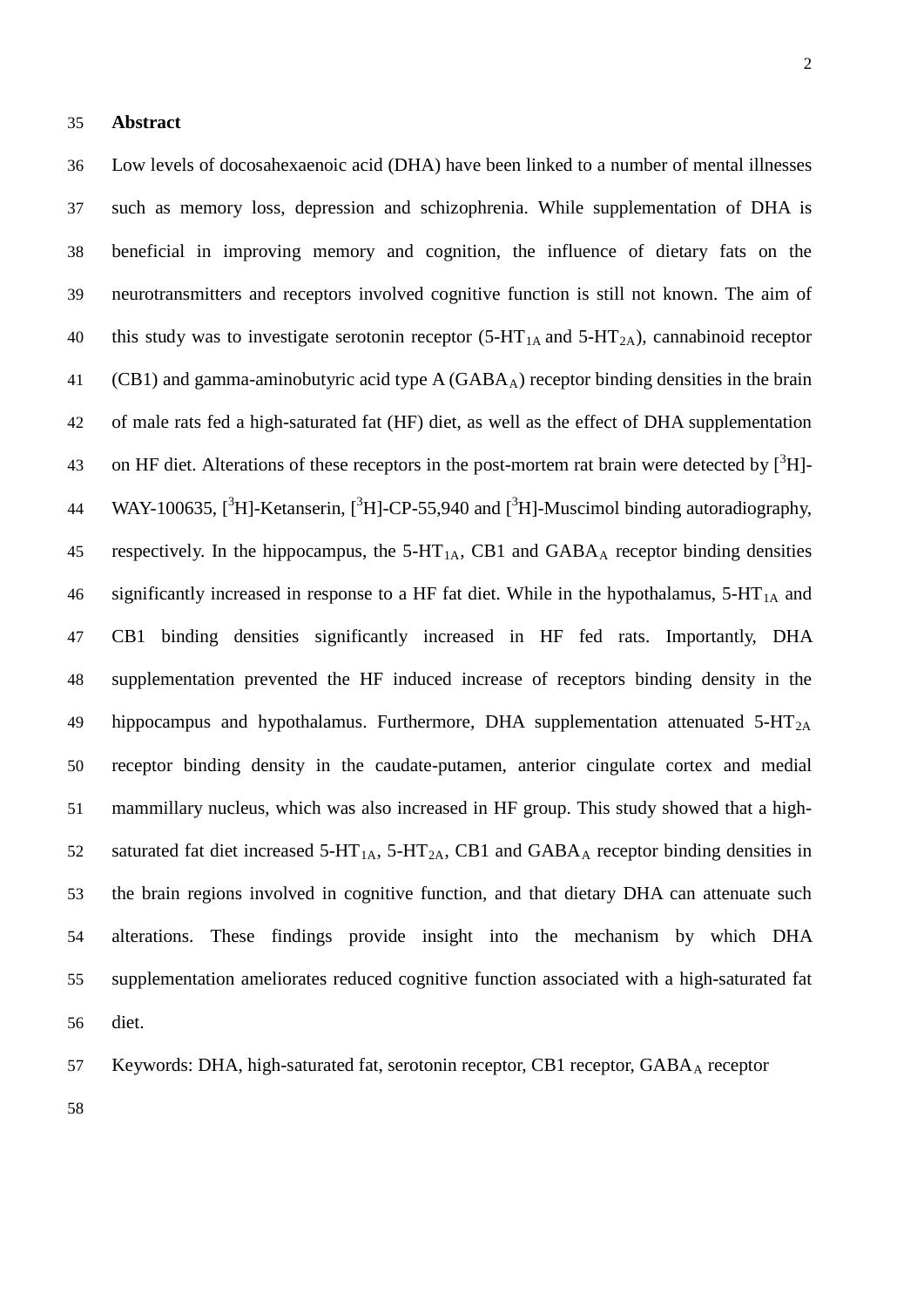#### **Introduction**

 Different types of dietary fats affect body metabolism and cognitive function differently [1]. Studies have shown that a diet high in saturated fat promotes fat deposition and impairs memory and learning, and even contributes to the development of depression [2-4]. Conversely, a diet high in n-3 polyunsaturated fat, especially [docosahexaenoic acid \(](http://www.google.com.au/url?q=http://en.wikipedia.org/wiki/Docosahexaenoic_acid&sa=U&ei=iXm0T_GvJ6LAiQekorWFAw&ved=0CCwQFjAH&sig2=hU09g2IC1vLcuZA-IqbpNg&usg=AFQjCNGBJfJj7Vo3UnDw3wUAyZyXC-mfGg)DHA), can have the opposite effect [2-4]. A growing body of clinical findings implicates low DHA status with being overweight [5], impaired cognitive function, and depression [6-8]. Plasma DHA was lowered in elderly subjects with depressive disorders compared to individuals without depression [8]. The tissue DHA content of the orbitofrontal cortex and cingulate cortex was also found to be lower in individuals with major depression [6, 7]. Beneficial effects of DHA by improving cognition and anti-depressive effects have been described in clinical trials and animal studies. There is evidence that DHA supplementation improves cognition [9], enhances memory [10] and induces an anti-stress response [11], however, the underlying mechanisms remain unclear. Certain brain areas such as the hippocampus and cingulated cortex are important for cognitive function. However, there is little information on how dietary fat influences key receptors in these brain regions, which are important in the regulation of cognitive and metabolic function.

77 The neurotransmitter serotonin (5-HT) acts via  $5-HT<sub>1A</sub>$  and  $5-HT<sub>2A</sub>$  receptors and has an important role in various central functions including control of energy intake, obesity, 79 memory and learning  $[12-14]$ . 5-HT<sub>1A</sub> receptors are distributed throughout the brain and are located either pre or post-synaptically, where they regulate various brain functions [12, 15]. 81 As presynaptic autoreceptors, the  $5-HT_{1A}$  receptors are found in dorsal and median raphe nuclei and negatively regulate 5-HT synthesis. A highly palatable diet in rats increases the 83 density of  $5-HT_{1A}$  pre-synaptic receptor in these regions, suggesting a decrease in synthesis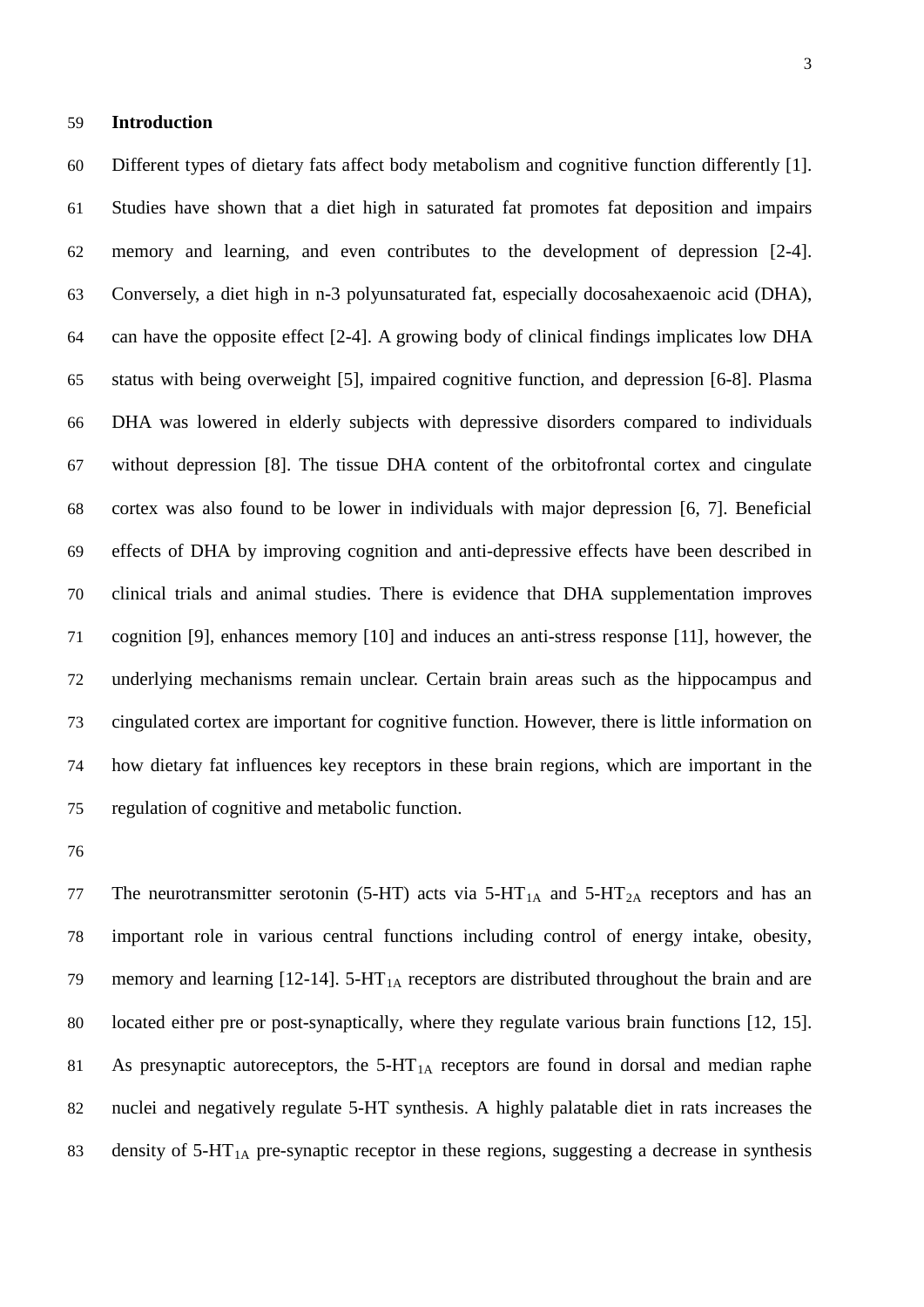84 and consequently a decreased release of 5-HT [16]. 5-HT<sub>1A</sub> receptors as post-synaptic receptors have a wide distribution in the brain with high density in the cortical and limbic areas, especially in the hippocampus and cortex, and low expression in other brain regions such as the hypothalamus, striatum and amygdala [17]. Clinical studies have shown that 5-  $\text{HT}_{1\text{A}}$  receptor expression is negatively associated with memory function [18]. Postsynaptic  $5-HT<sub>2A</sub>$  receptors can be found in high levels in cerebral cortical areas and at intermediate 90 levels in the hypothalamus, striatum and hippocampus [19, 20]. Using  $\lceil 1^{25} \rceil$  DOI binding autoradiography, a high-saturated fat diet increased 5-HT2A binding density in the ventromedial hypothalamic nucleus and anterior olfactory nucleus in diet induced obese mice, 93 but not in mice resistant to obesity development [21]. Furthermore, using  $[{}^{3}H]$ -Ketanserin 94 autoradiography,  $5-HT_{2A}$  receptor binding densities were significantly increased in post- mortem tissue from the temporal cortex of patients with dementia [22]. Based on the 96 accumulated evidence of clinical trials, blockade of  $5-HT<sub>2A</sub>$  receptor ameliorates both the positive and negative symptoms, and to some extent the cognitive deficits in schizophrenia 98 [23, 24]. The highly selective  $5-HT_{2A}$  antagonists MDL 100907 and EMD 281014, both developed as anti-psychotics, have also been shown to enhance cognitive function in animal models [25, 26].

 The cannabinoid CB1 receptor plays an important role in various aspects of neural functions including learning and memory, anxiety, depression, addiction, appetite and feeding behaviour. Both CB1 knockout mice and CB1 antagonist (SR141716)-treated wild-type mice exhibited deficits in extinction of spatial memory [27, 28]. The systemic administration of the CB1 agonist WIN55,212-2 in rats impaired the acquisition of contextual fear conditioning [29], which is known to depend on the hippocampus [30]. GABA is the major inhibitory neurotransmitter in the brain. There are two receptors that mediate GABA neurotransmission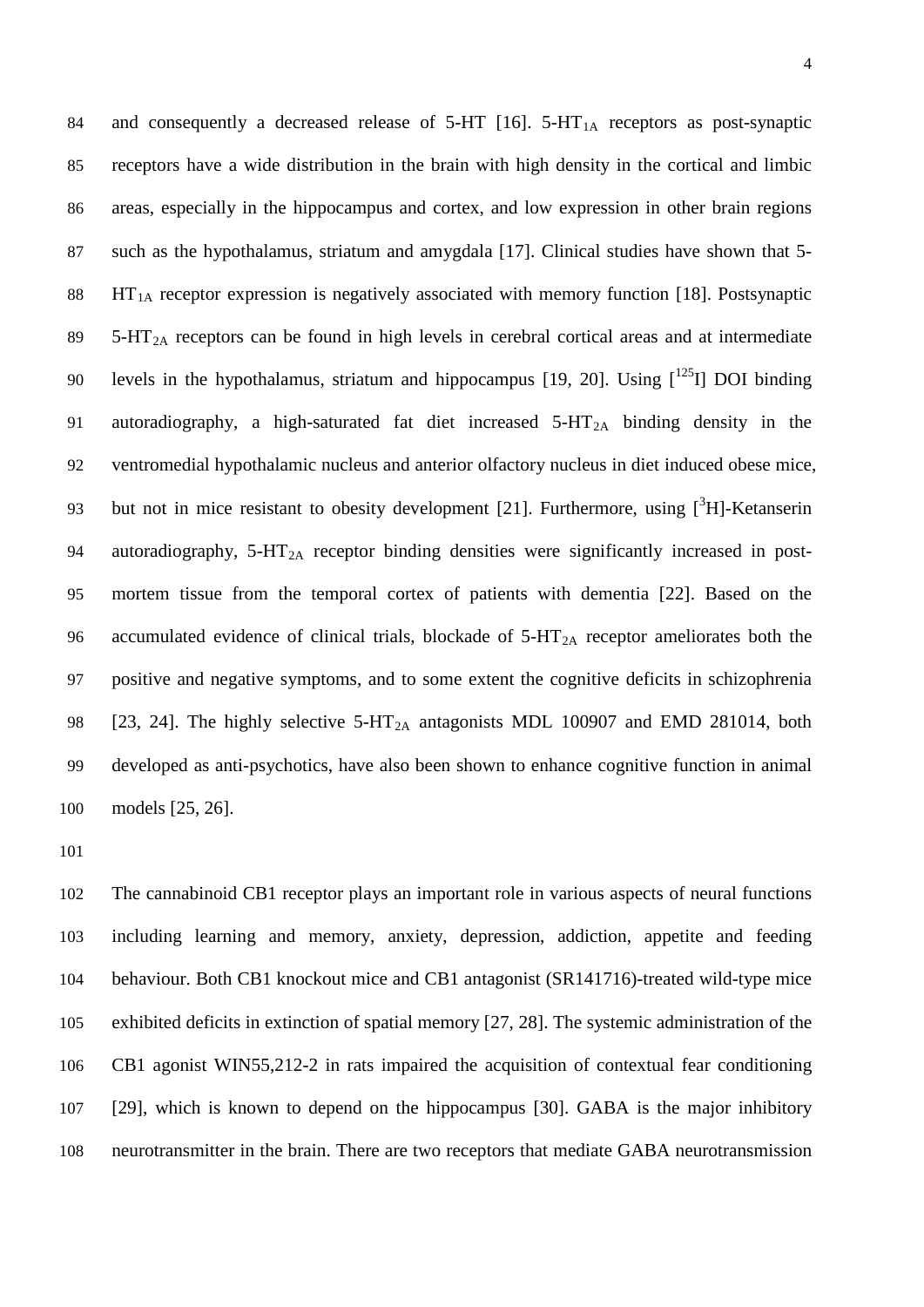109 in the brain;  $GABA_A$  and  $GABA_B$ . The inhibitory function of  $GABA_A$  is increasingly being recognised as important in the regulation of cognition, emotion, memory and obesity. It has been reported that the density of GABAA receptors was increased in the cortex of schizophrenia patients in order to compensate for the lowered levels of GABA [31, 32]. 113 Allelic variants in the  $GABA_A\alpha6$  receptor subunit gene (GABRA6) were also associated with abdominal obesity [33]. Furthermore, the majority of leptin's antiobesity effects were mediated by GABAergic neurons reducing inhibitory tone to postsynaptic anorexigenic POMC neurons in the hypothalamus [34].

 The effect of a DHA supplemented high-saturated fat diet on these receptor binding densities in brain regions associated with cognition has not been thoroughly investigated. To address 120 this issue, we have used multiple ligands including  $[{}^3H]$ -WAY-100635,  $[{}^3H]$ -Ketanserin,  $[{}^3H]$ -121 CP-55,940 and  $[^{3}H]$ -Muscimol to examine the regional changes of 5-HT<sub>1A</sub>, 5-HT<sub>2A</sub>, CB1 and 122 GABA<sub>A</sub> receptor in the rat brain. Rats were fed either high-saturated fat diet, DHA supplement in high-statured fat diet or low-fat diet for 4 weeks. We examined alterations in receptor expression in response to a high-saturated fat diet, and if these alterations could be prevented by a supplementation of dietary DHA.

#### **Experimental procedure**

#### **Animals and dietary treatments**

 Thirty male Wistar rats (300-320g) were obtained from the Animal Resources Centre (Perth, Western Australia, Australia) and housed in environmentally controlled conditions (22°C, 12 hr light–dark cycle with light cycle from 06:00 to 18:00 h and dark cycle from 18:00 to 06:00 h) with *ad libitum* access to standard laboratory chow and water. Rats were allowed 1 week to adapt to their new environment before experiments began. They were randomized into three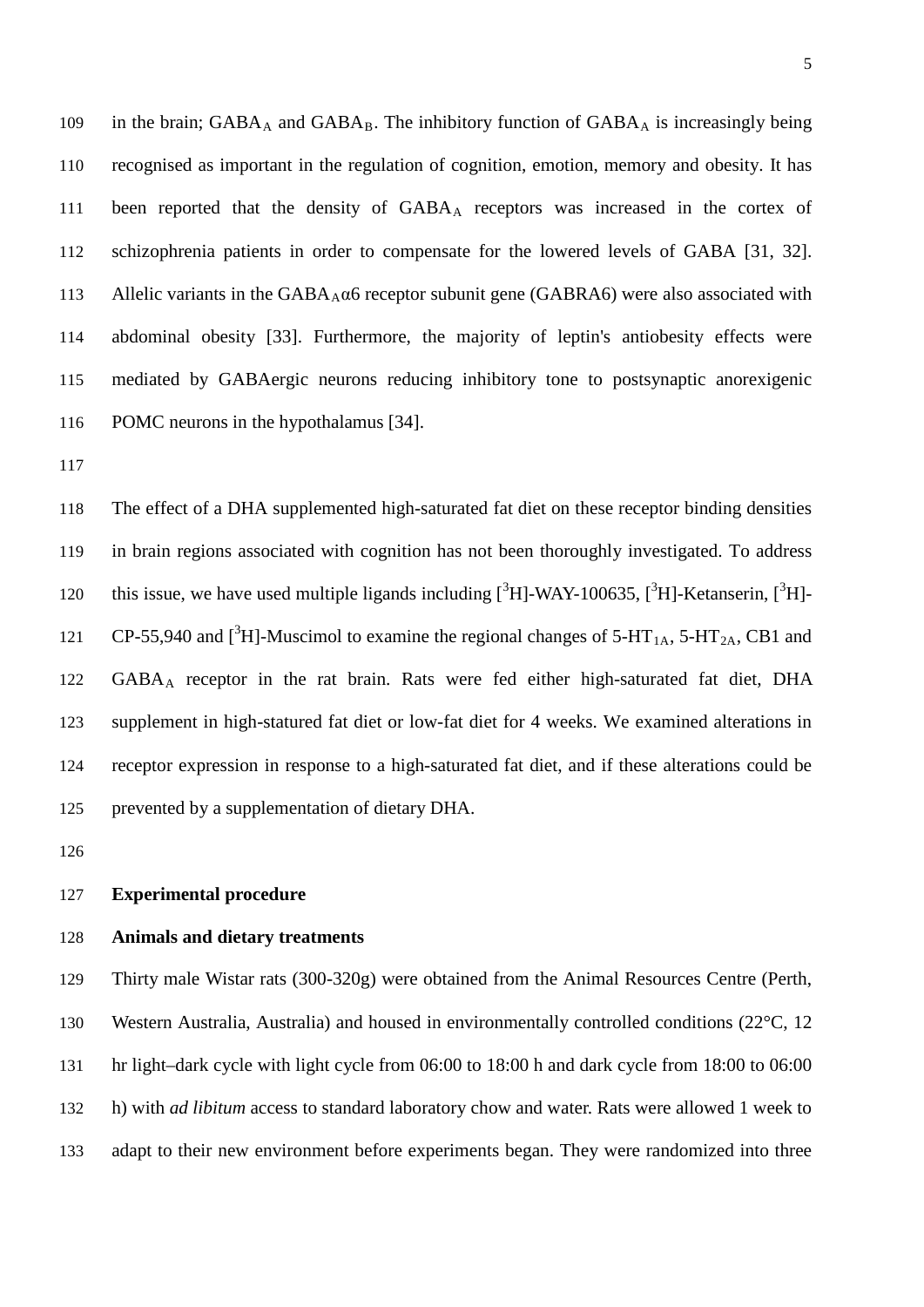groups with different diets: (1) standard laboratory chow as the low-fat control (LF, fat content 10% in kcal, saturated fat 1%), (2) high-fat diet (HF, 25% in kcal, saturated fat 10%), (3) high-fat diet + 0.5% DHA. The dose of DHA supplementation used in this study was based on the dose recommended for humans at 250mg/70kg/day (European Food Safety 138 Authority) [35]. After four weeks of dietary treatment, rats were sacrificed by rapid  $CO<sub>2</sub>$  asphyxiation between 07:00 and 09:00 hrs in order to minimize the impact of circadian variation, and the brains were immediately removed and frozen in liquid nitrogen. Five rats 141 per group were used to examine  $[{}^{3}H]$ -WAY-100635,  $[{}^{3}H]$ -Ketanserin,  $[{}^{3}H]$ -CP-55,940 and 142 [<sup>3</sup>H]-Muscimol binding in the brain. The study was approved by the University of Wollongong Animal Ethics Committee and all animal experiments were conducted in compliance with the National Health and Medical Research Council Australian, Code of Practice for the Care and Use of Animals for Scientific Purposes (2004).

#### **Histological procedures**

 Coronal brain sections (14 μm) were cut in a cryostat at −18 °C from the level of Bregma - 0.24mm to -5.16mm [36], thaw-mounted onto poly-L-lysine coated microscope slides 150 (Polysine™, Menzel GmbH & Co, KG) [37] and stored at -20 °C.

# **[** 3 **H]-WAY-100635, [** 3 **H]-Ketanserin, [** 3 **H]-CP-55,940 and [** 3 **H]-Muscimol binding autoradiography**

 $[^{3}H]$ -WAY-100635 autoradiography was performed to examine 5-HT<sub>1A</sub> receptor binding density following procedures as described in previous work from our laboratories [38]. Brain sections were warmed to room-temperature and pre-incubated in 50 nM Tris–HCl buffer (pH 157 7.4) for 30 min. The sections were then incubated with 5 nM  $[^{3}H]$ -WAY-100635 (specific activity 83.0 Ci/mmol, Amersham Biosciences, UK Limited) at room temperature for 2.5 hrs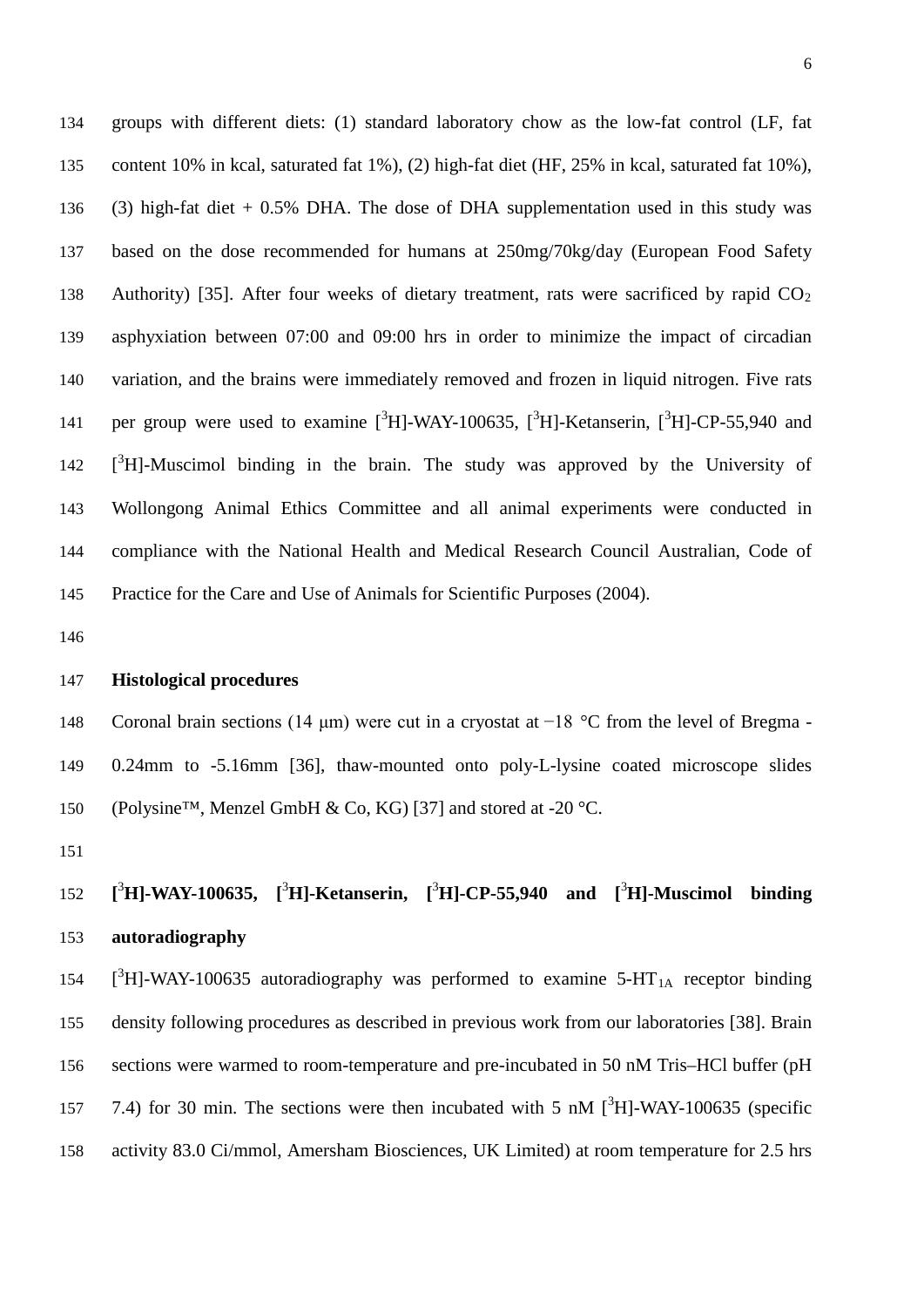in 50 mM Tris–HCl (pH 7.4) containing 10 μM pargyline (Sigma). Non-specific binding was determined by incubating consecutive sections exposed to 10 μM 5-HT. All sections were washed for 2 min and then 3 min in ice-cold 50 mM Tris–HCl buffer.

163 [<sup>3</sup>H]-Ketanserin autoradiography was performed as described previously [19]. Binding of 164  $[^{3}H]$ -Ketanserin (67.0Ci/mmol; PerkinElmer Life Sciences, Boston, MA, USA) to 5-HT<sub>2A</sub> receptors was measured by preincubating sections in 170 mM Tris-HCl buffer (pH 7.4) for 15 min at room temperature. Sections were then incubated for 120 min at room temperature in 167 buffer containing 2 nM  $[^{3}H]$ -Ketanserin. Nonspecific binding was determined by the addition 168 of 2 μM spiperone to consecutive sections. Sections were washed in ice-cold buffer  $(2 \times 10)$ min), dipped in distilled water and dried.

171 Binding of [<sup>3</sup>H]-CP-55,940 was used to assess binding density of CB1 receptor [39]. Sections were allowed to defrost and then preincubated for 30 min in Tris-HCl buffer (5% bovine serum albumin (BSA), 50 mM Tris-HCl, pH 7.4) at room temperature. The binding sites of 174 CB1 receptor were defined by incubation with 10 nM  $[^{3}H]$ -CP-55,940. Nonspecific binding was determined in the presence of 10 μM CP-55,940. Following incubation for 2 hrs at room temperature, slides were washed firstly for 1 hr and then 3 hrs in ice-cold buffer (1% BSA, 50 mM Tris–HCl, pH 7.4), and then finally washed for a further 5 min in buffer containing no BSA. Slides were then dipped briefly in ice-cold distilled water and dried under a gentle stream of cool air.

181  $\left[$ <sup>3</sup>H]-Muscimol binding was performed to examine GABA<sub>A</sub> receptor binding density based on the method described in previous work from our laboratories [31]. Briefly, all sections 183 underwent three 5 min pre-incubations at 4 °C in 50 mM Tris-citrate (pH 7.0). Sections were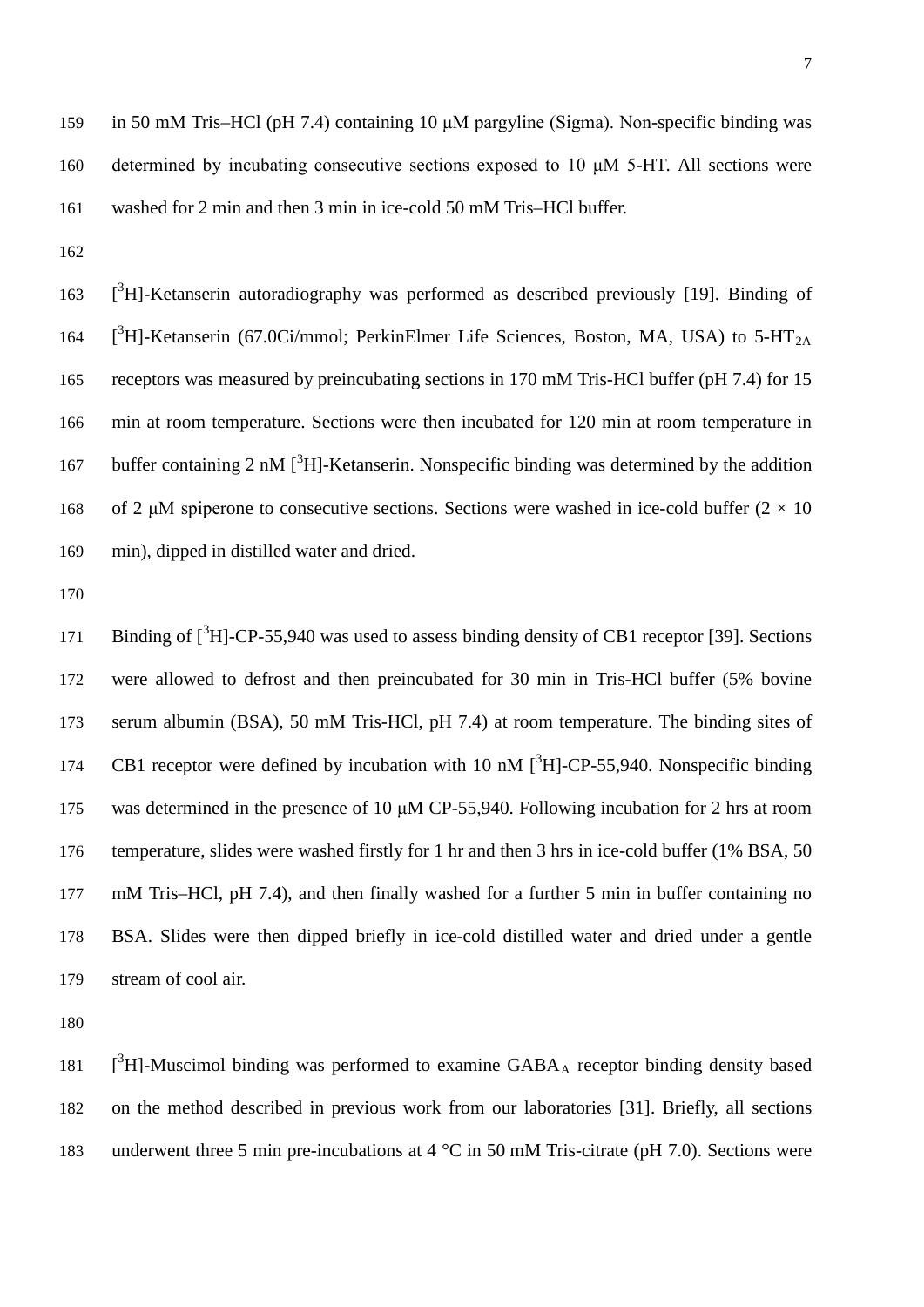184 then incubated for 45 min at 4  $\degree$ C in the same buffer containing 3 nM  $[^{3}H]$ -Muscimol (specific activity 29.5 Ci/mmol, PerkinElmer, USA). Non-specific binding was determined 186 by incubating adjacent sections in  $[{}^{3}H]$ -Muscimol plus 100 μM GABA. Following incubation, sections were rinsed four times for 2s each in 4 °C buffer.

## **Quantification and statistical analysis**

 Quantification of binding sites was performed on a high-resolution Beta Imager (BioSpace, Paris, France) according to our previous study [40]. Briefly, sections were placed in a sample holder inside the detection chamber of the Beta Imager. The levels of bound radioactivity in the brain sections were directly determined by counting the number of β-particles emerging from the tissue sections. The Beta Vision Plus program (BioSpace, France) was used to measure the activities in the regions of interest. Radioligand binding signal was expressed in 196 counts per minute per square millimetre (cpm/mm<sup>2</sup>), and with the use of standards was converted to fmol/mg tissue equivalents. The receptor density in various brain regions was quantified by measuring the average density of each region in three to five adjacent brain sections. Different brain regions were identified by reference to a standard rat brain atlas [36]. 200 Data was expressed as mean  $\pm$  SEM. [<sup>3</sup>H]-WAY-100635, [<sup>3</sup>H]-Ketanserin, [<sup>3</sup>H]-CP-55,940 201 and  $[3H]$ -Muscimol binding densities for each brain region were analyzed using a one-way ANOVA followed by a post-hoc Tukey–Kramer–HSD test using the SPSS 15.0 program (Chicago, IL). *P* values of less than 0.05 were regarded as statistically significant, and *P* values of less than 0.10 as a statistically significant trend.

#### **RESULTS**

#### 207 **5-HT<sub>1A</sub>** receptor binding

208 The 5-HT<sub>1A</sub> receptor was widely distributed throughout the rat brain (Table 1). High 5-HT<sub>1A</sub>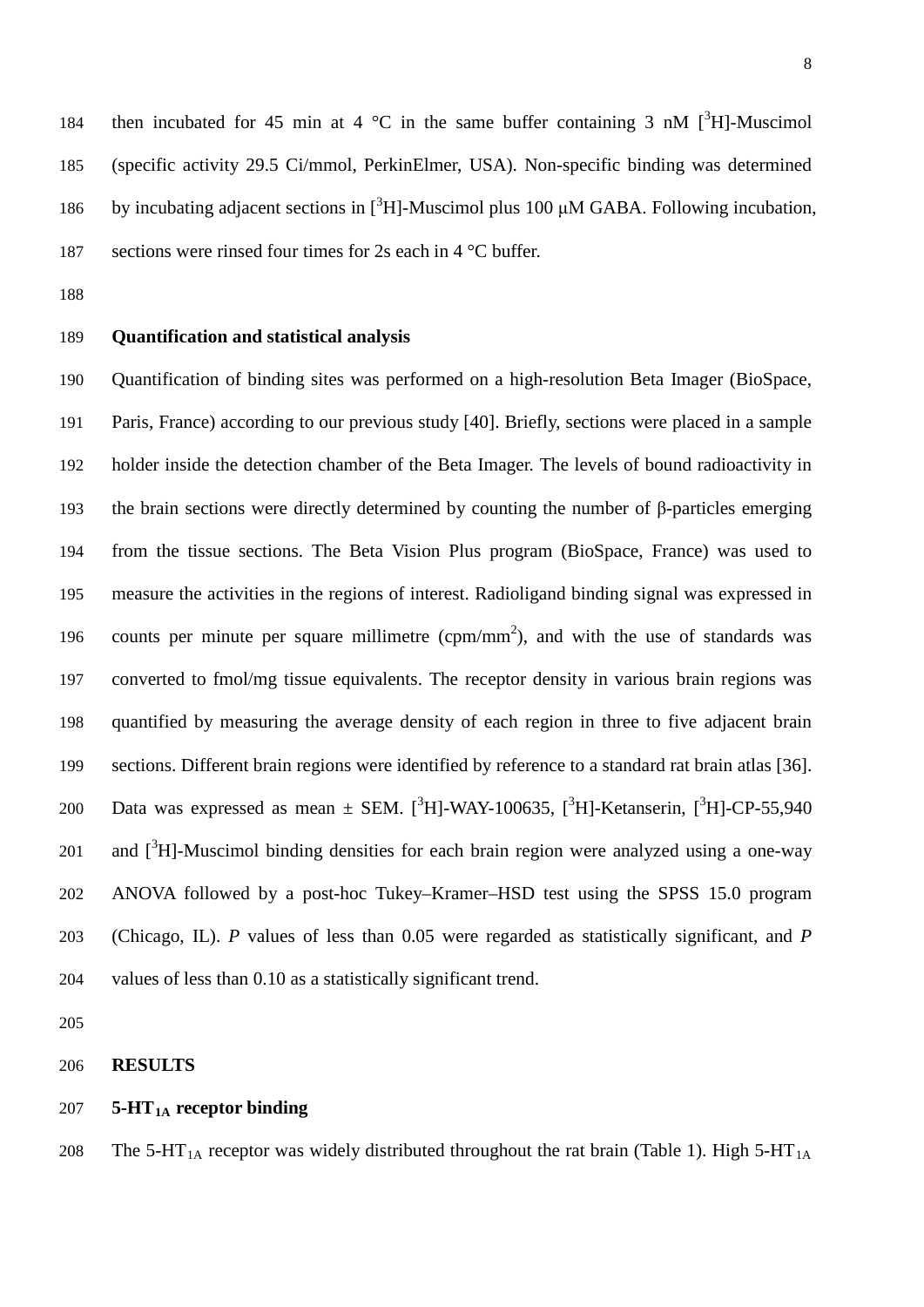213 Within the hippocampus there was a significant effect of dietary intervention on  $5-HT<sub>1A</sub>$ 214 receptor density  $(F_{(2, 12)}=11.641, P=0.002)$  (Table 1). The rats on HF diet had significantly 215 higher 5-HT<sub>1A</sub> binding density (+54%,  $P = 0.006$ ), compared to rats on LF diet. For the DHA 216 supplemented group,  $5-HT_{1A}$  binding density was significantly lower than the HF group (-217 40%,  $P = 0.002$ ), but there was no significant difference in  $5-HT<sub>1A</sub>$  binding density in the 218 hippocampus between DHA group and LF group (Fig 1A, Fig 2).

219 A dietary effect was also observed on  $5-HT_{1A}$  receptor density within the VMH (F<sub>(2,</sub> 220  $_{12}$ =8.222, *P* =0.006) (Table 1). Rats maintained on HF diet had significantly higher 5-HT<sub>1A</sub> 221 receptor expression in VMH than rats on LF diet (+58%, *P* =0.007). In addition, dietary 222 intervention by the addition of DHA to the HF diet significantly decreased receptor densities 223 compared to the rats on HF diet  $(-31\%$  decrease,  $P = 0.022$ ), but there was no significant 224 difference in  $5-HT_{1A}$  receptor expression in the VMH between the DHA and LF group (Fig 225 3A, Fig 2).

## 226 **5-HT2A binding density**

227 There was abundant binding of  $[^{3}H]$ -Ketanserin to 5-HT<sub>2A</sub> receptors in the ACC, caudate 228 putamen, medial mammillary nucleus (MM), primary motor cortex, piriform cortex, medial 229 posterodorsal amygdala and VMH.  $5$ -HT<sub>2A</sub> receptor expression was also observed at lower 230 levels in the hippocampus (Table 2).

231  $5-HT<sub>2A</sub>$  binding density in the ACC differed between the various diet treatment groups in this

232 study  $(F_{(2, 12)}=12.474, P=0.001)$  (Table 2). The 5-HT<sub>2A</sub> binding density was significantly

233 higher in the HF group than the LF or HF + 0.5% DHA group  $(+71\% , P = 0.003$  and  $+75\%$ , *P*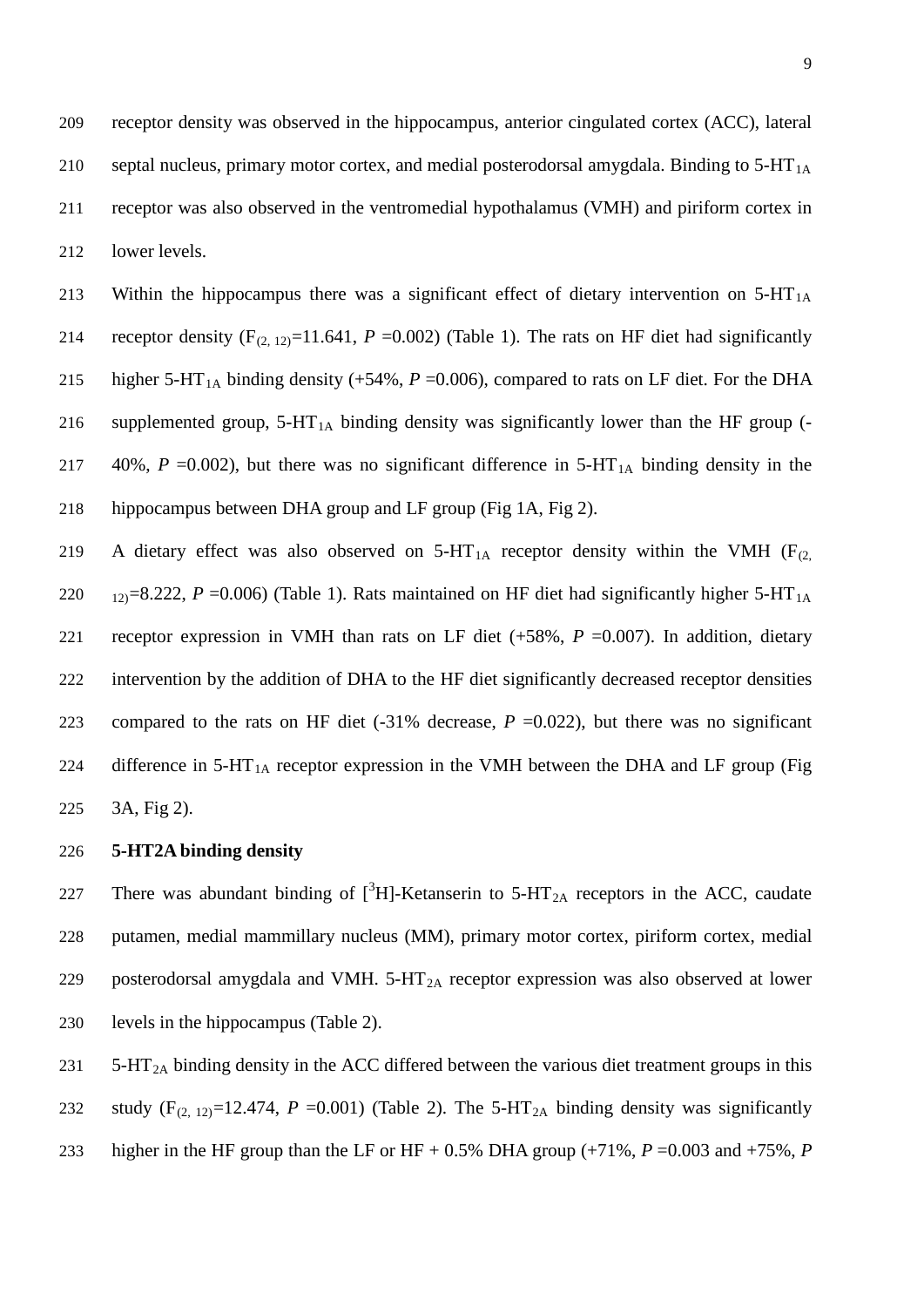$234 = 0.002$  respectively) (Fig 4A and Fig 5). There was no significant difference between DHA 235 and LF group.

236 Within the caudate putamen dietary intervention had a significant effect on  $5-HT_{2A}$  binding 237 density  $(F_{(2, 12)}=11.179, P=0.002)$  (Table 2). Rats fed the HF diet had significantly higher 5-238 HT<sub>2A</sub> binding density (+43%,  $P = 0.001$ ) compared to rats on the LF diet. The DHA 239 supplemented group had significantly lower  $5-HT_{2A}$  binding density compared with the HF 240 group ( $-19\%$  lower,  $P = 0.026$ ), while there was no significant difference between DHA group 241 and LF group (Fig 4B and Fig 5).

242 This study also demonstrated differences between diet treatment groups in  $5-HT<sub>2A</sub>$  receptor 243 density in the MM ( $F_{(2, 12)}=6.857$ ,  $P = 0.010$ ) (Table 2). In the HF group 5-HT<sub>2A</sub> binding 244 density was 47% higher than the LF group  $(P = 0.026)$  and 55% higher than the DHA 245 supplemented group ( $P = 0.015$ ). No difference was observed between LF and DHA groups 246 (Fig 4C and Fig 6). A similar pattern of receptor expression in response to diet treatment was 247 also observed in the anterior amygdaloid area.

## 248 **CB1 receptor binding density**

249 Diet affected the expression of CB1 receptor within the hippocampus  $(F_{(2, 12)}=2.960, P_{(2, 12)}=2.960, P_{(2, 12)}=2.960, P_{(2, 12)}=2.960, P_{(2, 12)}=2.960, P_{(2, 12)}=2.960, P_{(2, 12)}=2.960, P_{(2, 12)}=2.960, P_{(2, 12)}=2.960, P_{(2$  There was also a significant effect by dietary intervention on CB1 receptor density in the Arc 255 (F<sub>(2, 12)</sub>=37.138, P <0.001) (Table 3). In this region, rats on the HF diet had significantly  $250 = 0.048$ ) (Table 3). The rats on HF diet had 43% elevated CB1 receptor density compared with rats on LF diet (*P* =0.007) (Fig 1B, Fig 7). DHA supplemention significantly lowered CB1 receptor binding density compared with the HF group (-22%, *P* =0.041), but there was no significant difference in hippocampal CB1 receptor density between the DHA and LF groups. higher CB1 receptor density than the rats on LF diet (+64%, *P* <0.001) (Fig 3B, Fig 7). The supplementation of DHA in the HF diet significantly decreased receptor expression compared to the rats on HF diet (-39%, *P* <0.001), but no difference was observed between DHA and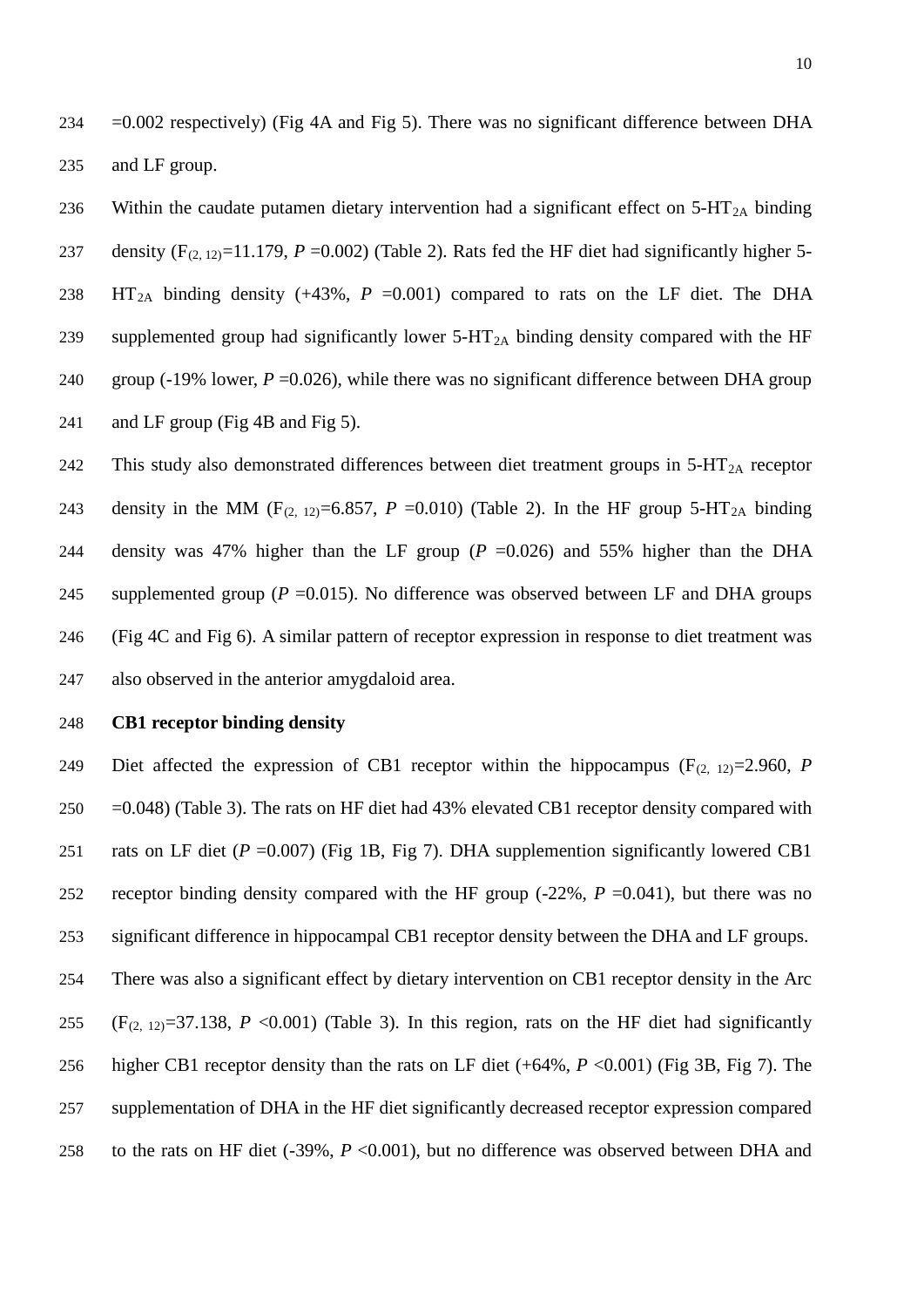LF groups.

 Furthermore, HF diet significantly increased CB1 receptor density in the substantia nigra (SN), [ventral tegmental area](http://www.google.com.au/url?q=http://en.wikipedia.org/wiki/Ventral_tegmental_area&sa=U&ei=xqSYT6WoDJGtiQfIqqXZBQ&ved=0CBQQFjAA&sig2=xhvodDxdtedmTX8_fETrUQ&usg=AFQjCNHlsUEhDKrSTcWBZOi8_EMr7uyvHQ) (VTA), and amygdala compared with LF diet (SN: +37%, *P* =0.003; VTA: +15%, *P* =0.020; amygdala: +20%, *P* =0.045) (Table 3). CB1 receptor binding density was decreased with DHA supplementation compared with the HF group in these brain areas. There was no effect of dietary intervention on CB1 in the VMH, caudate putamen, piriform cortex, primary motor cortex and ACC.

#### **GABAA binding density**

267 GABA<sub>A</sub> receptor binding density in the hippocampus was affected by the different diets 268 utilised in this study  $(F_{(2, 12)}=4.386, P=0.040)$  (Table 4). Hippocampal GABA<sub>A</sub> receptor density was increased 53% in the HF group compared to the LF group (*P* =0.021) (Fig 1C, 270 Fig 8), while DHA supplementation significant lowered the HF induced elevation in  $GABA_A$ 271 receptor binding density by 42% ( $P = 0.038$ ). There was also a positive correlation between CB1 and GABA<sub>A</sub> receptor binding density in the hippocampus  $(R=0.593, P=0.025)$  (Fig 9).

 In the thalamus and posterior cingulated cortex (PCC), HF diet significantly decreased 274 GABA<sub>A</sub> receptor density compared with LF diet (thalamus, -41%, *P* =0.020; PCC -60%, *P* 275 = 0.011) (Table 4). While  $GABA_A$  receptor density was significantly increased by DHA supplementation compared with HF group in these brain areas (thalamus, +77%, *P* =0.011; +PCC 154%,  $P = 0.009$ ). There was no significant effect of dietary intervention on GABA<sub>A</sub> receptor density in the ACC.

## **Energy intake, body weight, and plasma leptin level of rats with dietary intervention**

 The average of energy intake during the dietary treatment was significantly different among the three groups (*P* =0.010, HF: 94.38±2.69 kcal/24hours; LF: 84.69±1.56 kcal/24hours; HF  $282 + 0.5\%$  DHA:  $90.81 \pm 1.86$  kcal/24 hours), in which HF group was significantly higher than LF

- 
- group (*P* =0.007). No significant difference was found between other groups. The four week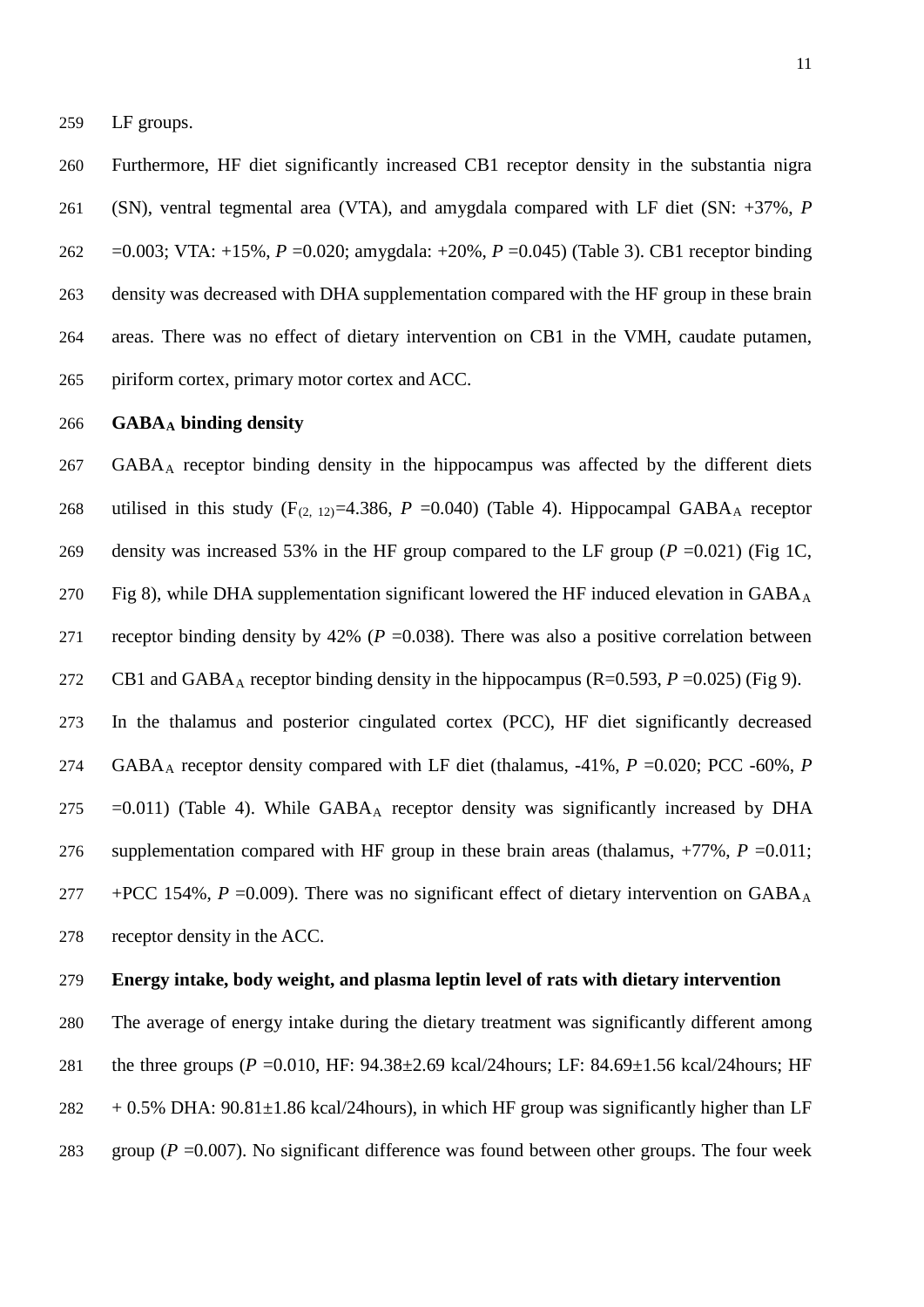284 accumulative energy intake was also significantly higher in HF group than the LF group 285 (11.44%,  $P = 0.012$ ). There was no significant difference in body weight changes among 286 three groups (*P* =0.503, HF: 84.80±5.48g; LF: 81.78±6.05g; HF + 0.5% DHA: 83.00±6.04g). 287 The plasma level of leptin in HF diet fed rats  $(11.47 \pm 2.17 \text{ng/ml})$  was significantly higher than 288 that of the LF group (4.72±0.73ng/ml) (*P* = 0.005). DHA supplementation decreased the 289 plasma leptin level  $(7.21 \pm 1.01 \text{ng/ml})$  of rats compared with HF group in statistically 290 significant trend  $(P = 0.070)$ , while there was no significant difference in plasma leptin 291 between DHA and LF group  $(P = 0.290)$ .

- 292
- 293
- 

### 294 **DISCUSSION**

 Serotonin, cannabinoids and GABA systems play an important role in cognitive function [14, 29, 31], and a chronic high-saturated fat diet has been shown to affect memory and learning [2]. Therefore, the effects of high-saturated fat diets on these neurotransmitter systems are of 298 interest. This study showed that a high-saturated fat diet increased the density of  $5-HT<sub>1A</sub>$ 299 receptor in the hippocampus and VMH,  $5-HT_{2A}$  receptor in the ACC, caudate putamen and 300 MM, CB1 receptor in the hippocampus, Arc, SN, VTA and amygdale, and GABA<sub>A</sub> receptor in the hippocampus. These regions are primarily limbic structures associated with the regulation of cognition. In addition, these HF diet induced changes in receptor density can be prevented by dietary supplementation of 0.5% DHA.

304

305 A number of changes in receptor expression have been observed in the brain of individuals 306 with abnormal cognitive function. It has been reported that  $5-HT_{1A}$  receptor binding density 307 in the human hippocampus is negatively correlated with memory [18]. Furthermore,  $5-HT<sub>1A</sub>$  $308$  and  $5-\text{HT}_{2A}$  receptor binding densities are significantly increased in the temporal cortex of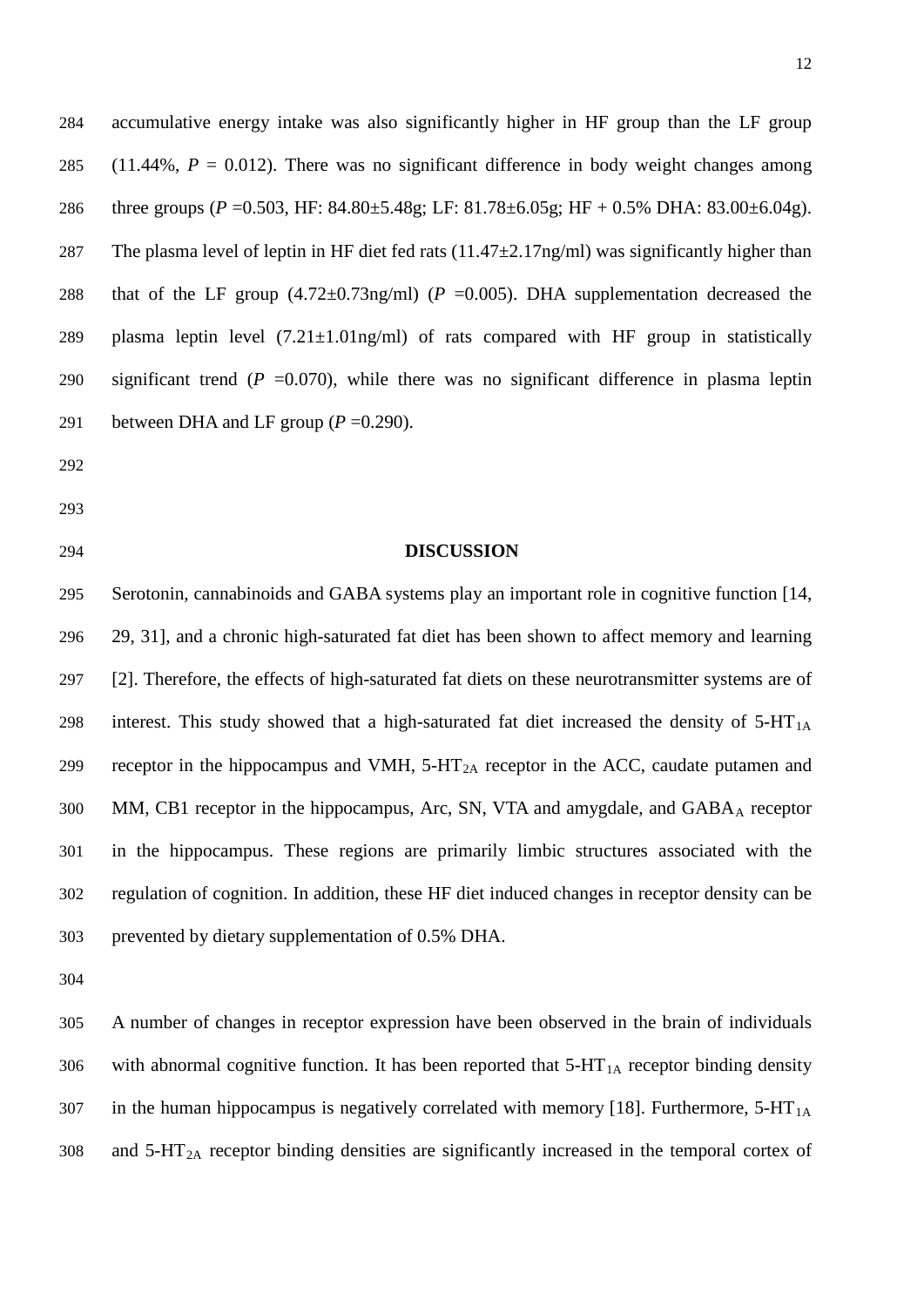309 patients with dementia  $[22]$ . Both  $GABA_A$  and CB1 receptor densities are increased in the posterior cingulated cortex of schizophrenia [41, 42]. This study similarly found alterations in 311 receptor density in response to a high-saturated fat diet, specifically increased  $5-HT<sub>1A</sub>$ ,  $5-HT<sub>2A</sub>$ ,  $5-HT<sub>3A</sub>$  HT<sub>2A</sub>, GABA<sub>A</sub> and CB1 receptor densities in a number of brain regions, particularly in the limbic structures. Although the mechanism for the alteration of receptor binding densities is unclear, such effects could be due to the high-saturated fat diet decreasing the level of the respective neurotransmitters in the limbic regions. This is supported by a study showing that a high-fat diet (20% corn oil) for six weeks significantly decreased 5-HT levels in the brainstem of rats [43]. In addition, maternal high-fat consumption results in a significant decrease in CSF 5-HT content leading to 55% of offspring with increased anxiety as assessed by the novel object tests, and 78% with aberrant behavior (anxious and/or aggressive) [44].

321 We found that hippocampal  $5-HT_{1A}$  binding density was increased in rats fed a high-saturated fat diet. Hippocampal circuits play an important role in learning and memory, but also in the 323 hedonic aspects of eating  $[18, 45]$ . 5-HT<sub>1A</sub> receptors in the hippocampus are negatively associated with memory function in clinical and animal studies [18, 46]. Using positron emission tomography (PET), a significant negative correlation was found between explicit 326 memory function and  $5-HT_{1A}$  receptor expression localized in the bilateral hippocampus of healthy subjects. Furthermore, administration of the  $5-HT<sub>1A</sub>$  agonist tandospirone dose-328 dependently impaired explicit verbal memory [18]. In a rat study, injection of the  $5-HT_{1A}$  agonist 8-OH-DPAT into hippocampus resulted in memory and learning impairment [46]. 330 Conversely, administration of WAY 100635, a 5-HT<sub>1A</sub> antagonist, into the hippocampus of rats prevented the deficit of spatial learning induced by administration of CPP, a NMDA receptor antagonist [47]. Recent findings indicate that dietary factors which promote excessive food intake and weight gain can also interfere with hippocampal functioning. For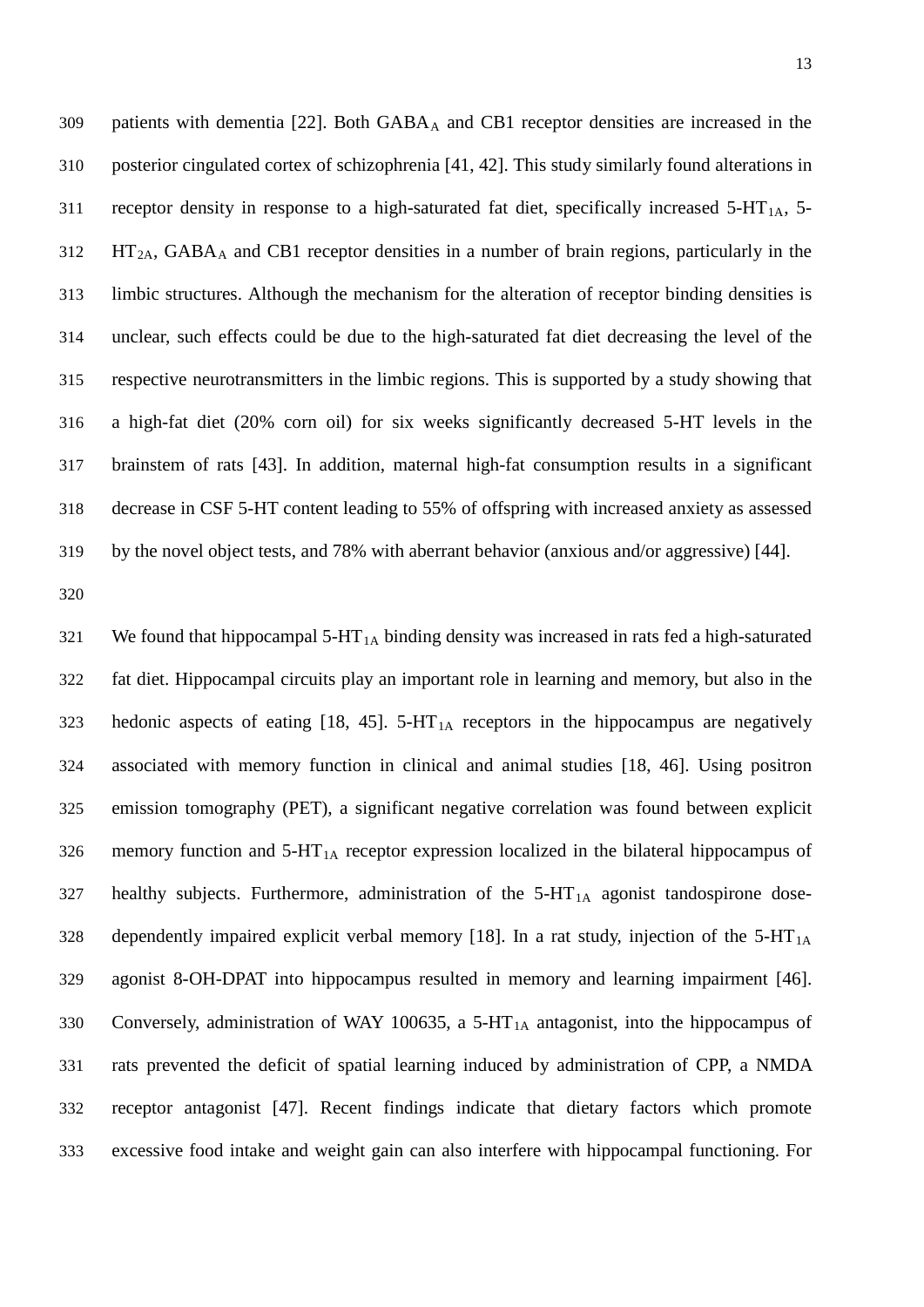example, epidemiological and animal studies show that intake of diets high in saturated fat are associated with memory deficits and microglial activation (indicating inflammation and/or gliosis) in the hippocampus [2, 3]. Therefore, the high-saturated fat diet induced 337 increase in hippocampal  $5-HT<sub>1A</sub>$  receptor expression observed in this study may be involved in impairment of hippocampus function associated with learning and memory which in turn contributes to an increased energy intake.

 Furthermore, we found that both CB1 and GABAA receptor density were increased in the hippocampus of rats fed high-saturated fat diet. It is known that CB1 receptors are highly expressed in the hippocampus and are involved in memory function in this brain region. An intrahippocampal administration of rimonabant, a CB1 antagonist, completely attenuated the memory disruptive effects of cannabinoid induced memory impairment [48]. Systemic and intrahippocampal administration of cannabinoid agonists have been shown to impair hippocampal-dependent memory tasks [48, 49]. Oral administration of a CB1 inverse agonist, SLV319, inhibits the CB1 receptor-mediated catalepsy induced by HU-210 ip injection in mice [50]. In the present study, the elevated CB1 receptor binding density suggests that activation of CB1 in the hippocampus may contribute to high-saturated fat associated memory deficits. Endocannabinoid (eCB) ligands have been shown to act on the CB1 receptor to inhibit the release of GABA in the rat hippocampus [51]. In this study the increased GABAA receptor expression in response to high-fat diet may reflect decreased GABA as a consequence of CB1 receptor activation in the hippocampus. This is supported by 355 our observation that CB1 receptor density is positively correlated with GABA<sub>A</sub> receptor density. Furthermore, a previous study showed that in high-fat diet induced obese mice CB1 receptor immunoreactivity and the eCBs, anandamide and 2-arachidonoyl glycerol (2-AG) were increased in the hippocampus [52]. In this study CB1 receptor binding density in the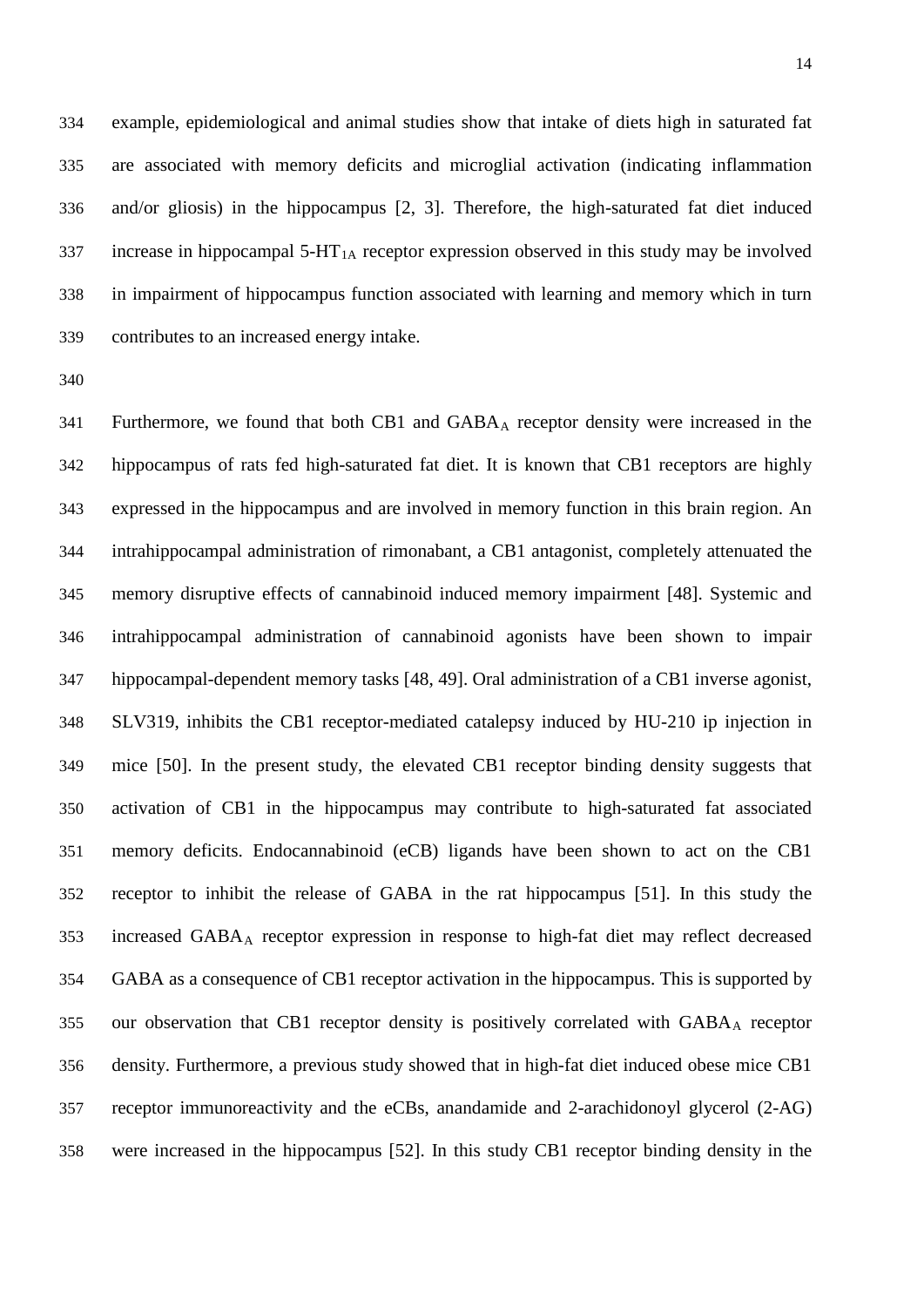hippocampus was increased even without any changes in body weight. This suggests that high-fat diet alone rather than obesity increases CB1 binding.

 Both clinical trials and animal studies have shown that DHA supplementation can improve learning and memory [53, 54]. Conversely, depletion of DHA in rat brain was found to increase  $5-HT<sub>1A</sub>$  expression in the hippocampus and was associated with impairment of spatial learning and memory [55, 56]. In our study, addition of DHA to the diet prevented the 366 increase of hippocampal  $5-HT_{1A}$  density in rats induced by a high-saturated-fat diet. DHA supplementation is also able to prevent increased CB1 and GABAA receptor densities induced by high-fat diet, as shown in this study. These findings suggest the effect of DHA supplementation on improving learning and memory may be via its influence on hippocampal  $5-HT<sub>1A</sub>$ , CB1 and GABA<sub>A</sub> systems.

 The hypothalamus is well recognised as a critical centre in the regulation of energy balance. Hypothalamic 5-HT<sub>1A</sub> receptors are involved in the control of negative energy balance. A negative relationship has been reported between the 5-HT content in the hypothalamus and amount of fat and food intake in rodents. For example, an infusion of 5-HT into the hypothalamus can lead to a dose-related decrease in the amount of fat intake in either fat- or 377 carbohydrate- preferring rats [57]. The intrahypothalamic injection of a  $5-HT<sub>1A</sub>$  agonist, 8- OH-DPAT, decreases food intake and promotes satiety [58]. Conversely, intra-hypothalamic 379 injection of WAY-100635, a 5-HT<sub>1A</sub> antagonist, blocks the anorexic effect induced by 5-HT 380 [59]. The present study showed that rats fed a high-fat diet had increased  $5-HT<sub>1A</sub>$  receptor expression in the ventromedial hypothalamus (VMH). This finding supports the assertion that a high-fat diet significantly decreases central 5-HT levels in rats [43]. Moreover, in the 383 present study DHA supplementation prevented the increase in VMH  $5-HT<sub>1A</sub>$  receptor density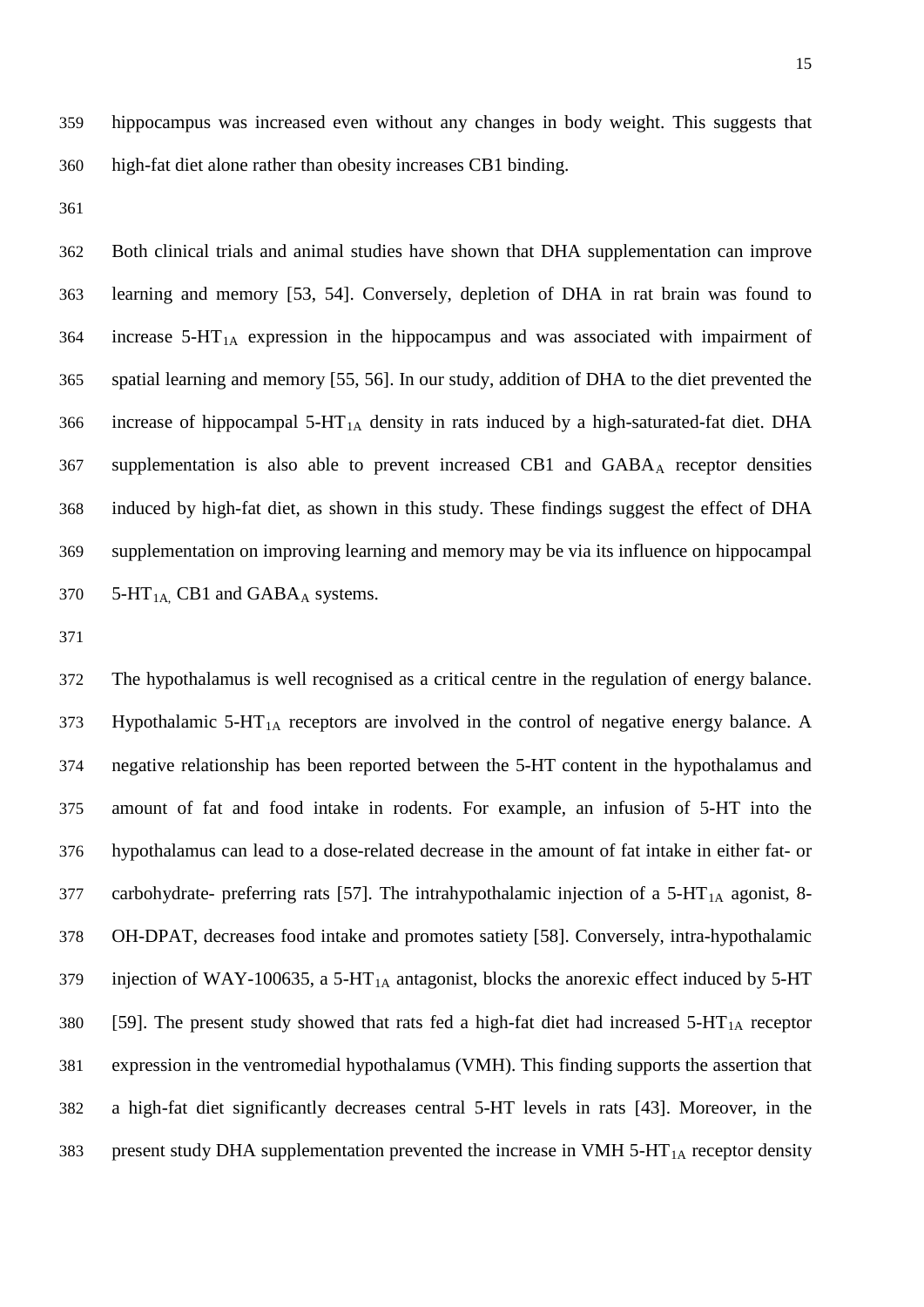induced by a high-saturated fat diet, which is in agreement with various reports in the literature. Previous studies have shown that n-3 PUFA/DHA intake influences 5-HT levels in the brain. A positive association has been reported between the amount of dietary DHA and brain 5-HT in piglets [60]. While rats maintained on a n-3 deficient diet have a low response to fenfluramine induced 5-HT stimulation [61]. Finally, n-3 PUFA supplementation in mice reverses the stress-induced reduction in 5-HT levels [62].

 CB1 receptor expression was also increased in the Arc of the hypothalamus as a result of 4 weeks of high-saturated fat diet, and this was prevented by dietary DHA supplementation. Hypothalamic eCBs and the CB1 receptor are involved in food intake and the response to peripheral feeding signals. Intravenous injection of leptin reduces the levels of the eCBs anandamide and 2-AG in the hypothalamus of normal rats and ob/ob mice [63]. High- saturated fat diets increase plasma leptin thereby downregulating eCBs in the Arc, which may have led to the upregulation of Arc CB1 receptor density observed in this study. Moreover, the prevention of hyperleptinemia in high-saturated fat fed rats supplemented with DHA may have played a role in maintaining CB1 receptor binding density at levels similar to LF rats.

401 In the present study a high-saturated fat diet increased  $5-HT_{2A}$  receptor binding density in the caudate putamen (striatum), ACC and MM of rats. The striatal serotonergic (5-HT) system is involved in reward behaviour; elevated 5-HT neurotransmission increases reward (positive feedback) sensitivity and decreases negative feedback sensitivity in rats [64, 65]. Rats fed a high-saturated fat diet have lowered levels of 5-HT release from striatal slices compared to rats fed a low-fat diet [64]. High saturated-fat diet induced obesity has been considered as a compulsive disorder reflecting a "reward deficiency syndrome" [66]. Therefore, the increase 408 in striatal 5-HT<sub>2A</sub> receptor binding density observed in this study may contribute to deficits in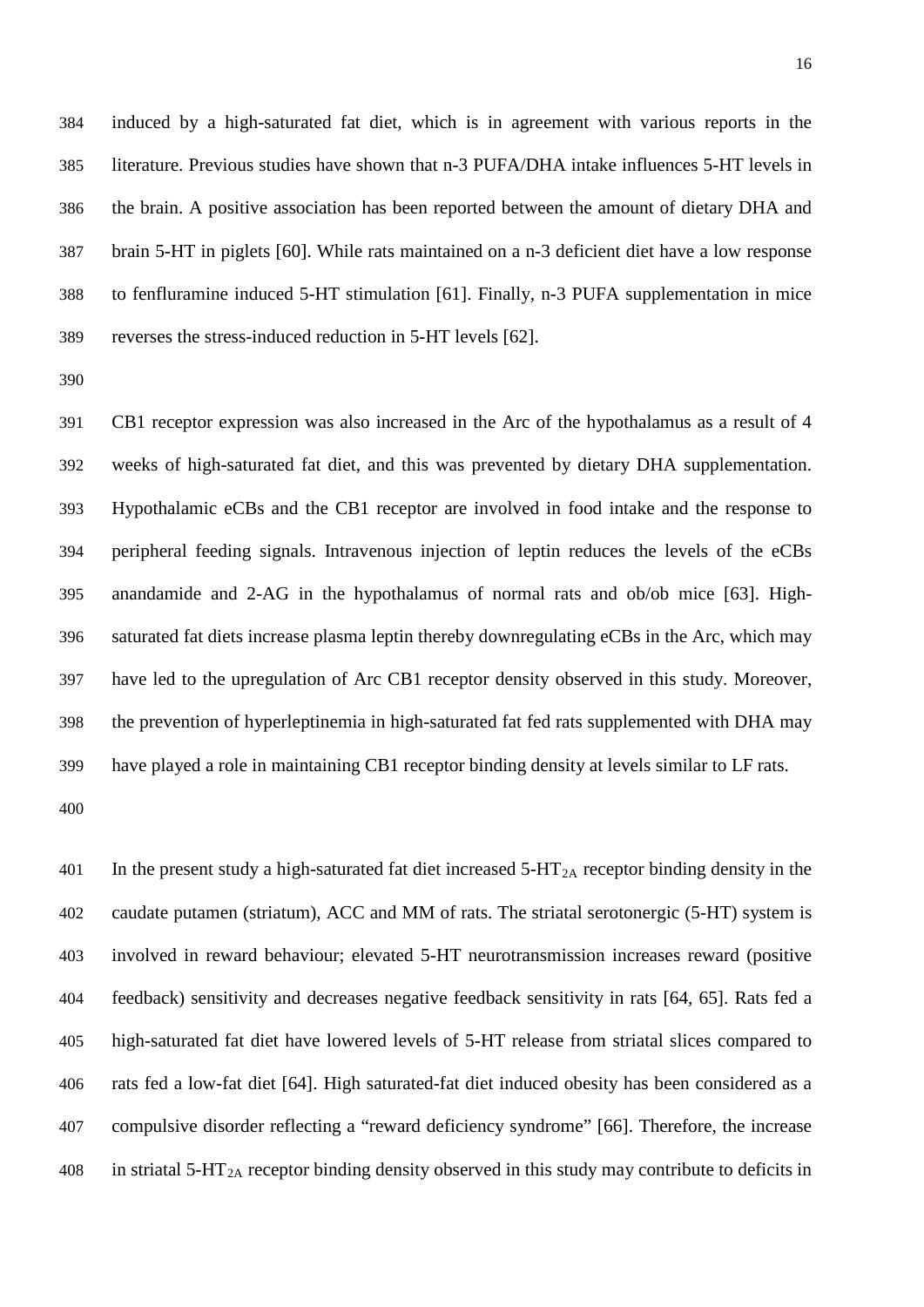the reward system. The ACC and MM are involved in cognitive and memory function [67, 68]. Studies with functional neuroimaging techniques, including PET and functional magnetic resonance imaging (fMRI), have ascribed the ACC with cognitive function and working memory [69]. Rodents with lesions of the MM are impaired on tests of spatial memory tasks and working memory [70, 71]. When rats are fed a high-fat diet they show a reduction in their cognitive ability and a decline in working memory after just nine days [72]. 415 The 5-HT<sub>2A</sub> receptor plays an important role in cognitive abilities and working memory 416 process [13, 73]. In the present study,  $5-HT_{2A}$  receptor binding density increased in brain regions related to cognition and memory (ACC and MM).

419 Decreased DHA content in the brain is associated with increased density of cortical 5-HT2<sub>A</sub> receptors and altered serotonergic neurotransmission [74, 75]. Perinatal DHA-deficient rats have significantly lowered 5-HT content in the prefrontal cortex [74]. Moreover, a n-3 PUFA-supplemented diet reverses decreased brain 5-HT levels in mice subjected to chronic mild stress [76]. In the present study adding DHA into the high-saturated fat diet of rats 424 prevents increased levels of  $5-HT2_A$  binding density in the striatum, ACC and MM. The previously discussed ability of DHA supplementation to maintain central 5-HT levels is a 426 potential mechanism by which DHA prevents  $5-\text{HT2}_\text{A}$  receptor upregulation. In addition, DHA content influences the physicochemical properties of neuronal membranes, and thus modulates the function of membrane bound proteins, such as receptors [77, 78]. Alterations in the fatty acid composition of neural membranes with DHA supplementation may result in changes in the affinity of neuronal receptors towards their neurotransmitter [77]. Therefore it 431 is also possible that DHA directly affects the  $5-\text{HT2}_A$  receptor by increasing affinity to its neurotransmitter, negating the need for an increase in expression to cope with reduced 5-HT levels. DHA can affect gene expression as well as mRNA stability [77]. It is therefore also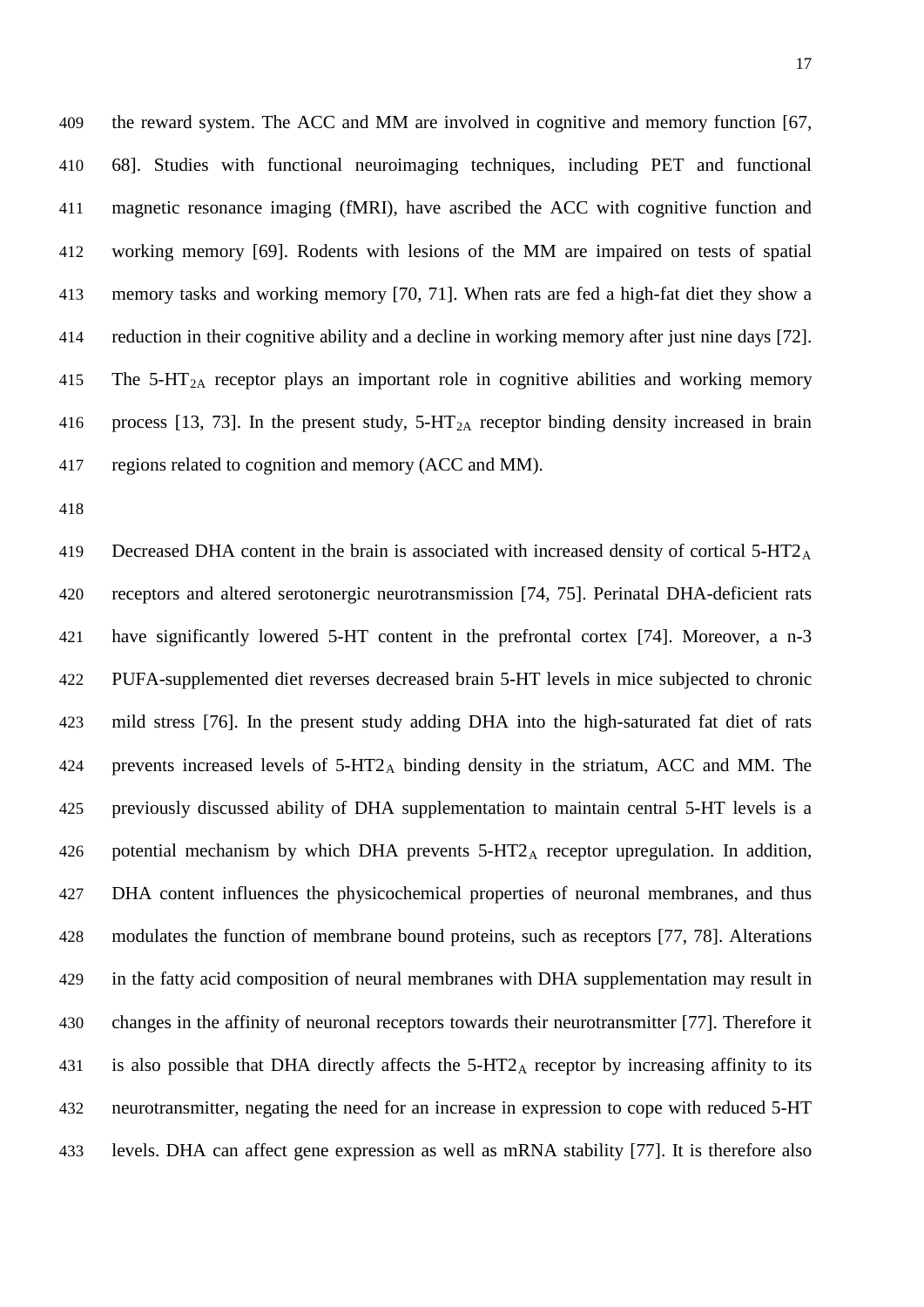438 In summary, we found that a high-saturated fat diet significantly increased  $5-HT<sub>1A</sub>$ , CB1 and GABAA receptor binding densities in various rat brain regions, especially in limbic structures such as hippocampus and hypothalamus, which are important in the regulation of energy 441 balance, learning, memory and cognitive functions. Furthermore,  $5-HT2_A$  receptor binding was increased in the caudate putamen, anterior cingulated cortex and medial mammillary nucleus of rats fed a high-saturated fat diet. The anatomical distributions of these receptor alterations suggest serotonin, cannabinoid and GABA receptor contribute at least partially to cognitive dysfunctions and abnormal energy balance induced by high-saturated fat diet, which is well supported by current literature. Importantly, the addition of dietary DHA prevented alteration of these receptor binding densities in rats induced by high-fat diet. The present findings point to DHA acting on numerous receptor systems in various areas of the brain. Furthermore, our results support the assertion that DHA supplements have beneficial effects on improving memory and cognition. Therefore, potential strategies to improve mental function against the adverse effects of high-saturated fat diets include targeting the serotonin, CB1 and GABA receptor systems, as well the proper application of molecular nutrition using supplements such as DHA.

## **Acknowledgements**

 We sincerely thank Ms Kelly Liu for her experimental technical assistance. This work was supported by Australian National Health and Medical Research Council (NHMRC, [www.nhmrc.gov.au\)](http://www.nhmrc.gov.au/) (ID 573441), and by a University of Wollongong [\(www.uow.edu.au\)](http://www.uow.edu.au/)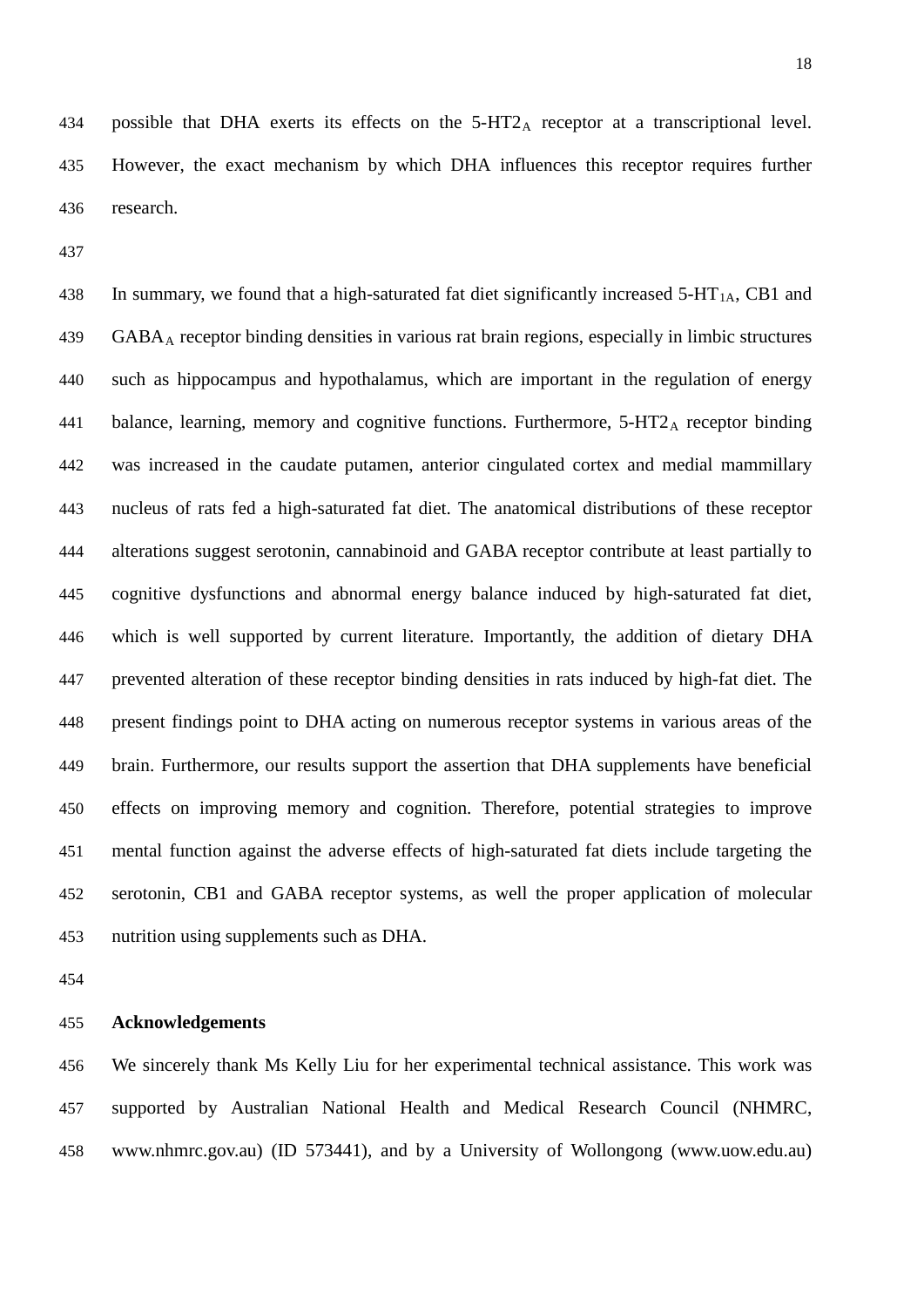University Research Centre (URC) grant.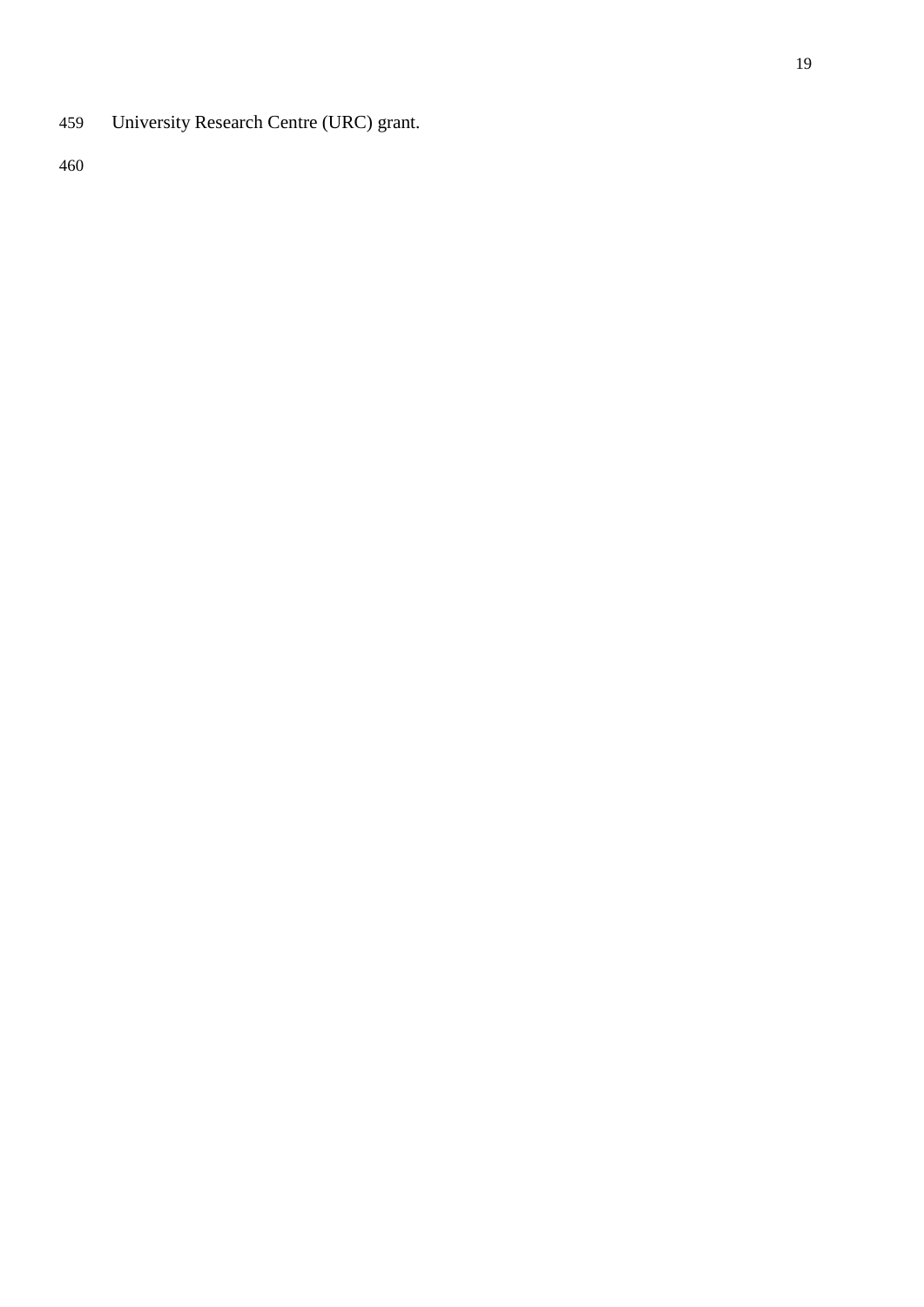#### **References:**

- 1. Bray, G.A., et al., *The Influence of Different Fats and Fatty Acids on Obesity, Insulin Resistance and Inflammation.* The Journal of nutrition, 2002. **132**(9): p. 2488-2491.
- 2. Granholm, A.C., et al., *Effects of a saturated fat and high cholesterol diet on memory and hippocampal morphology in the middle-aged rat.* J Alzheimers Dis, 2008. **14**(2): p. 133-45.
- 3. Sánchez-Villegas A, A., et al., *Dietary Fat Intake and the Risk of Depression: The SUN Project.* PLoS ONE, 2011. **6**(1): p. e16268.
- 4. Wang, H., L.H. Storlien, and X.-F. Huang, *Effects of dietary fat types on body fatness, leptin, and ARC leptin receptor, NPY, and AgRP mRNA expression.* Am J Physiol Endocrinol Metab, 2002. **282**(6): p. E1352-1359.
- 5. Micallef, M., et al., *Plasma n-3 polyunsaturated fatty acids are negatively associated with obesity.* British Journal of Nutrition, 2009. **102**(09): p. 1370-1374.
- 6. McNamara, R.K., et al., *Selective Deficits in the Omega-3 Fatty Acid Docosahexaenoic Acid in the Postmortem Orbitofrontal Cortex of Patients with Major Depressive Disorder.* Biological Psychiatry, 2007. **62**(1): p. 17-24.
- 7. Conklin, S.M., et al., *Age-related changes of n-3 and n-6 polyunsaturated fatty acids in the anterior cingulate cortex of individuals with major depressive disorder.* 479 Prostaglandins, Leukotrienes and Essential Fatty Acids, 2010. **82**(2‰3): p. 111-119.
- 8. Tiemeier, H., et al., *Plasma fatty acid composition and depression are associated in the elderly: the Rotterdam Study.* The American Journal of Clinical Nutrition, 2003. **78**(1): p. 40-46.
- 9. Arsenault, D., et al., *DHA improves cognition and prevents dysfunction of entorhinal cortex neurons in 3xTg-AD mice.* PLoS One. **6**(2): p. e17397.
- 10. Pan, J.-P., et al., *Some subtypes of endocannabinoid/endovanilloid receptors mediate docosahexaenoic acid-induced enhanced spatial memory in rats.* Brain Research, 2011. **1412**(0): p. 18-27.
- 11. Takeuchi, T., M. Iwanaga, and E. Harada, *Possible regulatory mechanism of DHA-induced anti-stress reaction in rats.* Brain Research, 2003. **964**(1): p. 136-143.
- 12. Collin, M., et al., *5-HT1A receptor immunoreactivity in hypothalamic neurons involved in body weight control.* Neuroreport, 2002. **13**(7): p. 945-51.
- 13. Gong, P., et al., *Variations in 5-HT2A influence spatial cognitive abilities and working memory.* Can J Neurol Sci, 2011. **38**(2): p. 303-8.
- 14. Wingen, M., K.P.C. Kuypers, and J.G. Ramaekers, *Selective verbal and spatial memory impairment after 5-HT1A and 5-HT2A receptor blockade in healthy volunteers pre-treated with an SSRI.* Journal of Psychopharmacology, 2007. **21**(5): p. 477-485.
- 15. Kia, H.K., et al., *Immunocytochemical localization of serotonin1A receptors in the rat central nervous system.* J Comp Neurol, 1996. **365**(2): p. 289-305.
- 16. Park, S., et al., *Increased binding at 5-HT1A, 5-HT1B, and 5-HT2A receptors and 5- HT transporters in diet-induced obese rats.* Brain Research, 1999. **847**(1): p. 90-97.
- 17. Barnes, N.M. and T. Sharp, *A review of central 5-HT receptors and their function.* Neuropharmacology, 1999. **38**(8): p. 1083-1152.
- 18. Yasuno, F., et al., *Inhibitory Effect of Hippocampal 5-HT1A Receptors on Human Explicit Memory.* Am J Psychiatry, 2003. **160**(2): p. 334-340.
- 19. Li, Y., et al., *Alterations in 5-HT2A receptor binding in various brain regions among 6-hydroxydopamine-induced Parkinsonian rats.* Synapse, 2010. **64**(3): p. 224-230.
- 20. du Bois, T.M., et al., *Fatty acids differentially affect serotonin receptor and transporter binding in the rat brain.* Neuroscience, 2006. **139**(4): p. 1397-1403.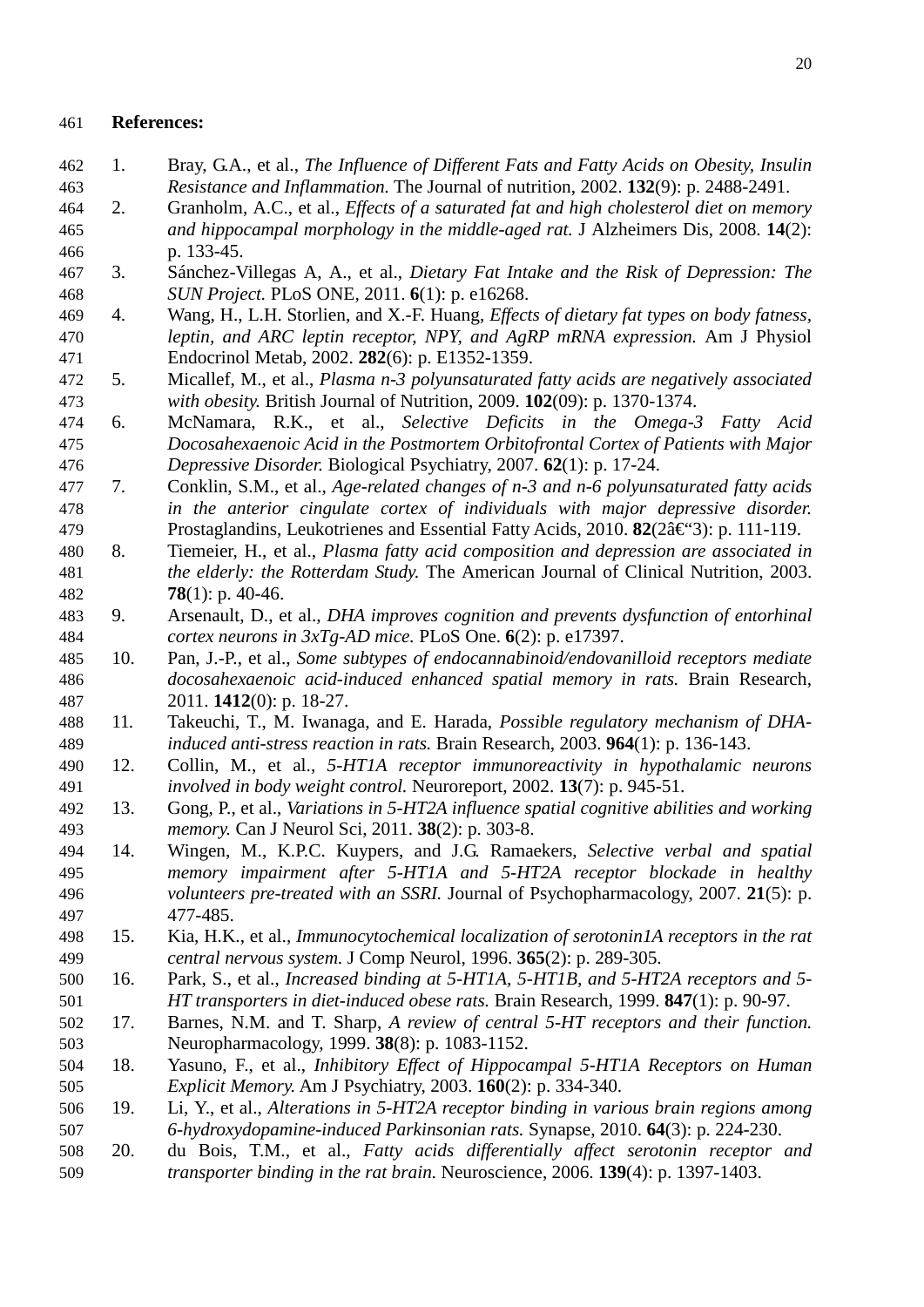- 21. Huang, X.F., et al., *5-HT2A/2c receptor and 5-HT transporter densities in mice prone or resistant to chronic high-fat diet-induced obesity: a quantitative autoradiography study.* Brain Research, 2004. **1018**(2): p. 227-235.
- 22. Elliott, M.S.J., et al., *Increased binding to 5-HT1A and 5-HT2A receptors is associated with large vessel infarction and relative preservation of cognition.* Brain, 2009. **132**(7): p. 1858-1865.
- 23. Meltzer, H.Y., *Clinical studies on the mechanism of action of clozapine: the dopamine-serotonin hypothesis of schizophrenia.* Psychopharmacology, 1989. **99**(0): p. S18-S27.
- 24. Meltzer, H.Y., *The role of serotonin in antipsychotic drug action.* Neuropsychopharmacology, 1999. **21**(2 Suppl): p. 106S-115S.
- 25. Kehne, J.H., et al., *Preclinical characterization of the potential of the putative atypical antipsychotic MDL 100,907 as a potent 5-HT2A antagonist with a favorable CNS safety profile.* Journal of Pharmacology and Experimental Therapeutics, 1996. **277**(2): p. 968-981.
- 26. Terry, A.V., J.J. Buccafusco, and G.D. Bartoszyk, *Selective serotonin 5-HT2A receptor antagonist EMD 281014 improves delayed matching performance in young and aged rhesus monkeys.* Psychopharmacology, 2005. **179**(4): p. 725-732.
- 27. Varvel, S.A., E.A. Anum, and A.H. Lichtman, *Disruption of CB<sub&gt;1&lt;/sub&gt; receptor signaling impairs extinction of spatial memory in mice.* Psychopharmacology, 2005. **179**(4): p. 863-872.
- 28. Varvel, S.A. and A.H. Lichtman, *Evaluation of CB1 Receptor Knockout Mice in the Morris Water Maze.* Journal of Pharmacology and Experimental Therapeutics, 2002. **301**(3): p. 915-924.
- 29. Pamplona, F.A. and R.N. Takahashi, *WIN 55212-2 impairs contextual fear conditioning through the activation of CB1 cannabinoid receptors.* Neuroscience 536 Letters, 2006. **397**( $1\hat{a} \in 2$ ): p. 88-92.
- 30. Anagnostaras, S., G Gale, and M Fanselow, *Hippocampus and Contextual Fear Conditioning: Recent Controversies and Advances.* Hippocampus, 2001. **11**: p. 8-17.
- 31. Newell, K.A., et al., *Alterations of muscarinic and GABA receptor binding in the posterior cingulate cortex in schizophrenia.* Progress in Neuro-Psychopharmacology and Biological Psychiatry, 2007. **31**(1): p. 225-233.
- 32. Akbarian, S., et al., *Gene expression for glutamic acid decarboxylase is reduced without loss of neurons in prefrontal cortex of schizophrenics.* Arch Gen Psychiatry, 1995. **52**(4): p. 258-66.
- 33. Rosmond, R., C. Bouchard, and P. Bjorntorp, *Allelic variants in the GABA(A)alpha6 receptor subunit gene (GABRA6) is associated with abdominal obesity and cortisol secretion.* Int J Obes Relat Metab Disord, 2002. **26**(7): p. 938-41.
- 34. Vong, L., et al., *Leptin Action on GABAergic Neurons Prevents Obesity and Reduces Inhibitory Tone to POMC Neurons.* Neuron. **71**(1): p. 142-154.
- 35. *Scientific Opinion on Dietary Reference Values for fats, including saturated fatty acids, polyunsaturated fatty acids, monounsaturated fatty acids, trans fatty acids, and cholesterol* in *EFSA Journal*, E.F.S. Authority, Editor. 2010. p. 1461
- 36. Paxinos, G. and C. Watson, *The Rat Brain in Stereotaxic Coordinates, 1st edn., Academic Press, San Diego.* 2007.
- 37. Wang, Q. and X.F. Huang, *Effects of chronic treatment of olanzapine and haloperidol on peptide YY binding densities in the rat brain.* Experimental Neurology, 2008. **209**(1): p. 261-7.
- 38. Han, M., et al., *The effects of antipsychotic drugs administration on 5-HT1A receptor expression in the limbic system of the rat brain.* Neuroscience, 2009. **164**(4): p. 1754-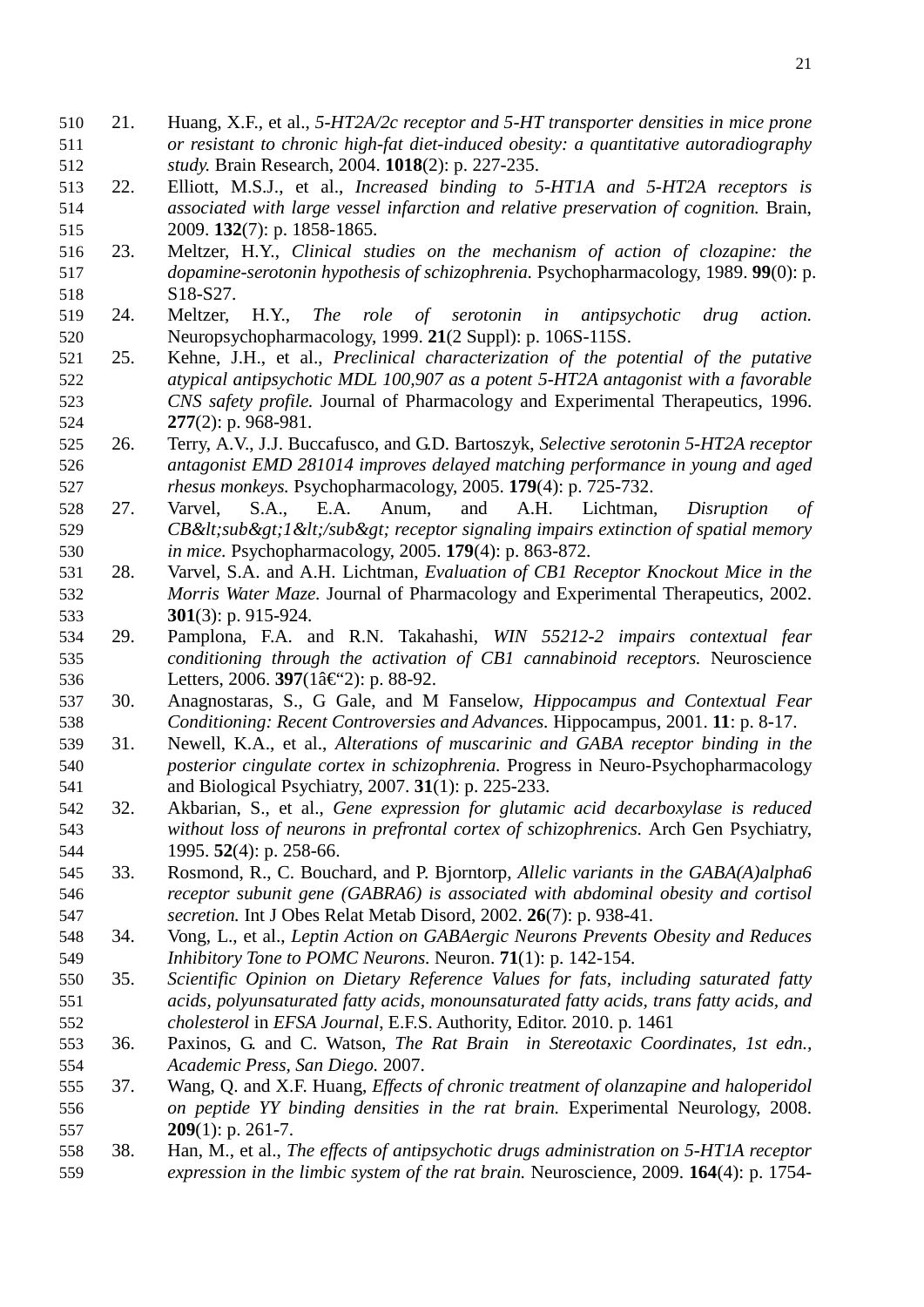- 1763.
- 39. South, T. and X.F. Huang, *Temporal and Site-Specific Brain Alterations in CB1 Receptor Binding in High Fat Diet-Induced Obesity in C57Bl/6 Mice.* Journal of Neuroendocrinology, 2008. **20**(11): p. 1288-1294.
- 40. Wang, Q., et al., *Chronic treatment with simvastatin upregulates muscarinic M1/4 receptor binding in the rat brain.* Neuroscience, 2008. **154**(3): p. 1100-1106.
- 566 41. Deng, C. and X.-F. Huang, *Increased density of GABA<sub&gt;A&lt;/sub&gt; receptors in the superior temporal gyrus in schizophrenia.* Experimental Brain Research, 2006. **168**(4): p. 587-590.
- 42. Newell, K.A., C. Deng, and X.F. Huang, *Increased cannabinoid receptor density in the posterior cingulate cortex in schizophrenia.* Exp Brain Res, 2006. **172**(4): p. 556- 60.
- 43. Kimbrough, T.D. and L.B. Weekley, *The effect of a high-fat diet on brainstem and duodenal serotonin (5-HT) metabolism in Sprague-Dawley and Osborne-Mendel rats.* Int J Obes, 1984. **8**(4): p. 305-10.
- 44. Sullivan, E.L., et al., *Chronic Consumption of a High-Fat Diet during Pregnancy Causes Perturbations in the Serotonergic System and Increased Anxiety-Like Behavior in Nonhuman Primate Offspring.* The Journal of Neuroscience. **30**(10): p. 3826-3830.
- 45. Meneses, A., *5-HT system and cognition.* Neuroscience & Biobehavioral Reviews, 1999. **23**(8): p. 1111-1125.
- 46. Carli, M., et al., *Stimulation of hippocampal 5-HT1A receptors causes amnesia and anxiolytic-like but not antidepressant-like effects in the rat.* Eur J Pharmacol, 1993. **234**(2-3): p. 215-21.
- 47. Carli, M., et al., *WAY 100635, a 5-HT1A receptor antagonist, prevents the impairment of spatial learning caused by blockade of hippocampal NMDA receptors.* Neuropharmacology, 1999. **38**(8): p. 1165-1173.
- 48. Wise, L.E., A.J. Thorpe, and A.H. Lichtman, *Hippocampal CB1 Receptors Mediate the Memory Impairing Effects of [Delta]9-Tetrahydrocannabinol.* Neuropsychopharmacology, 2009. **34**(9): p. 2072-2080.
- 590 49. MaÄ $\ddagger$ kowiak, M., et al., *Activation of CB1 cannabinoid receptors impairs memory consolidation and hippocampal polysialylated neural cell adhesion molecule expression in contextual fear conditioning.* Neuroscience, 2009. **158**(4): p. 1708-1716.
- 50. Tam, J., et al., *Peripheral Cannabinoid-1 Receptor Inverse Agonism Reduces Obesity by Reversing Leptin Resistance.* Cell Metabolism, 2012. **16**(2): p. 167-179.
- 51. Neu, A., C. Foldy, and I. Soltesz, *Postsynaptic origin of CB1-dependent tonic inhibition of GABA release at cholecystokinin-positive basket cell to pyramidal cell synapses in the CA1 region of the rat hippocampus.* The Journal of Physiology, 2007. **578**(1): p. 233-247.
- 52. Massa, F., et al., *Alterations in the Hippocampal Endocannabinoid System in Diet-Induced Obese Mice.* The Journal of Neuroscience. **30**(18): p. 6273-6281.
- 53. Gamoh, S., et al., *Chronic administration of docosahexaenoic acid improves reference memory-related learning ability in young rats.* Neuroscience, 1999. **93**(1): p. 237-241.
- 54. Group, T.N.S., *Effect of a 12-mo micronutrient intervention on learning and memory in well-nourished and marginally nourished school-aged children: 2 parallel, randomized, placebo-controlled studies in Australia and Indonesia.* The American Journal of Clinical Nutrition, 2007. **86**(4): p. 1082-1093.
- 55. Xiao, Y., et al., *DHA depletion in rat brain is associated with impairment on spatial learning and memory.* Biomed Environ Sci, 2006. **19**(6): p. 474-80.
- 56. Levant, B., et al., *Decreased brain docosahexaenoic acid content produces*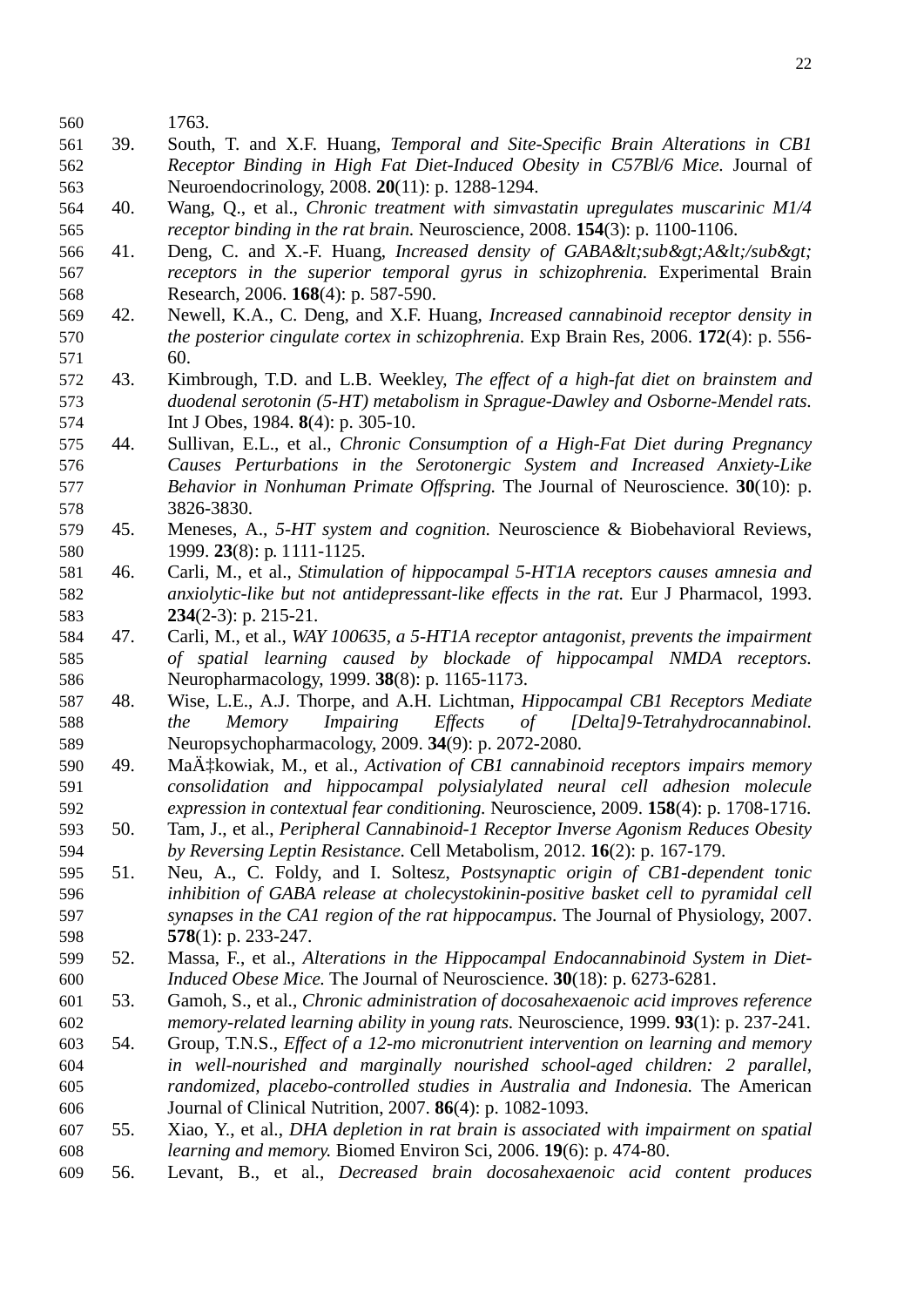*status in female rats.* Psychoneuroendocrinology, 2008. **33**(9): p. 1279-1292. 57. Smith, B.K., D.A. York, and G.A. Bray, *Activation of hypothalamic serotonin receptors reduced intake of dietary fat and protein but not carbohydrate.* American Journal of Physiology - Regulatory, Integrative and Comparative Physiology, 1999. **277**(3): p. R802-R811. 58. López-Alonso, V.E., et al., *The effects of 5-HT1A and 5-HT2Creceptor agonists on behavioral satiety sequence in rats.* Neuroscience Letters, 2007. **416**(3): p. 285-288. 59. Mancilla-Diaz, J.M., et al., *Role of 5-HT1A and 5-HT1B receptors in the hypophagic effect of 5-HT on the structure of feeding behavior.* Med Sci Monit, 2005. **11**(3): p. BR74-9. 60. Owens, S.d.l.P. and S.M. Innis, *Docosahexaenoic and Arachidonic Acid Prevent a Decrease in Dopaminergic and Serotoninergic Neurotransmitters in Frontal Cortex Caused by a Linoleic and alpha-Linolenic Acid Deficient Diet in Formula-fed Piglets.* The Journal of Nutrition, 1999. **129**(11): p. 2088-2093. 61. Kodas, E., et al., *Serotoninergic neurotransmission is affected by n-3 polyunsaturated fatty acids in the rat.* Journal of Neurochemistry, 2004. **89**(3): p. 695-702. 62. Vancassel, S., et al., *n-3 polyunsaturated fatty acid supplementation reverses stress- induced modifications on brain monoamine levels in mice.* J Lipid Res, 2008. **49**(2): p. 340-8. 63. Di Marzo, V., et al., *Leptin-regulated endocannabinoids are involved in maintaining food intake.* Nature, 2001. **410**(6830): p. 822-825. 64. York, D.A., L. Teng, and M. Park-York, *Effects of dietary fat and enterostatin on dopamine and 5-hydroxytrytamine release from rat striatal slices.* Brain Research, 2010. **1349**: p. 48-55. 65. Bari, A., et al., *Serotonin Modulates Sensitivity to Reward and Negative Feedback in a Probabilistic Reversal Learning Task in Rats.* Neuropsychopharmacology. **35**(6): p. 1290-1301. 66. Huang, X.F., et al., *Differential expression of dopamine D2 and D4 receptor and tyrosine hydroxylase mRNA in mice prone, or resistant, to chronic high-fat diet- induced obesity.* Brain Res Mol Brain Res, 2005. **135**(1-2): p. 150-61. 67. Bush, G., et al., *Dorsal anterior cingulate cortex: a role in reward-based decision making.* Proc Natl Acad Sci U S A, 2002. **99**(1): p. 523-8. 68. Vann, S.D. and J.P. Aggleton, *The mammillary bodies: two memory systems in one?* Nat Rev Neurosci, 2004. **5**(1): p. 35-44. 69. Cazalis, F., et al., *Pivotal role of anterior cingulate cortex in working memory after traumatic brain injury in youth.* Front Neurol. **1**: p. 158. 70. Vann, S.D. and J.P. Aggleton, *Evidence of a spatial encoding deficit in rats with lesions of the mammillary bodies or mammillothalamic tract.* J Neurosci, 2003. **23**(8): p. 3506-14. 71. Santín, L.J., et al., *Effects of mammillary body lesions on spatial reference and working memory tasks.* Behavioural Brain Research, 1999. **102**(1-2): p. 137-150. 72. Murray, A.J., et al., *Deterioration of physical performance and cognitive function in rats with short-term high-fat feeding.* The FASEB Journal, 2009. **23**(12): p. 4353- 4360. 73. Williams, G.V., S.G. Rao, and P.S. Goldman-Rakic, *The physiological role of 5-HT2A receptors in working memory.* J Neurosci, 2002. **22**(7): p. 2843-54. 74. McNamara, R.K., et al., *Omega-3 fatty acid deficiency during perinatal development increases serotonin turnover in the prefrontal cortex and decreases midbrain tryptophan hydroxylase-2 expression in adult female rats: Dissociation from* 

*neurobiological effects associated with depression: Interactions with reproductive*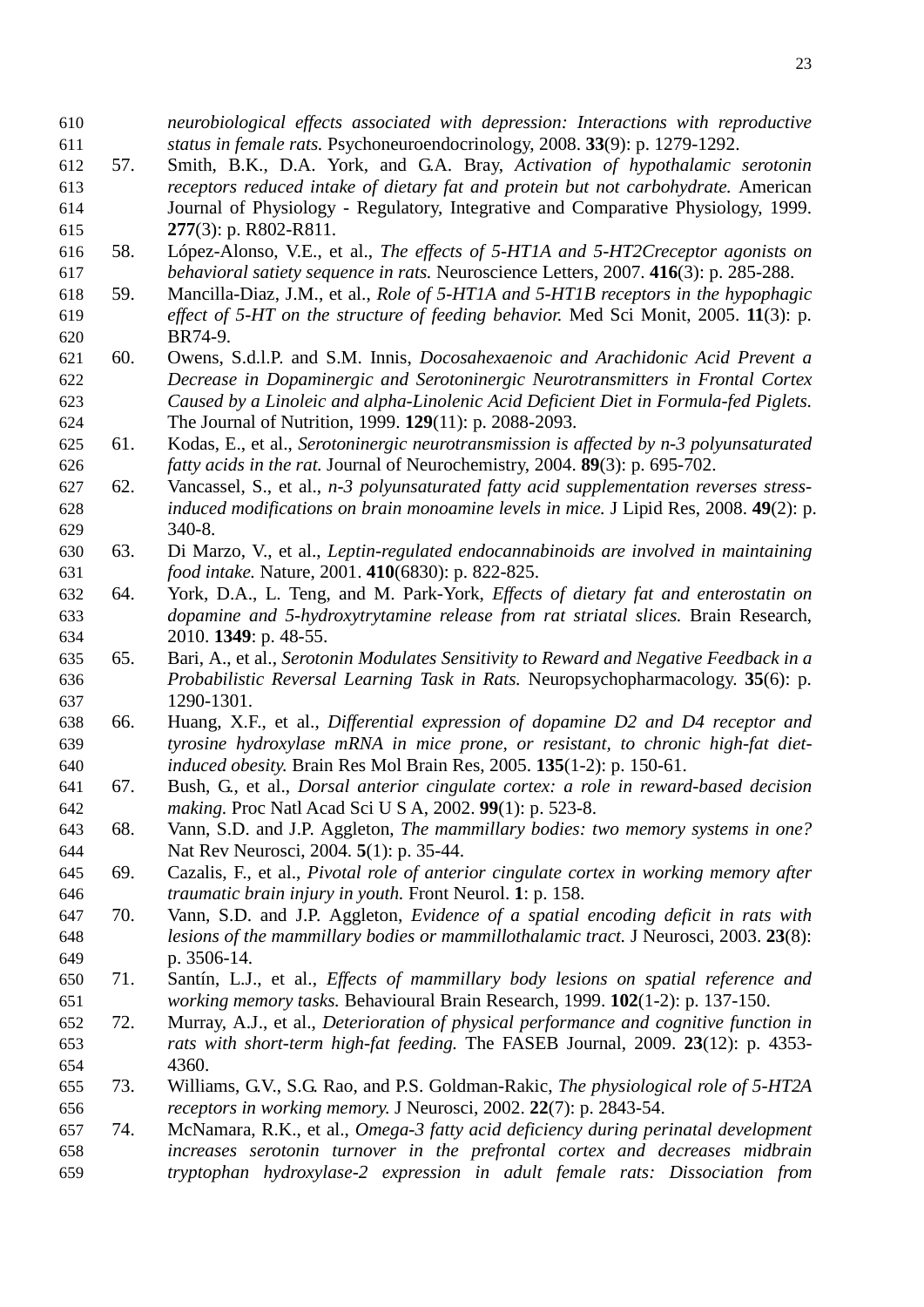- *estrogenic effects.* Journal of Psychiatric Research, 2009. **43**(6): p. 656-663.
- 75. Delion, S., et al., *α-Linolenic Acid Dietary Deficiency Alters Age-Related Changes of Dopaminergic and Serotoninergic Neurotransmission in the Rat Frontal Cortex.* Journal of Neurochemistry, 1996. **66**(4): p. 1582-1591.
- 76. Vancassel, S., et al., *n-3 Polyunsaturated fatty acid supplementation reverses stress- induced modifications on brain monoamine levels in mice.* Journal of Lipid Research, 2008. **49**(2): p. 340-348.
- 77. Horrocks, L.A. and A.A. Farooqui, *Docosahexaenoic acid in the diet: its importance in maintenance and restoration of neural membrane function.* Prostaglandins, Leukotrienes and Essential Fatty Acids, 2004. **70**(4): p. 361-372.
- 78. Salem, N., et al., *Mechanisms of action of docosahexaenoic acid in the nervous system.* Lipids, 2001. **36**(9): p. 945-959.
-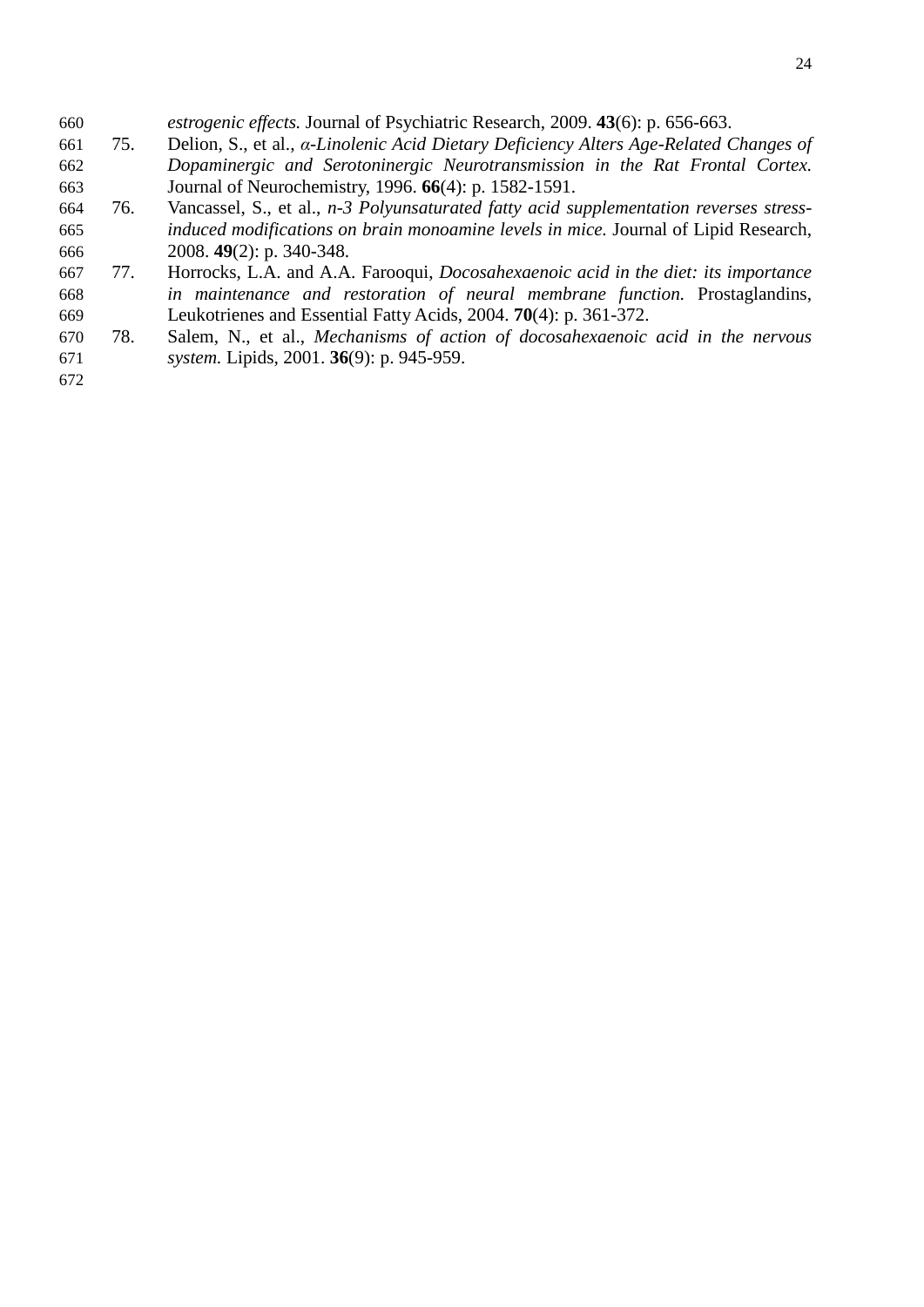- **Figure Legends:**
- 
- 

675 Fig 1. The effect of dietary intervention on  $[{}^3H]$ -WAY-100635 (A),  $[{}^3H]$ -CP55940 (B) and

- $[3]$ <sup>3</sup>H]-Muscimol (C) binding (nCi/mg tissue) in the hippocampus of the rat brain. Data are
- expressed as mean ± SEM. Abbreviations: LF, low-fat diet; HF, high-saturated fat diet; DHA,
- n-3 polyunsaturated docosahexaenoic acid; Hip: hippocampus. \*P <0.05 vs. HF.
- 

680 Fig 2. Autoradiograph depicting  $[{}^{3}H]$ -WAY-100635 binding in the hippocampus and ventromedial hypothalamus (VMH) of rats fed a LF (B), HF (C) and HF+DHA diet (D). 682 Panel A is from a rat brain atlas. The density of  $\int^3 H$ -WAY-100635 binding was significantly increased in the hippocampus and VMH by HF diet, whereas the DHA supplement prevented 684 the increase of  $[{}^{3}H]$ -WAY-100635 binding by HF diet. LF, low-fat diet; HF, high-saturated fat diet; DHA, n-3 polyunsaturated docosahexaenoic acid.

687 Fig 3. The effect of dietary intervention on  $[^{3}H]$ -WAY-100635 (A) and  $[^{3}H]$ -CP55940 (B) 688 binding (nCi/mg tissue) in the hypothalamus of the rat brain. Data are expressed as mean  $\pm$  SEM. Abbreviations: LF, low-fat diet; HF, high-saturated fat diet; DHA, n-3 polyunsaturated docosahexaenoic acid; VMH, ventromedial hypothalamus; Arc, hypothalamic arcuate nucleus. \*P <0.05 vs. HF.

692 Fig 4. The effect of dietary intervention on  $[{}^{3}H]$ -Ketanserin binding density (nCi/mg tissue) 693 in the rat brain. Data are expressed as mean  $\pm$  SEM. Abbreviations: MM, medial mammillary nucleus; CPu, caudate putamen; ACC, anterior cingulate cortex; LF, low-fat diet; HF, high-saturated fat diet; DHA, n-3 polyunsaturated docosahexaenoic acid. \*P <0.05 vs. HF.

697 Fig 5. Autoradiograph depicting  $[{}^3H]$ -Ketanserin binding in the anterior cingulae cortex and caudate putamen of rats on LF (B), HF (C) and HF+DHA diet (D). Panel (A) is from a rat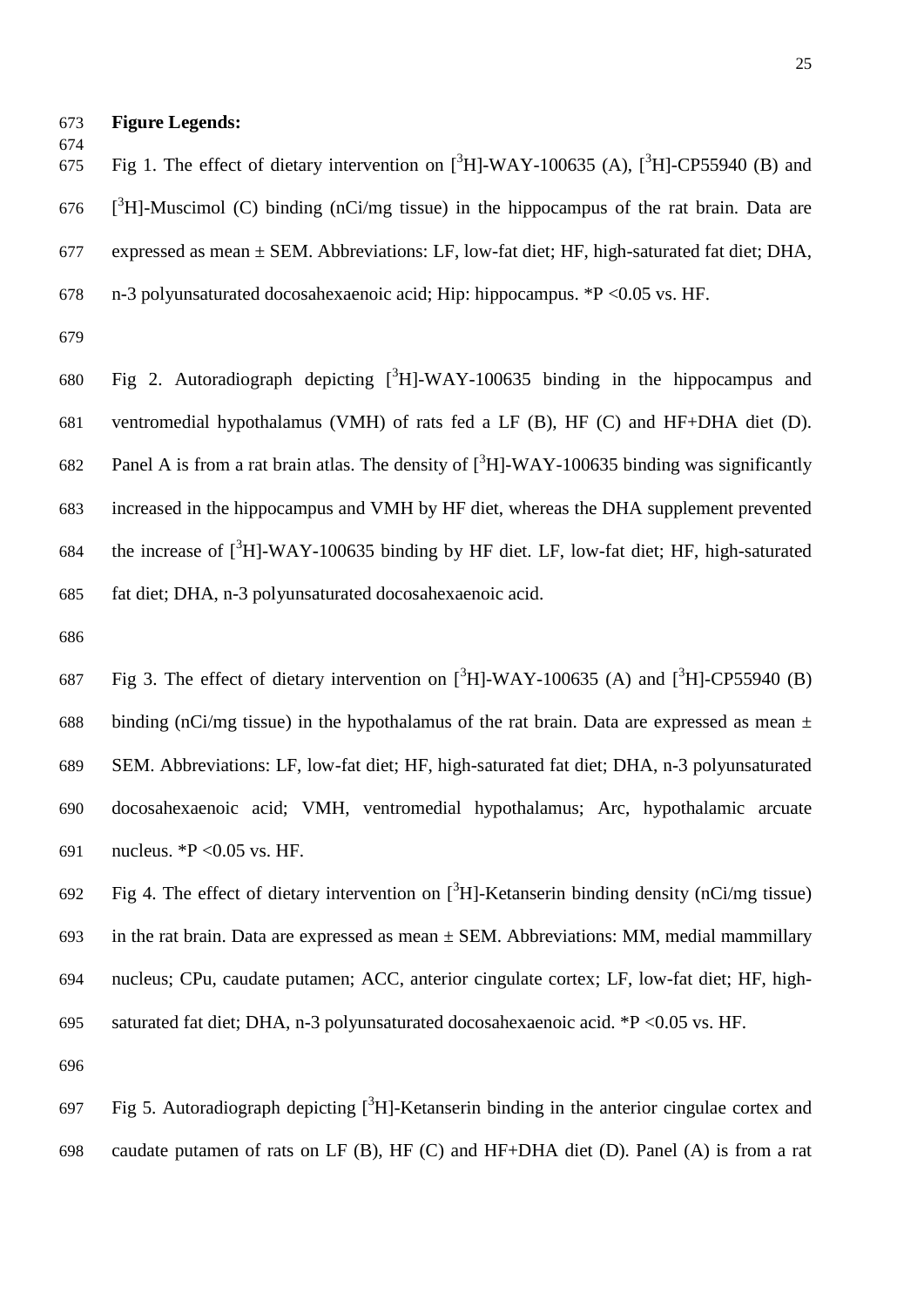699 brain atlas. The density of  $\int^3 H$ -Ketanserin binding was significantly increased in the anterior cingulae cortex and caudate putamen by HF diet whereas the DHA supplement prevented the 701 increase of  $\left[3H\right]$ -Ketanserin binding by HF diet. LF, low-fat diet; HF, high-saturated fat diet; DHA, n-3 polyunsaturated docosahexaenoic acid.

704 Fig 6. Autoradiograph depicting  $[3H]$ -Ketanserin binding in the medial mammillary nucleus of rats on LF (B), HF (C) and HF+DHA diet (D). Panel (A) is from a rat brain atlas. The density of  $\binom{3}{1}$ -Ketanserin binding was significantly increased in the medial mammillary 707 nucleus induced by HF diet, whereas the DHA supplement prevented the increase of  $[^{3}H]$ - Ketanserin binding by HF diet. LF, low-fat diet; HF, high-saturated fat diet; DHA, n-3 polyunsaturated docosahexaenoic acid.

711 Fig 7. Autoradiograph depicting  $[^{3}H]$ -CP-55,940 binding in the hippocampus (A-C) and hypothalamic arcuate nucleus (D-F) of rats on LF (A and D), HF (B and E) and HF+DHA 713 diet (C and F). The density of  $[3H]$ -CP-55,940 binding was significantly increased in the hippocampus and hypothalamic arcuate nucleus by HF diet, whereas the DHA supplement 715 prevented the increase of  $[^{3}H]$ -CP-55,940 binding by HF diet. LF, low-fat diet; HF, high-saturated fat diet; DHA, n-3 polyunsaturated docosahexaenoic acid.

718 Fig 8. Autoradiograph depicting  $[{}^{3}H]$ -Muscimol binding in the hippocampus of rats on LF (A), HF (B) and HF+DHA diet (C). The density of  $\int^3 H$ -Muscimol binding was significantly increased in the hippocampus by HF diet, whereas the DHA supplement prevented the 721 increase of  $\left[ \right]$ <sup>3</sup>H]-Muscimol binding by HF diet. LF, low-fat diet; HF, high-saturated fat diet; DHA, n-3 polyunsaturated docosahexaenoic acid.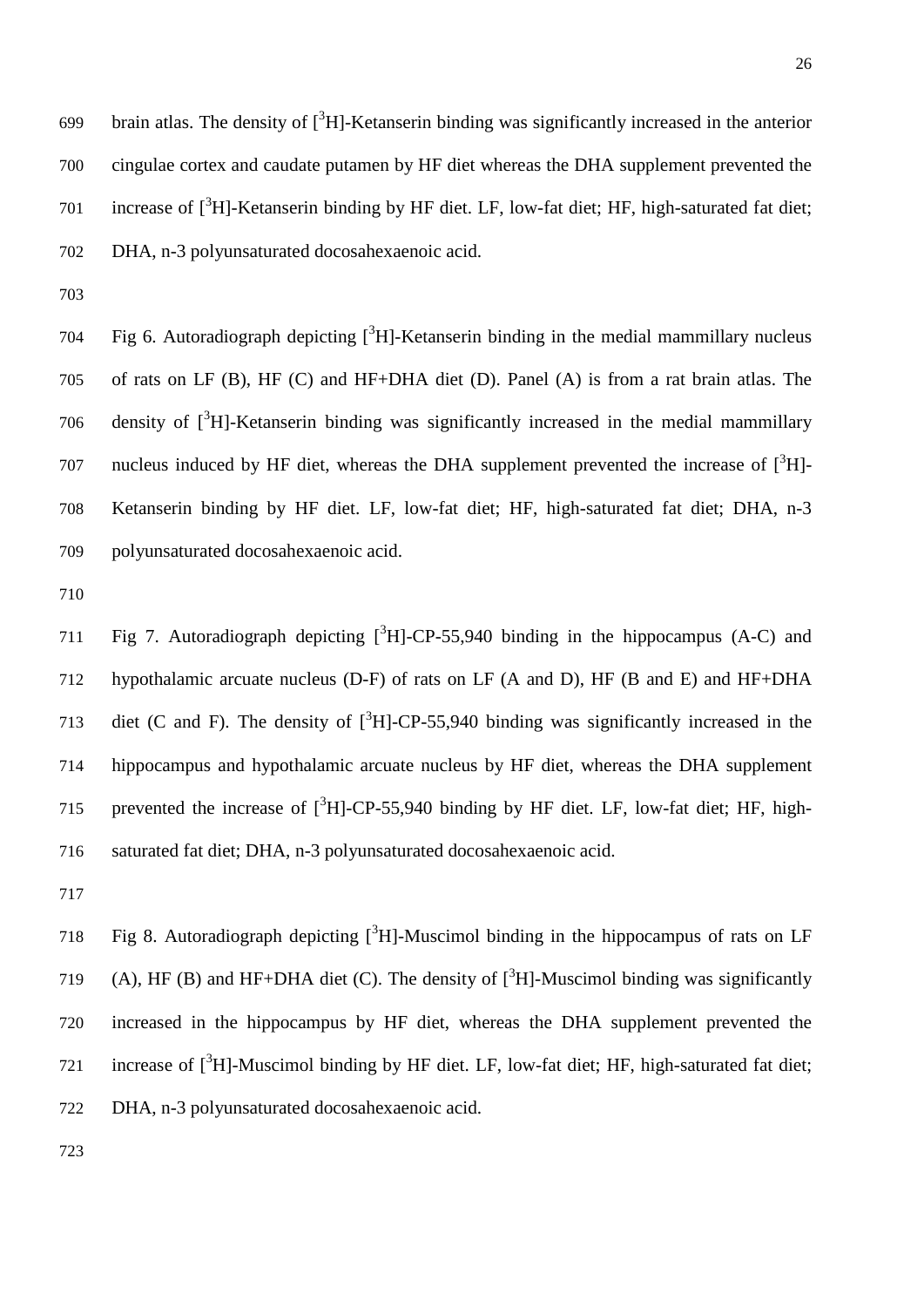- 725 Fig 9. There was significant correlation between  $[^{3}H]$ -CP55940 and  $[^{3}H]$ -Muscimol binding
- (nCi/mg tissue) in the hippocampus of rat brain.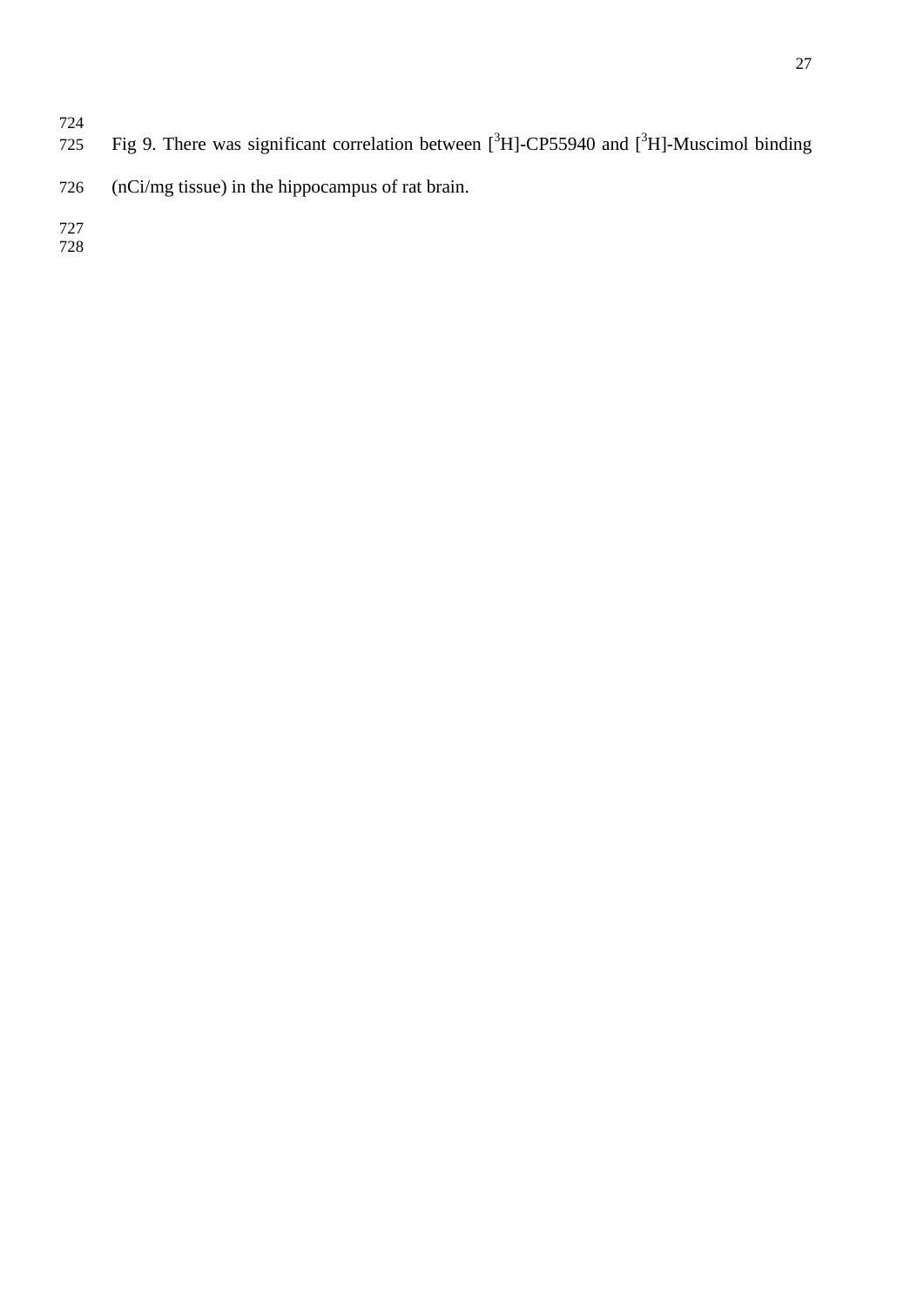|            |                 | Mean $\pm$ SEM. |                 | One-way ANOVA |           | P value, Tukey's HSD post hoc |            |            |
|------------|-----------------|-----------------|-----------------|---------------|-----------|-------------------------------|------------|------------|
|            | $LF$ (n=5)      | $HF(n=5)$       | $HF+DHA$ (n=5)  | F(2, 12)      | $P$ value | HF vs. LF                     | HF vs. DHA | DHA vs. LF |
| Hip        | $2.14 \pm 0.21$ | $3.29 \pm 0.16$ | $1.97 \pm 0.24$ | 11.641        | 0.002     | 0.006                         | 0.002      | 0.827      |
| <b>VMH</b> | $0.74 \pm 0.06$ | $1.17\pm0.10$   | $0.81 \pm 0.08$ | 8.222         | 0.006     | 0.007                         | 0.022      | 0.790      |
| M1         | $1.66 \pm 0.09$ | $1.58 \pm 0.09$ | $2.05 \pm 0.07$ | 1.167         | 0.344     |                               |            |            |
| <b>ACC</b> | $.64 \pm 0.12$  | $1.41 \pm 0.15$ | $1.48 \pm 0.17$ | 0.635         | 0.547     |                               |            |            |
| <b>LSD</b> | $2.89 \pm 0.32$ | $2.65 \pm 0.24$ | $3.43 \pm 0.42$ | 0.043         | 0.958     |                               |            |            |
| MeP        | $1.46 \pm 0.07$ | $1.67 \pm 0.22$ | $1.69 \pm 0.13$ | 0.654         | 0.538     |                               |            |            |
| Pir        | $1.09 \pm 0.08$ | $1.04 \pm 0.05$ | $1.11 \pm 0.10$ | 0.192         | 0.828     |                               |            |            |

Table 1. Specific  $[^{3}H]$ -WAY-100635 binding (nCi/mg tissue; mean  $\pm$  SEM) in different brain regions following 4 weeks of dietary intervention

Abbreviations: VMH, Ventromedial hypothalamus; Hip, Hippocampus; M1, primary motor cortex; ACC, anterior cingulate cortex; LSD, lateral septal nucleus; MeP, Medial posterodorsal amygdala; Pir, Piriform cortex; LF, low-fat diet; HF, high-fat diet; DHA, n-3 polyunsaturated docosahexaenoic acid.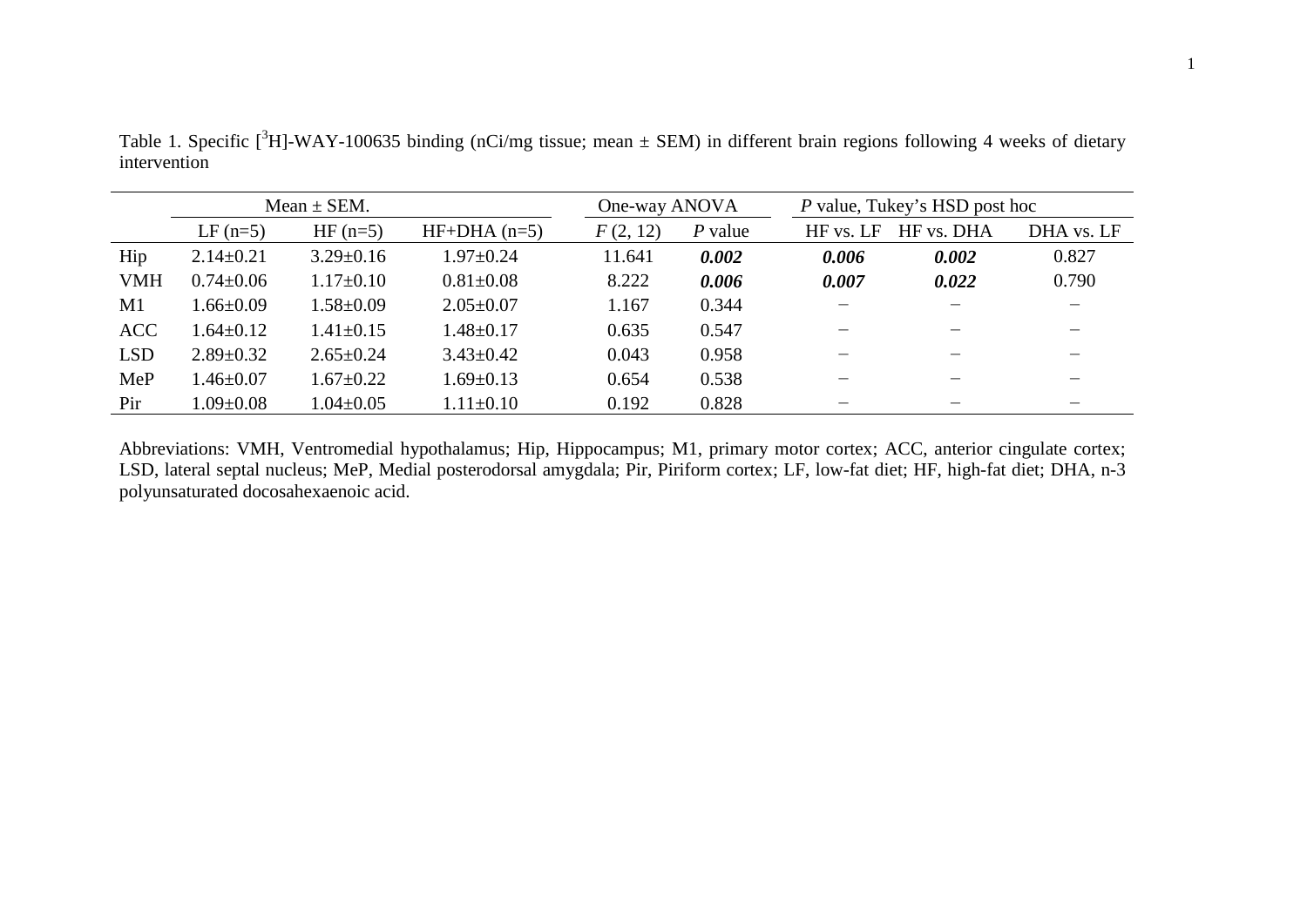|            | Mean $\pm$ SEM. |                 |                 | One-way ANOVA |           |           | P value, Tukey's HSD post hoc |            |  |
|------------|-----------------|-----------------|-----------------|---------------|-----------|-----------|-------------------------------|------------|--|
|            | $LF$ (n=5)      | $HF(n=5)$       | $HF+DHA$ (n=5)  | F(2, 12)      | $P$ value | HF vs. LF | HF vs. DHA                    | DHA vs. LF |  |
| <b>ACC</b> | $1.92 \pm 0.25$ | $3.29 \pm 0.21$ | $1.88 \pm 0.21$ | 12.474        | 0.001     | 0.003     | 0.002                         | 0.99       |  |
| CPu        | $2.13 \pm 0.20$ | $3.04 \pm 0.07$ | $2.45 \pm 0.10$ | 11.179        | 0.002     | 0.001     | 0.026                         | 0.276      |  |
| <b>MM</b>  | $2.44 \pm 0.39$ | $3.58 \pm 0.20$ | $2.31 \pm 0.14$ | 6.857         | 0.010     | 0.026     | 0.015                         | 0.943      |  |
| AA         | $2.50\pm0.19$   | $3.28 \pm 0.14$ | $2.39 \pm 0.13$ | 9.660         | 0.003     | 0.006     | 0.002                         | 0.888      |  |
| Hip        | $0.98 \pm 0.05$ | $0.97 \pm 0.06$ | $0.89 \pm 0.04$ | 0.916         | 0.426     |           |                               |            |  |
| <b>VMH</b> | $1.36 \pm 0.07$ | $1.35 \pm 0.14$ | $1.34 \pm 0.09$ | 0.016         | 0.984     |           |                               |            |  |
| MeP        | $1.82 \pm 0.05$ | $1.76 \pm 0.11$ | $1.82 \pm 0.16$ | 0.116         | 0.891     |           |                               |            |  |
| Pir        | $3.20 \pm 0.22$ | $3.48 \pm 0.30$ | $3.73 \pm 0.39$ | 0.698         | 0.517     |           |                               |            |  |
| M1         | $4.45 \pm 0.50$ | $4.81 \pm 0.43$ | $4.92 \pm 0.39$ | 0.303         | 0.744     |           |                               |            |  |

Table 2. Specific  $[^{3}H]$ -Ketanserin binding (nCi/mg tissue; mean  $\pm$  SEM) in different brain regions following 4 weeks of dietary intervention

Abbreviations: MM, Medial mammillary nucleus; ACC, Anterior cingulated cortex; AA, Anterior amygdaloid area; CPu, Caudate putamen; Hip, hippocampus; M1, primary motor cortex; MeP, Medial posterodorsal amygdala; Pir, Piriform cortex; VMH, Ventromedial hypothalamus; LF, low-fat diet; HF, high-fat diet; DHA, n-3 polyunsaturated docosahexaenoic acid.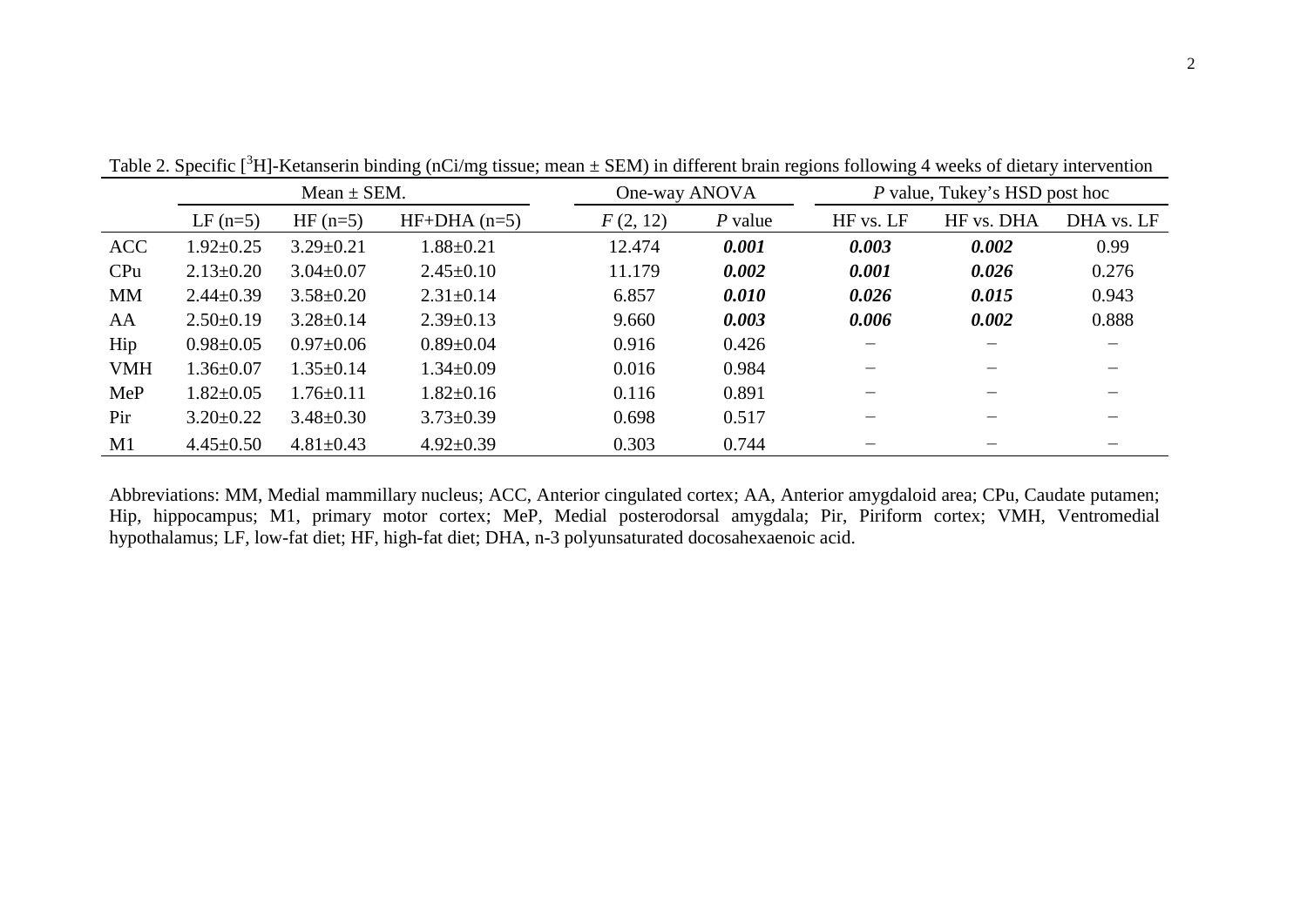|            |                  | Mean±SEM           | One-way ANOVA    |          | P value, Tukey's HSD post hoc |           |            |            |
|------------|------------------|--------------------|------------------|----------|-------------------------------|-----------|------------|------------|
|            | LF               | HF                 | HF+DHA           | F(2, 12) | p- value                      | HF vs. LF | HF vs. DHA | DHA vs. LF |
| Hip        | $82.92 \pm 7.39$ | $118.49 \pm 14.70$ | $92.47 \pm 4.83$ | 2.960    | 0.048                         | 0.007     | 0.041      | 0.778      |
| Arc        | $37.15 \pm 1.72$ | $61.01 \pm 3.01$   | $37.27 \pm 1.62$ | 37.138   | < 0.001                       | < 0.001   | < 0.001    | 0.999      |
| <b>VMH</b> | $65.99 \pm 4.41$ | 75.06±4.06         | $61.45 \pm 3.02$ | 3.202    | 0.077                         |           |            |            |
| Amg        | $47.89 \pm 1.32$ | $57.55 \pm 2.56$   | $45.38 \pm 3.25$ | 6.559    | 0.012                         | 0.045     | 0.013      | 0.764      |
| <b>SN</b>  | $37.68 \pm 1.81$ | $51.73 \pm 4.61$   | $34.75 \pm 2.93$ | 7.465    | 0.008                         | 0.003     | 0.001      | 0.810      |
| <b>VTA</b> | $40.12 \pm 1.55$ | $47.34 \pm 1.57$   | $38.30 \pm 1.10$ | 11.260   | 0.002                         | 0.020     | 0.005      | 0.651      |
| CPu        | $54.10\pm 6.20$  | $56.78 \pm 4.10$   | $51.53 \pm 2.66$ | 0.331    | 0.725                         |           |            |            |
| Pir        | $56.13 \pm 3.20$ | $65.76 \pm 7.12$   | $54.34 \pm 2.87$ | 1.635    | 0.236                         |           |            |            |
| M1         | $65.14 \pm 6.95$ | $63.59 \pm 5.15$   | $61.87 \pm 6.21$ | 0.071    | 0.932                         |           |            |            |
| <b>ACC</b> | $57.30 \pm 6.91$ | $60.84 \pm 6.21$   | $55.27 \pm 3.41$ | 0.244    | 0.787                         |           |            |            |

Table 3. Specific [<sup>3</sup>H]-CP55940 binding (nCi/mg tissue; Mean±SEM) in different brain regions following 4 weeks of dietary intervention

Abbreviations: Arc, hypothalamic arcuate nucleus; SN, Substantia nigra; VTA, Ventral tegmental area; Hip, hippocampus; VMH, Ventromedial hypothalamus; Amg, Amygdala; CPu, Caudate putamen; Pir, Piriform cortex; M1, Primary motor cortex; ACC, anterior cingulate cortex; HF, high-fat diet; LF, low-fat diet; DHA, n-3 polyunsaturated docosahexaenoic acid.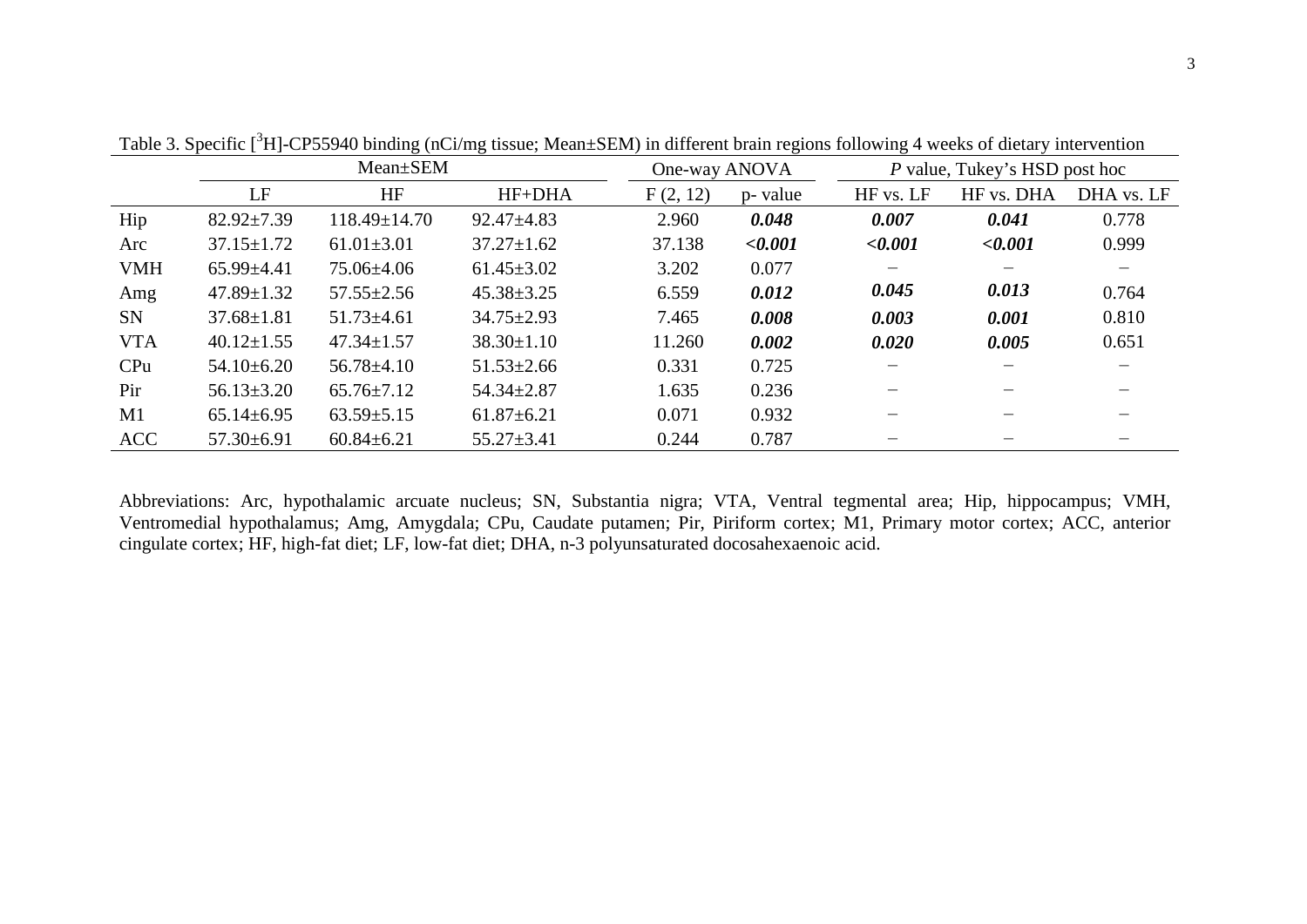| $\frac{1}{111001}$ , $\frac{1}{110101011}$ |                 |                 |                 |               |         |                               |            |            |  |
|--------------------------------------------|-----------------|-----------------|-----------------|---------------|---------|-------------------------------|------------|------------|--|
|                                            | Mean $\pm$ SEM. |                 |                 | One-way ANOVA |         | P value, Tukey's HSD post hoc |            |            |  |
|                                            | $LF(n=5)$       | $HF(n=5)$       | DHA $(n=5)$     | F(2, 12)      | P value | HF vs. LF                     | HF vs. DHA | DHA vs. LF |  |
| Hip                                        | $3.43 \pm 0.47$ | $5.25 \pm 0.57$ | $3.05 \pm 0.67$ | 4.386         | 0.040   | 0.021                         | 0.038      | 0.656      |  |
| <b>PCC</b>                                 | $3.23 \pm 0.68$ | $1.23 \pm 0.34$ | $3.12 \pm 0.32$ | 6.923         | 0.011   | 0.012                         | 0.009      | 0.878      |  |
| <b>Thalamus</b>                            | $5.10\pm0.58$   | $3.01 \pm 0.60$ | $5.35 \pm 0.47$ | 5.375         | 0.022   | 0.020                         | 0.011      | 0.760      |  |
| <b>ACC</b>                                 | $2.23 \pm 0.21$ | $1.96 \pm 0.34$ | $2.59 \pm 0.47$ | 0.733         | 0.502   |                               |            |            |  |

Table 4. Specific  $[^{3}H]$ -Mmuscimol binding (nCi/mg tissue; mean  $\pm$  SEM) in different brain regions following 4 weeks of dietary intervention

Abbreviations: ACC, Anterior cingulated cortex; Hip, hippocampus; PCC, posterior cingulated cortex; LF, low-fat diet; HF, high-fat diet; DHA, n-3 polyunsaturated docosahexaenoic acid.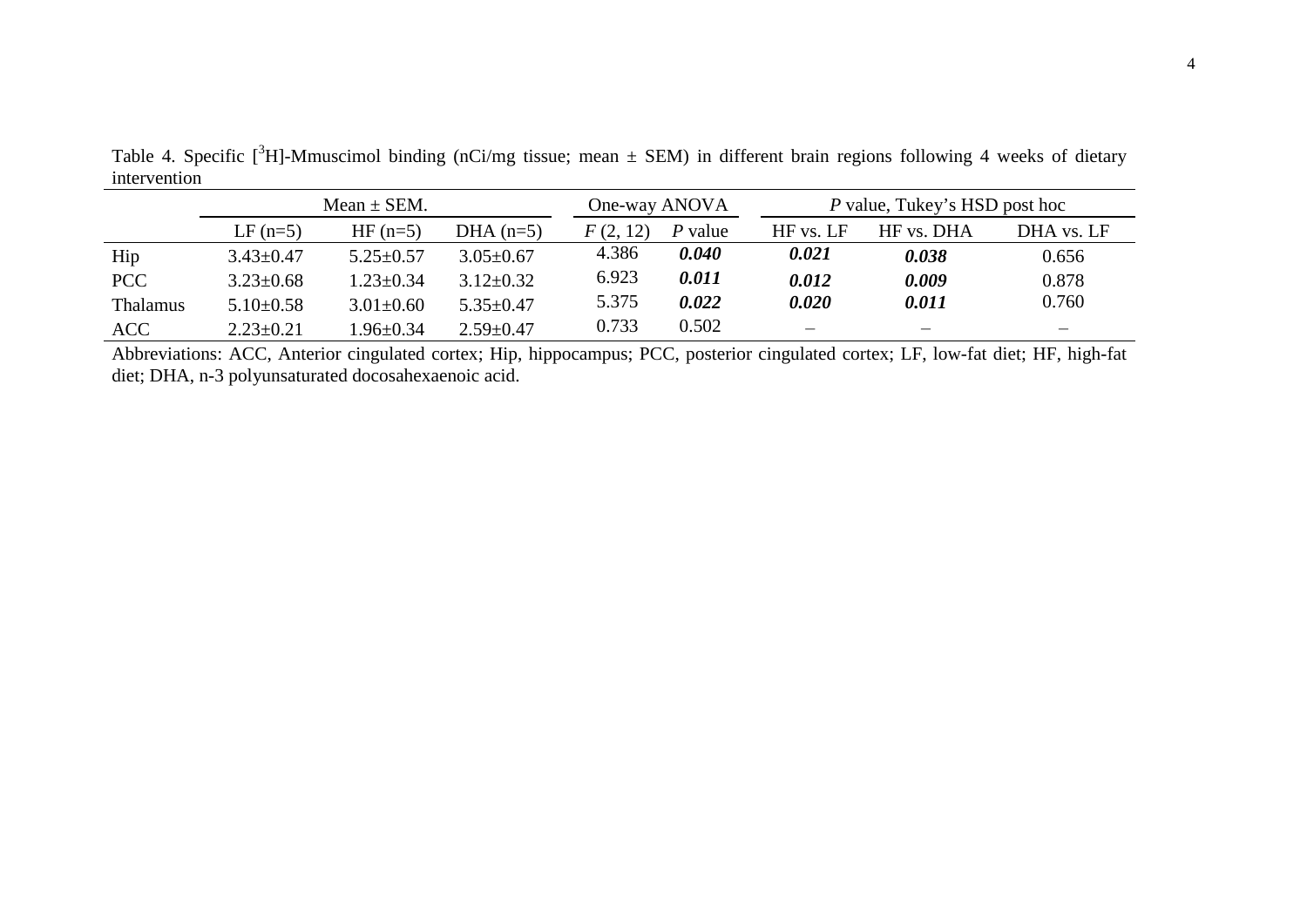

Fig 1.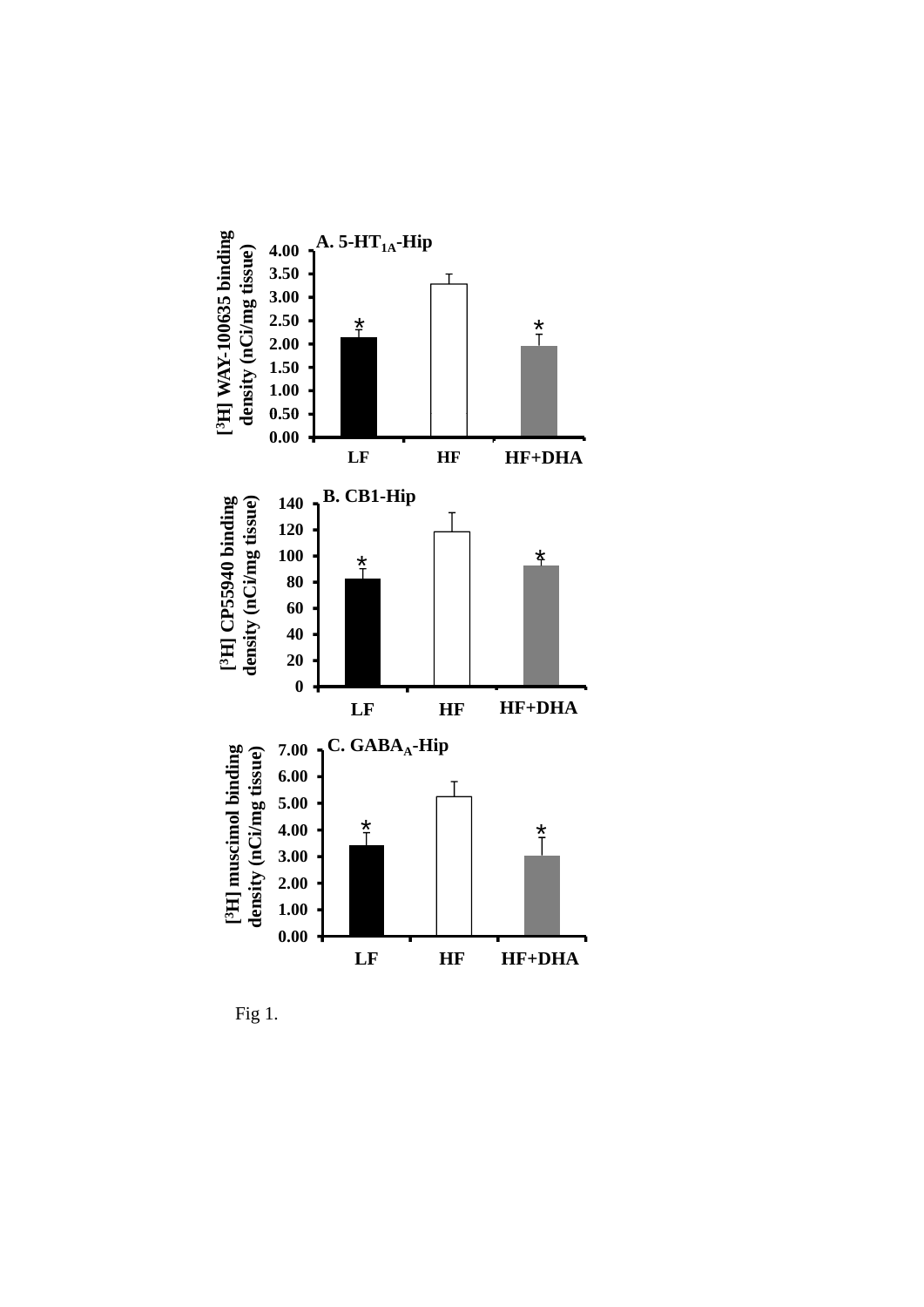

Fig 2.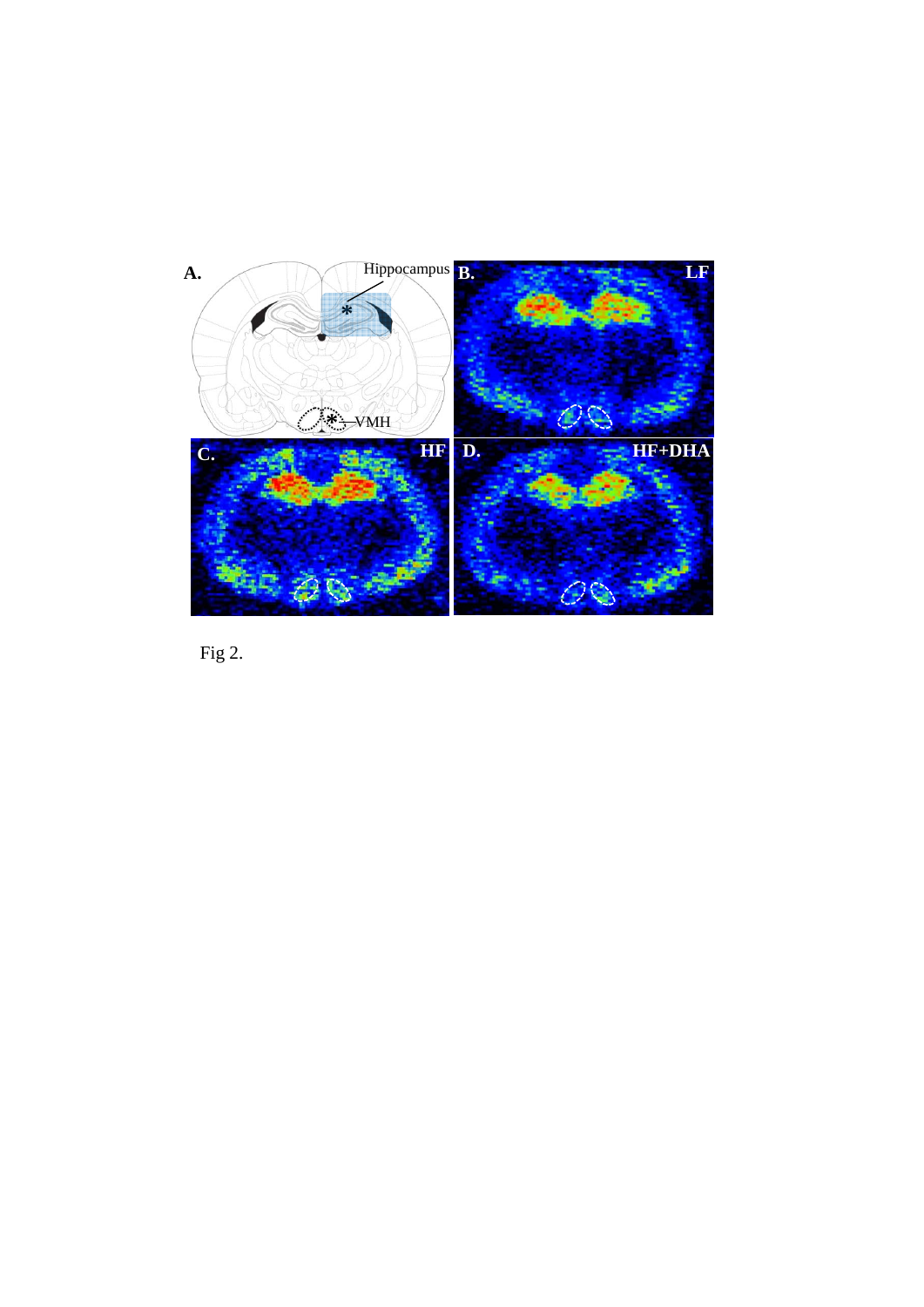

Fig 3.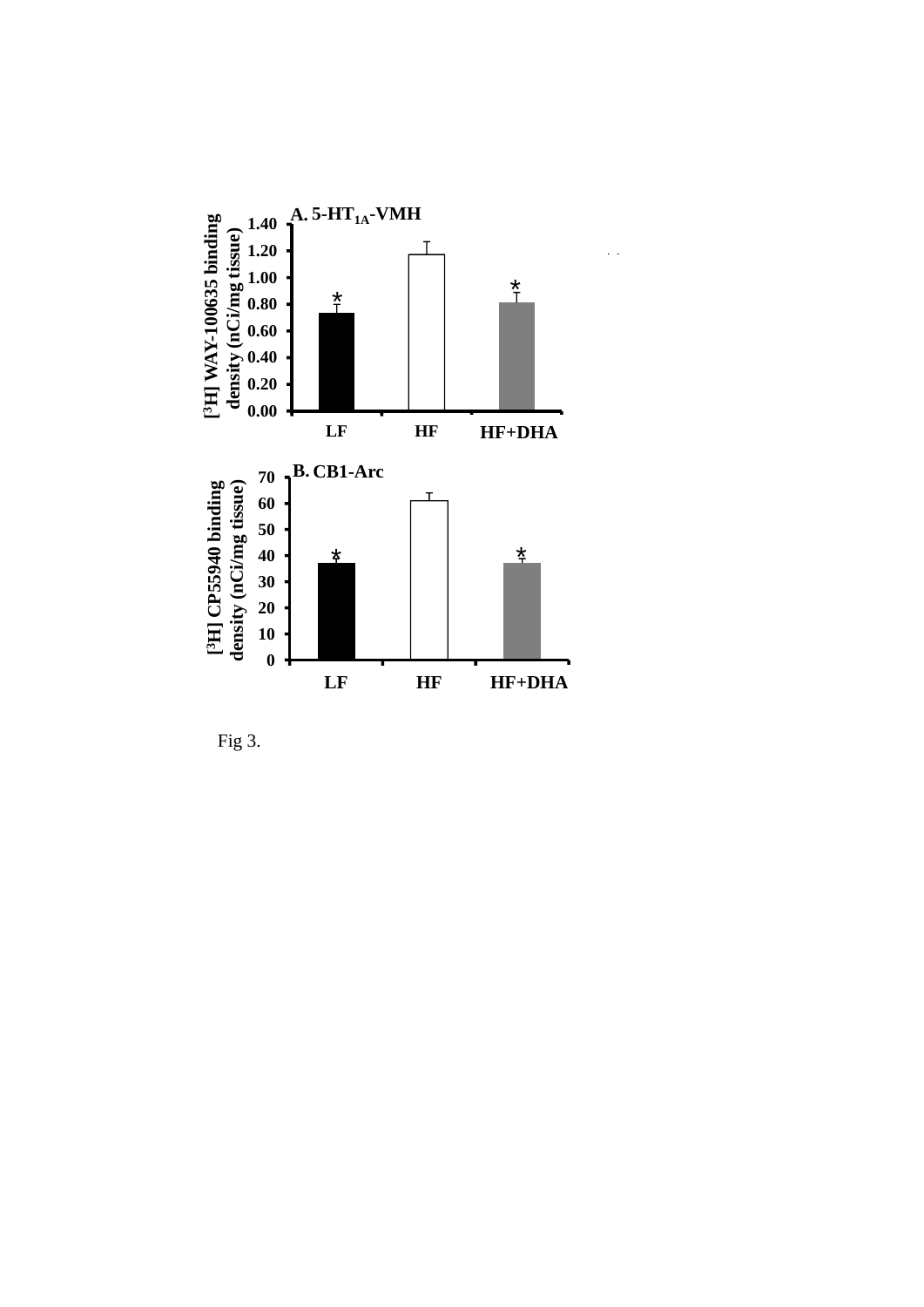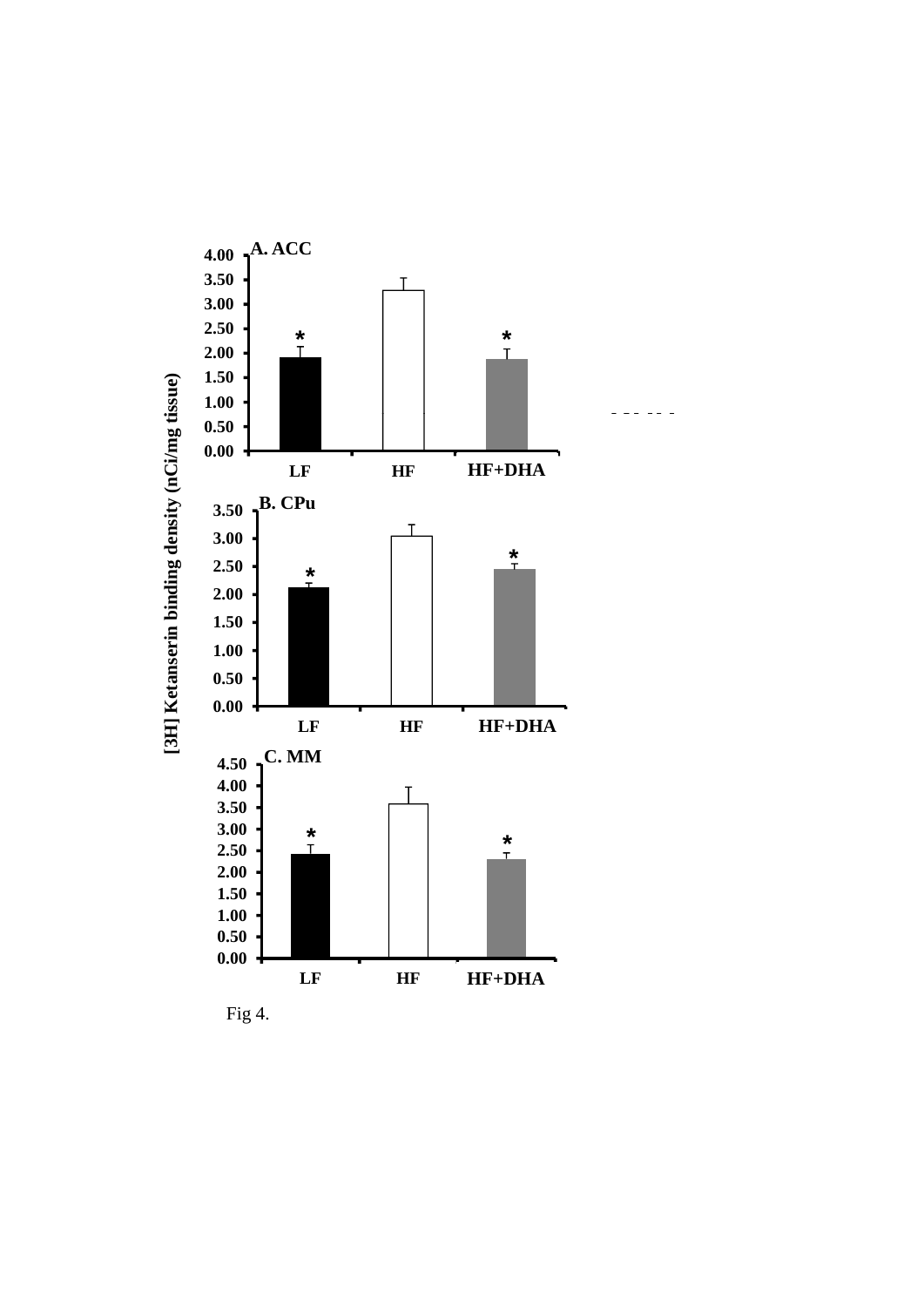

Fig 5.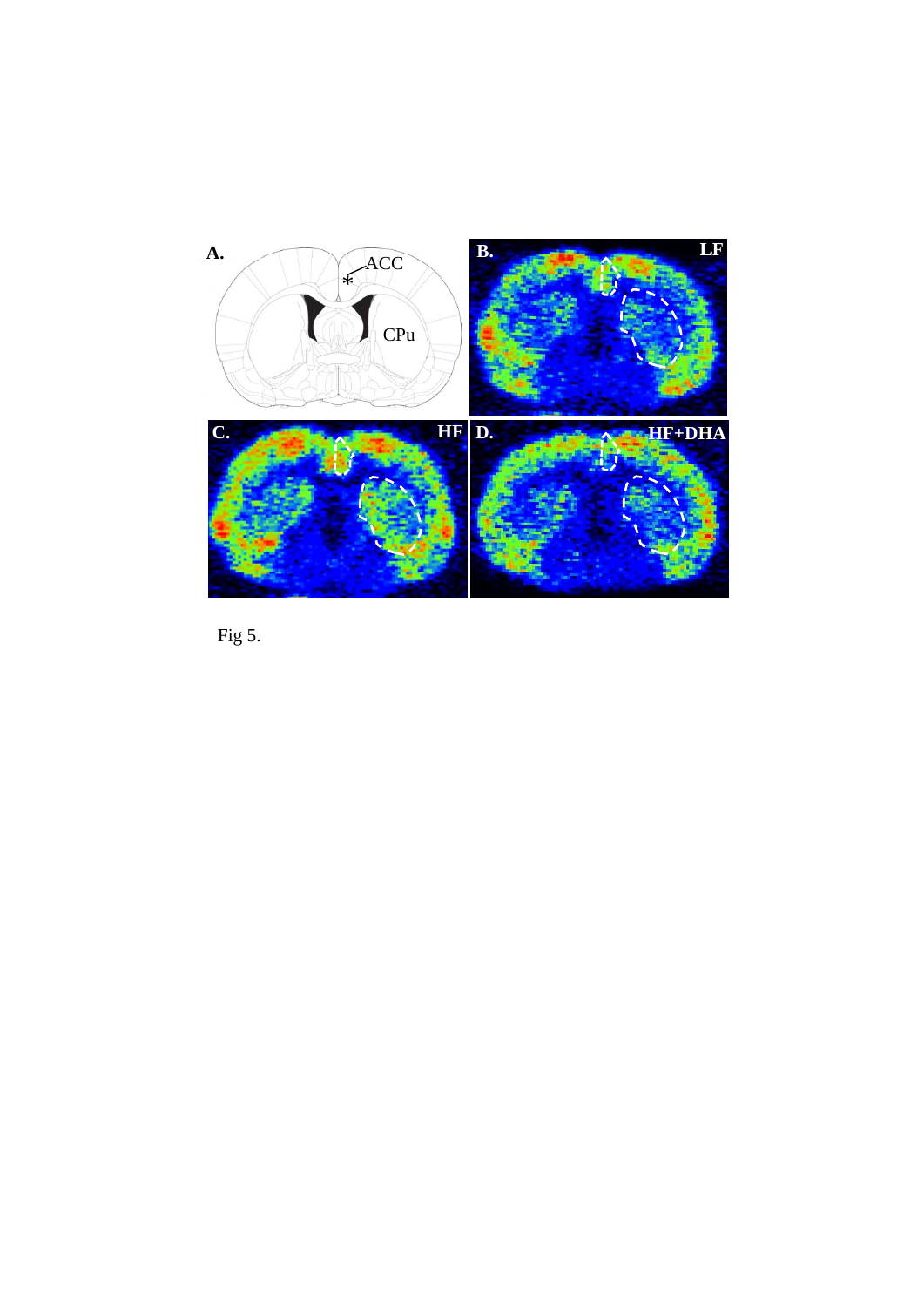

Fig 6.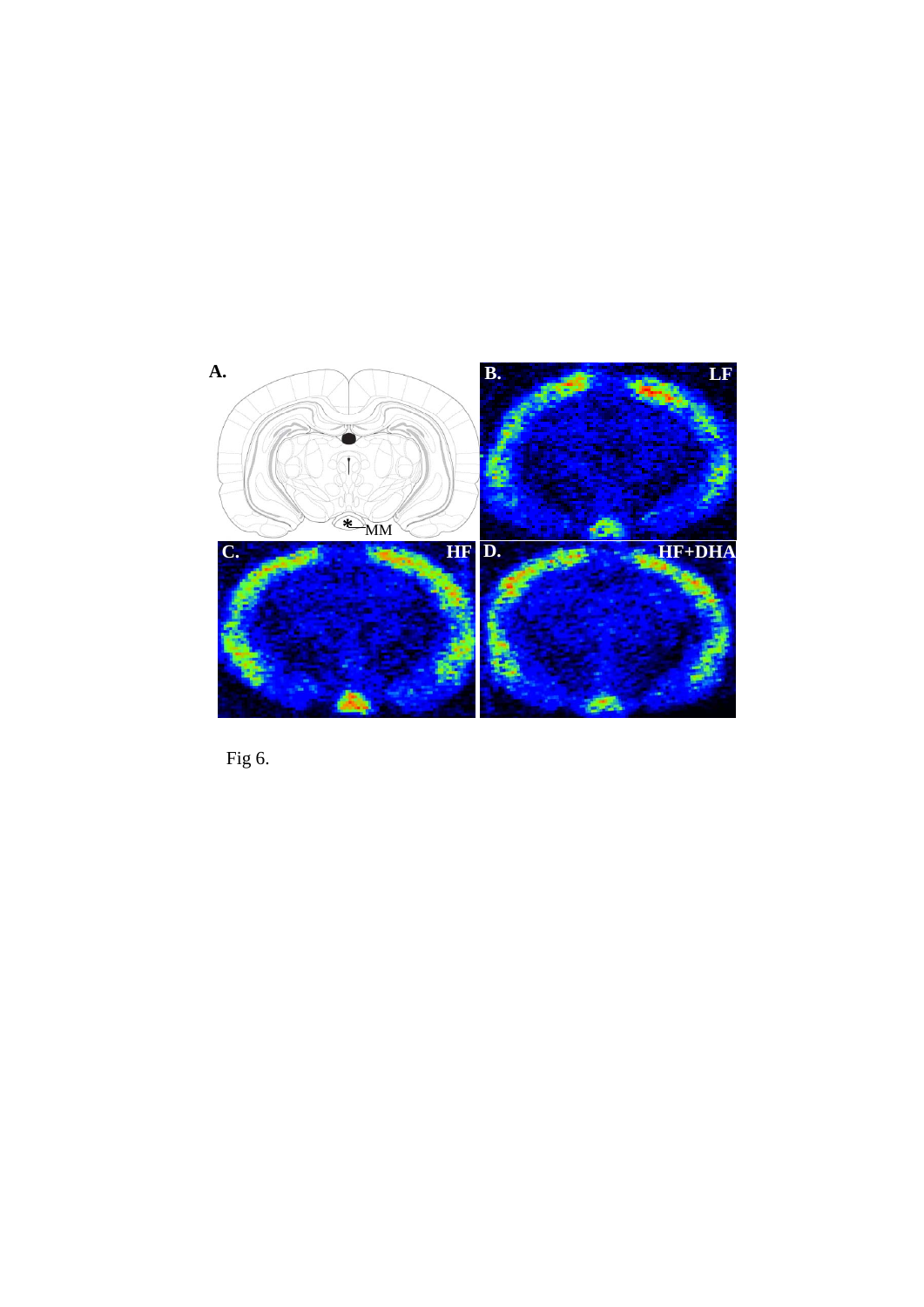

Fig 7.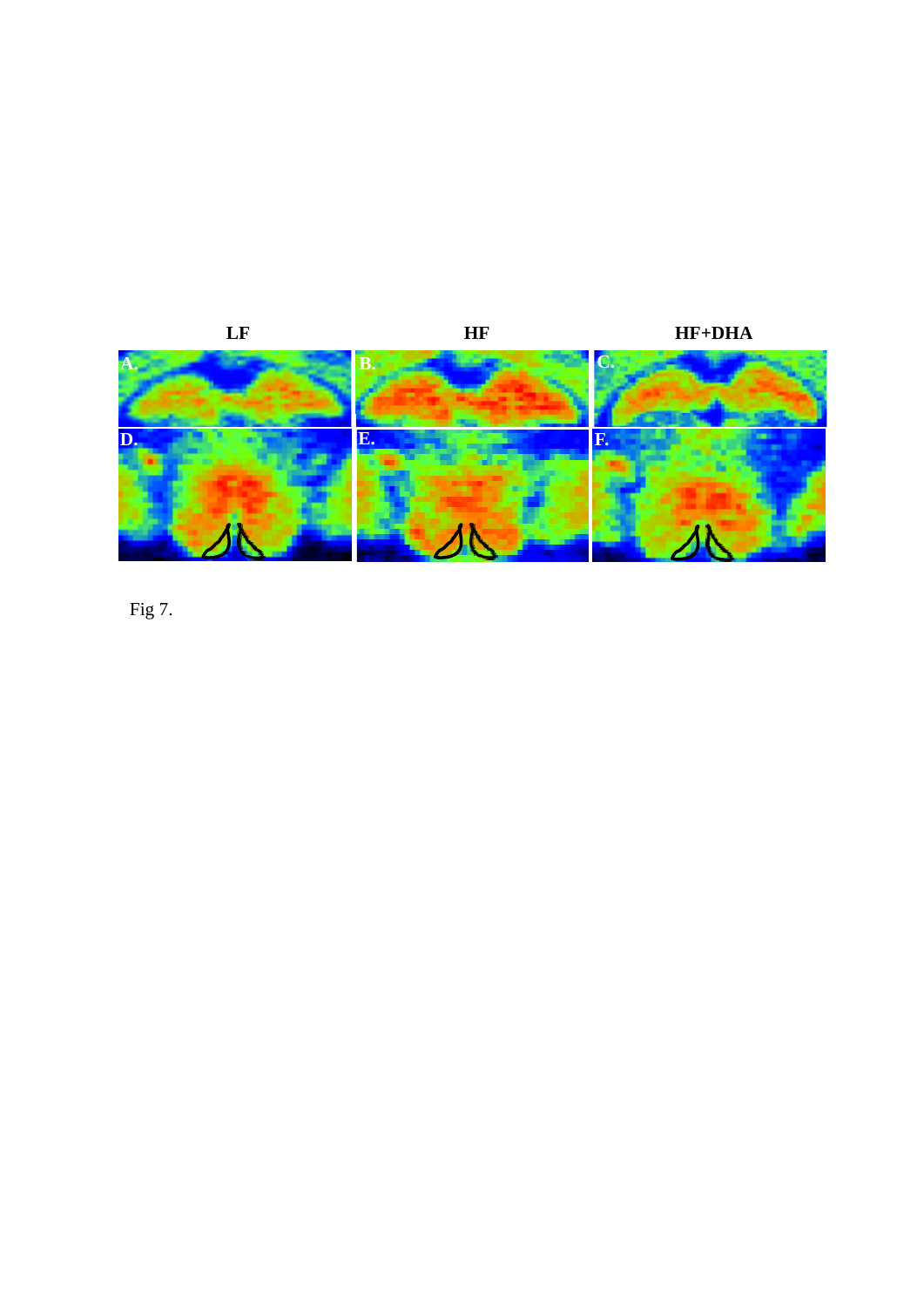

Fig 8.